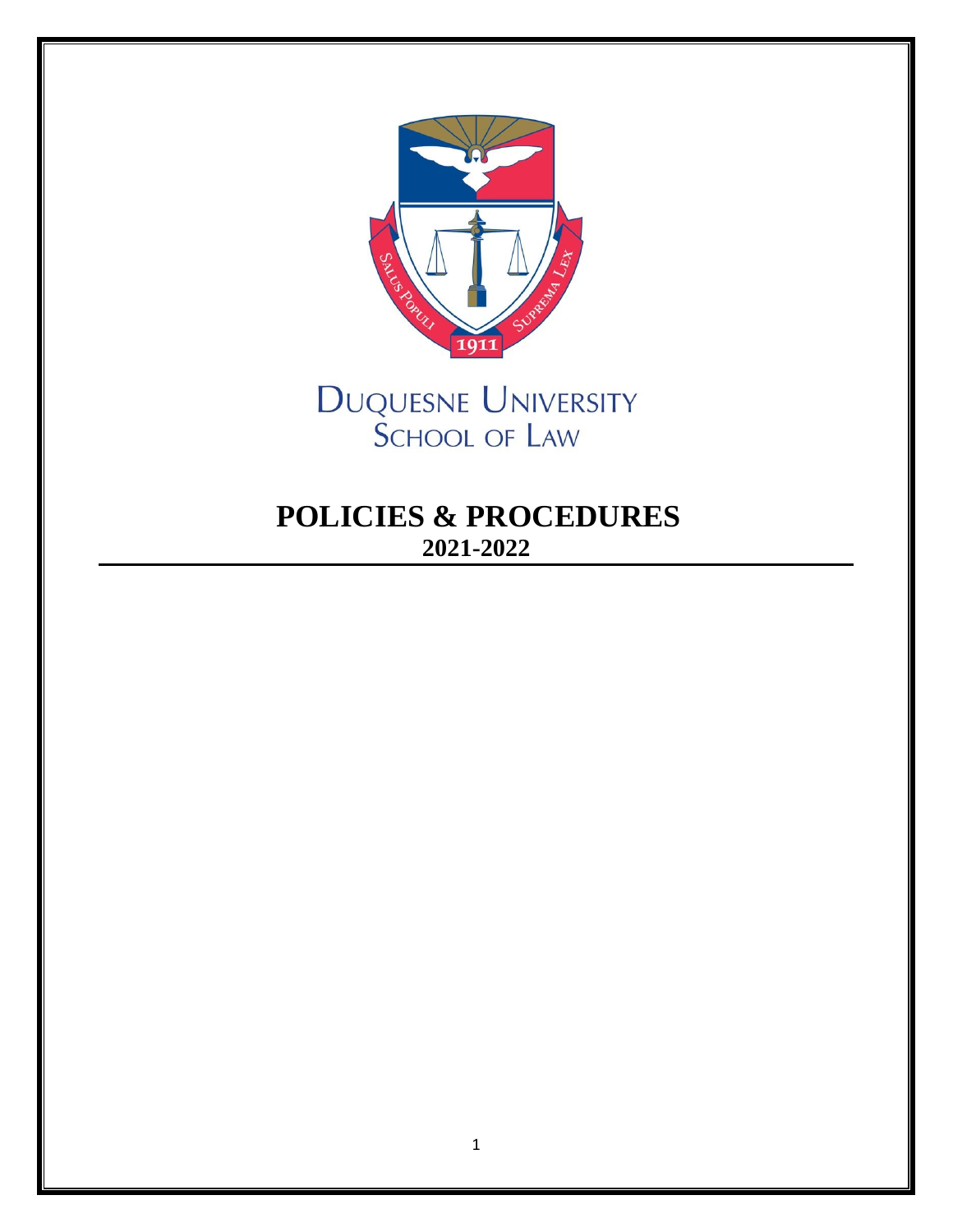| 1.02.2.2 Requirements Applicable to Upper-level Writing Requirement Done as Part of a Course11    |  |
|---------------------------------------------------------------------------------------------------|--|
| 1.02.2.3 Requirements Applicable to Upper-level Writing Requirement Done in Conjunction with a    |  |
|                                                                                                   |  |
|                                                                                                   |  |
|                                                                                                   |  |
|                                                                                                   |  |
|                                                                                                   |  |
|                                                                                                   |  |
|                                                                                                   |  |
|                                                                                                   |  |
|                                                                                                   |  |
|                                                                                                   |  |
|                                                                                                   |  |
|                                                                                                   |  |
|                                                                                                   |  |
|                                                                                                   |  |
|                                                                                                   |  |
|                                                                                                   |  |
|                                                                                                   |  |
|                                                                                                   |  |
|                                                                                                   |  |
| 2.10.1 Readmission - Students in the Final Academic Year who have been Academically Dismissed  19 |  |
| 2.10.2 Readmission - Any Student Other Than a Student in the Final Academic Year who has been     |  |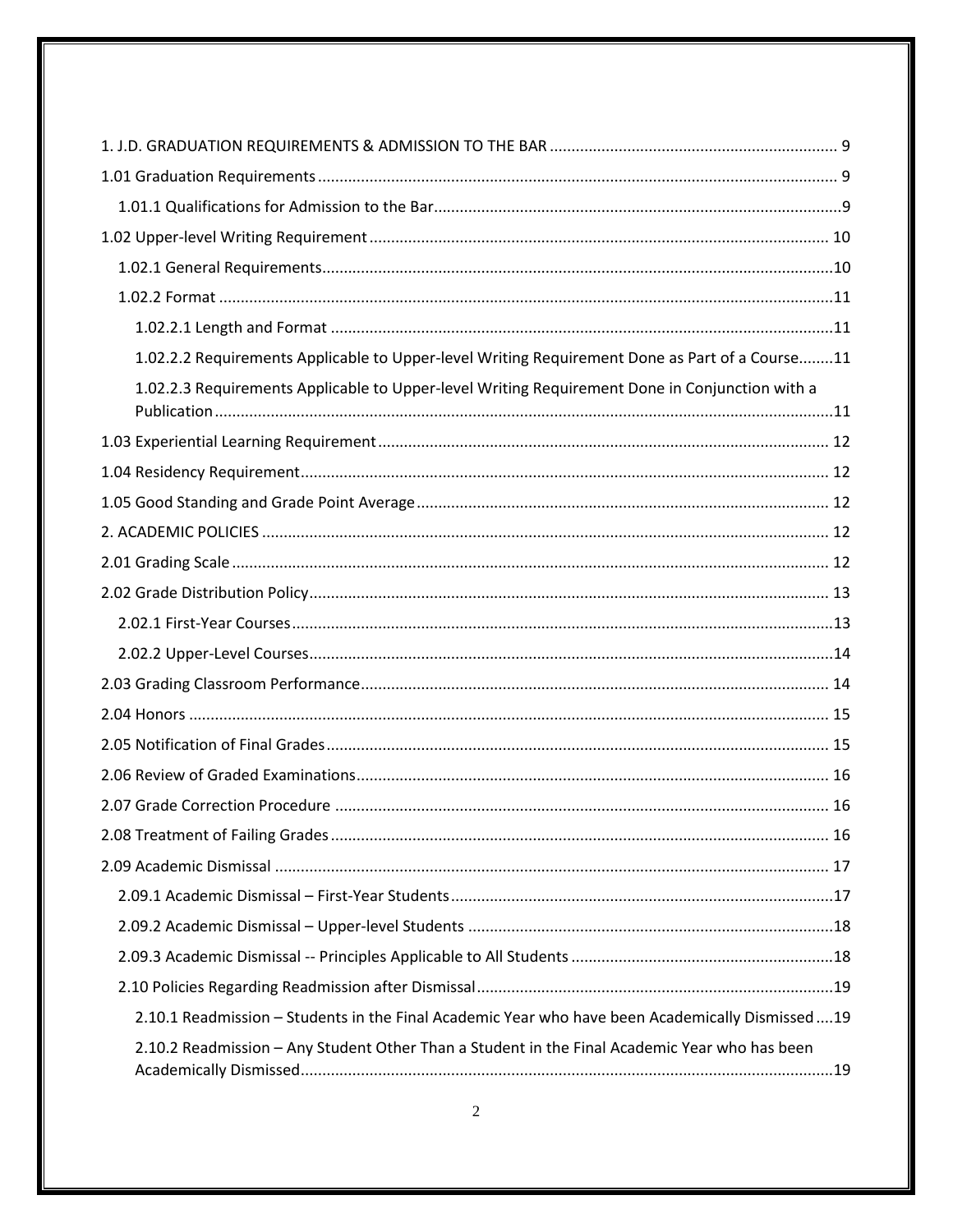| 2.10.3 Readmission Procedures for Students Other Than a Student in the Final Academic Year Who Has                                                                                                             |
|----------------------------------------------------------------------------------------------------------------------------------------------------------------------------------------------------------------|
|                                                                                                                                                                                                                |
| 2.10.3.2 Readmission Standards for Students Other Than a Student in the Final Academic Year Who                                                                                                                |
|                                                                                                                                                                                                                |
|                                                                                                                                                                                                                |
|                                                                                                                                                                                                                |
|                                                                                                                                                                                                                |
|                                                                                                                                                                                                                |
|                                                                                                                                                                                                                |
|                                                                                                                                                                                                                |
|                                                                                                                                                                                                                |
|                                                                                                                                                                                                                |
|                                                                                                                                                                                                                |
|                                                                                                                                                                                                                |
|                                                                                                                                                                                                                |
|                                                                                                                                                                                                                |
| 2.14.7 Determination of hours of credit for courses taken in other colleges at Duquesne University 26                                                                                                          |
| 2.14.8 Determination of hours of credit for courses taken at another law school by a School of Law<br>student at another ABA-approved law school, including hours of credit awarded to a transfer applicant 26 |
|                                                                                                                                                                                                                |
|                                                                                                                                                                                                                |
|                                                                                                                                                                                                                |
|                                                                                                                                                                                                                |
|                                                                                                                                                                                                                |
|                                                                                                                                                                                                                |
|                                                                                                                                                                                                                |
|                                                                                                                                                                                                                |
|                                                                                                                                                                                                                |
|                                                                                                                                                                                                                |
| 4.03.4 Required Course Registration Sequence - First-Year Evening and First-Year Part-Time Day33                                                                                                               |
| 4.03.5 Required Course Registration Sequence - Second-year Evening and Second-year Part-time Day 34                                                                                                            |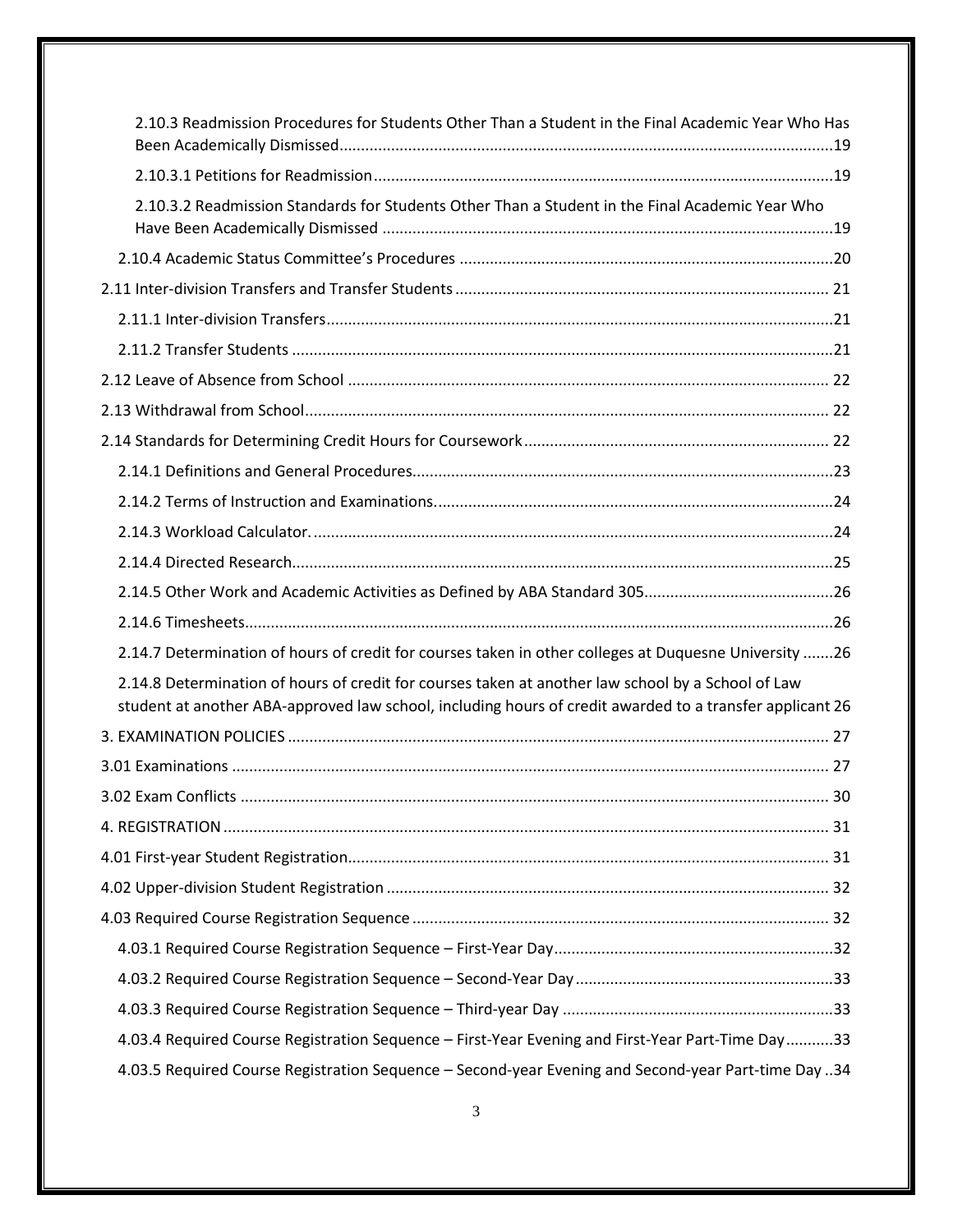| 4.03.6 Required Course Registration Sequence - Third-year Evening and Third-year Part-time Day34      |
|-------------------------------------------------------------------------------------------------------|
| 4.03.7 Required Course Registration Sequence - Fourth-year Evening and Fourth-year Part-time Day 34   |
|                                                                                                       |
|                                                                                                       |
|                                                                                                       |
|                                                                                                       |
|                                                                                                       |
|                                                                                                       |
|                                                                                                       |
|                                                                                                       |
|                                                                                                       |
|                                                                                                       |
|                                                                                                       |
|                                                                                                       |
|                                                                                                       |
|                                                                                                       |
|                                                                                                       |
|                                                                                                       |
|                                                                                                       |
|                                                                                                       |
|                                                                                                       |
|                                                                                                       |
|                                                                                                       |
|                                                                                                       |
|                                                                                                       |
|                                                                                                       |
|                                                                                                       |
|                                                                                                       |
|                                                                                                       |
| See Section 2.09.3 for refunds when a student is academically dismissed while enrolled in a<br>6.02.1 |
| 6.02.2                                                                                                |
|                                                                                                       |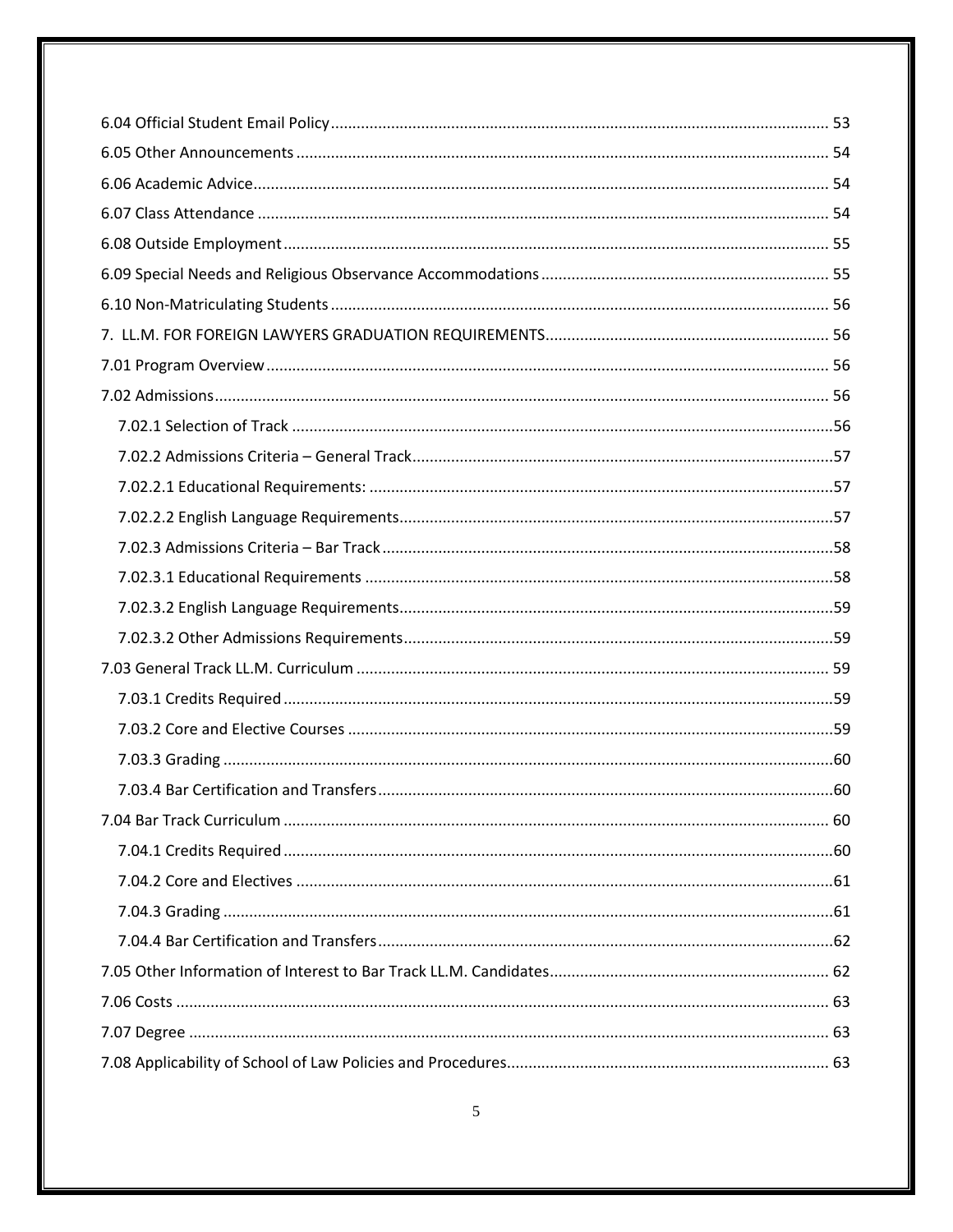| 7.09 Attachment A: General Curriculum for LL.M. Program for Foreign-Trained Lawyers 63 |  |
|----------------------------------------------------------------------------------------|--|
|                                                                                        |  |
|                                                                                        |  |
|                                                                                        |  |
|                                                                                        |  |
|                                                                                        |  |
|                                                                                        |  |
|                                                                                        |  |
|                                                                                        |  |
|                                                                                        |  |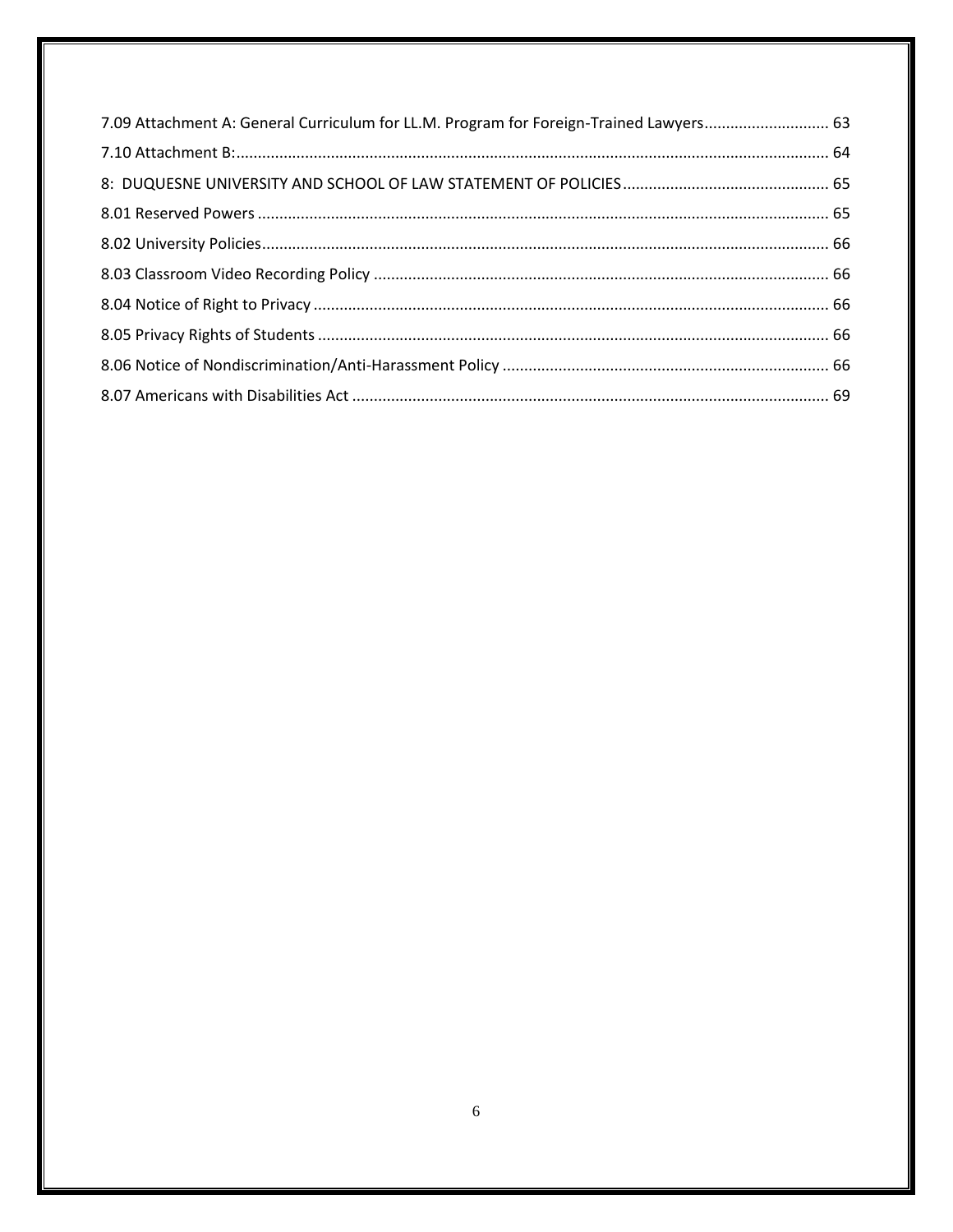# **INTRODUCTION**

### **Our History**

Since its founding, the focus of the School of Law has been clear: to provide a law education firmly rooted in justice and the pursuit of the truth. The goal has always been to serve others through delivering knowledge with integrity, justice, and by paving the way for the advancement of all people.

Providing that pathway to an honorable pursuit of law is at the core of who we are. We formed in 1911 as an evening program to give working, immigrant families in the Pittsburgh area access to a legal education; it is the fabric of who we are. We remain dedicated to that legacy.

### **Our Mission:**

Duquesne University School of Law educates lawyers to excel in the ethical practice of law, to preserve the highest ideals of our profession, and to promote equal justice and democratic discourse through leadership, service, and civic engagement. We do so inspired by our Catholic Spiritan tradition and law school motto, "Salus populi suprema lex"—"The welfare of the people is the highest law."

### **Who We Are:**

We believe that education is a path to empowerment and that every person deserves dignity, respect, and grace. Our students are educated about their role as global citizens to enable them to make immediate impacts as successful lawyers and responsible leaders. Guided by the Spiritans' moral and ethical imperatives we are committed to service, diversity, equity, and inclusion.

### **Our Learning Outcomes:**

Our faculty are committed to teaching. They offer a combination of legal experience and knowledge to ensure our students are prepared for a legal career. To that end, the School of Law Faculty has adopted a set of core learning outcomes that relate to the doctrine and skills that all graduates should possess. Below is a list of those that have been adopted, along with Performance Criteria that establish how the learning outcomes may be achieved.

# **A. Knowledge and understanding of substantive and procedural law**

A.1. FUNDAMENTALS & BAR EXAM: Remember and explain the black-letter law in the core doctrinal areas.

A.2. LEGAL POLICY: Recognize the law's theoretical frameworks and trace their influence and the influence of extra-legal factors (e.g., politics, history, culture, etc.) on the development of substantive doctrine.

A.3. LEGAL SYSTEM: Explain and differentiate among key conceptual categories of law and understand the hierarchy of authority.

A.4. PRACTICAL KNOWLEDGE DEVELOPMENT: Integrate information from multiple sources (e.g., opinions, statutes, regulations, rules, scholarly analysis) to identify operative legal rules, principles and concepts.

A.5. SPECIALTY AREAS: Remember and explain the black-letter law in the substantive and procedural law on specialized topics.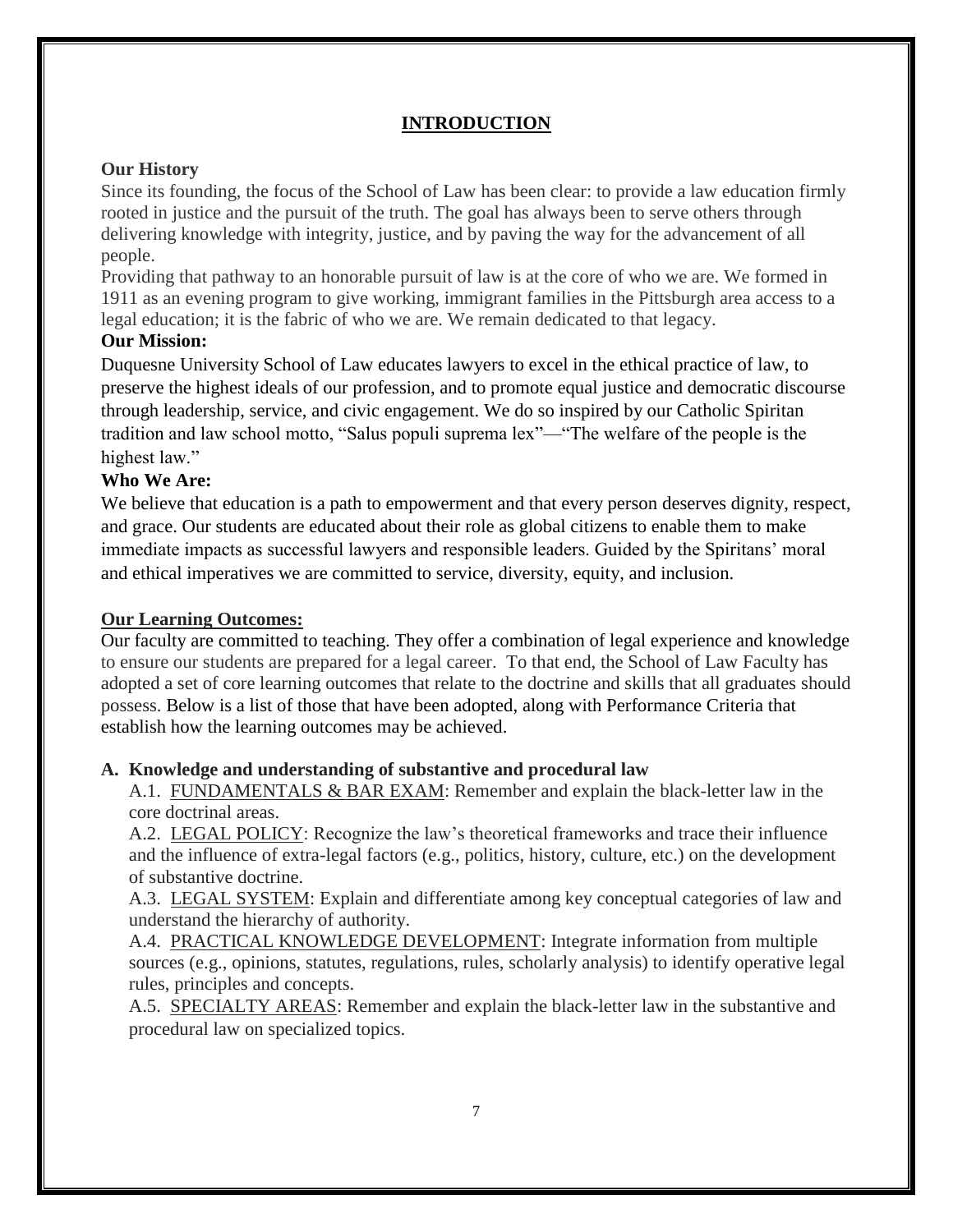### **B. Legal analysis and reasoning, legal research, problem-solving, and written and oral communication in the legal context**

B.1. INTERVIEWING, COUNSELING, AND NEGOTIATING: Investigate and analyze facts to achieve a client's objectives or otherwise solve a legal problem and recommend a solution. B.2. LEGAL ANALYSIS AND REASONING: Critically read the applicable authority, including identifying the key rules within each authority; synthesize the relevant rules into an analytical framework, identifying which rules the court is most likely to apply, and apply the rules to the relevant facts.

B.3. LEGAL RESEARCH: Create and execute an effective, efficient legal research strategy to conduct legal research with the appropriate use of sources and technology.

B.4. PROBLEM SOLVING: Develop systems and procedures for effectively working with other people and to ensure that time, effort, and resources are allocated efficiently in a legal practice.

B.5. WRITTEN AND ORAL COMMUNICATION: Draft legal and non-legal documents in the manner expected of a competent new lawyer and communicate orally in a manner appropriate for the audience and purpose.

# **C. Exercise of proper professional and ethical responsibilities to clients and the legal system**

C.1. CULTURAL COMPETENCE: Work with others of diverse backgrounds and understand the importance of building an inclusive community characterized by interdependence, dignity, equality, compassion, and respect.

C.2. DILIGENCE: Demonstrate a strong work ethic, engage in productive time management, understand the principles of timely project submittal, and be punctual and respectful.

C.3. LEADERSHIP: Exemplify servant leadership through ethical conflict resolution and emotionally intelligent engagement in teambuilding, collaboration, and cooperation.

C.4. PRO BONO: Possess knowledge and understanding of the lawyer's professional and civic responsibility to advance the mission of community service.

C.5. PROFESSIONAL INTEGRITY: Uphold a strong sense of honor and conduct affairs with honesty, dignity, and care, while treating others with civility, fairness, and respect.

# **D. Other professional skills needed for competent and ethical participation as a member of the legal profession**

D.1. JUDGMENT: Recognize the importance of relevant non-legal considerations when advising clients regarding available outcomes and avenues, such as moral, emotional, economic, social, and political considerations.

D.2. RESPECT FOR OTHERS: Practice in a diverse society and world by engaging competently with persons from a variety of backgrounds and holding a variety of views.

D.3. REFLECTION AND SELF-EVALUATION: Develop an ability to critically evaluate the performance of self and others when performing legal tasks including recognizing, evaluating, and understanding one's own roles in resolving ethical dilemmas.

D.4. SELF-CARE: Seek and use resources when necessary to address personal challenges including managing workload and stress; recognize common causes of lawyer misconduct and be aware of sources of support for lawyers.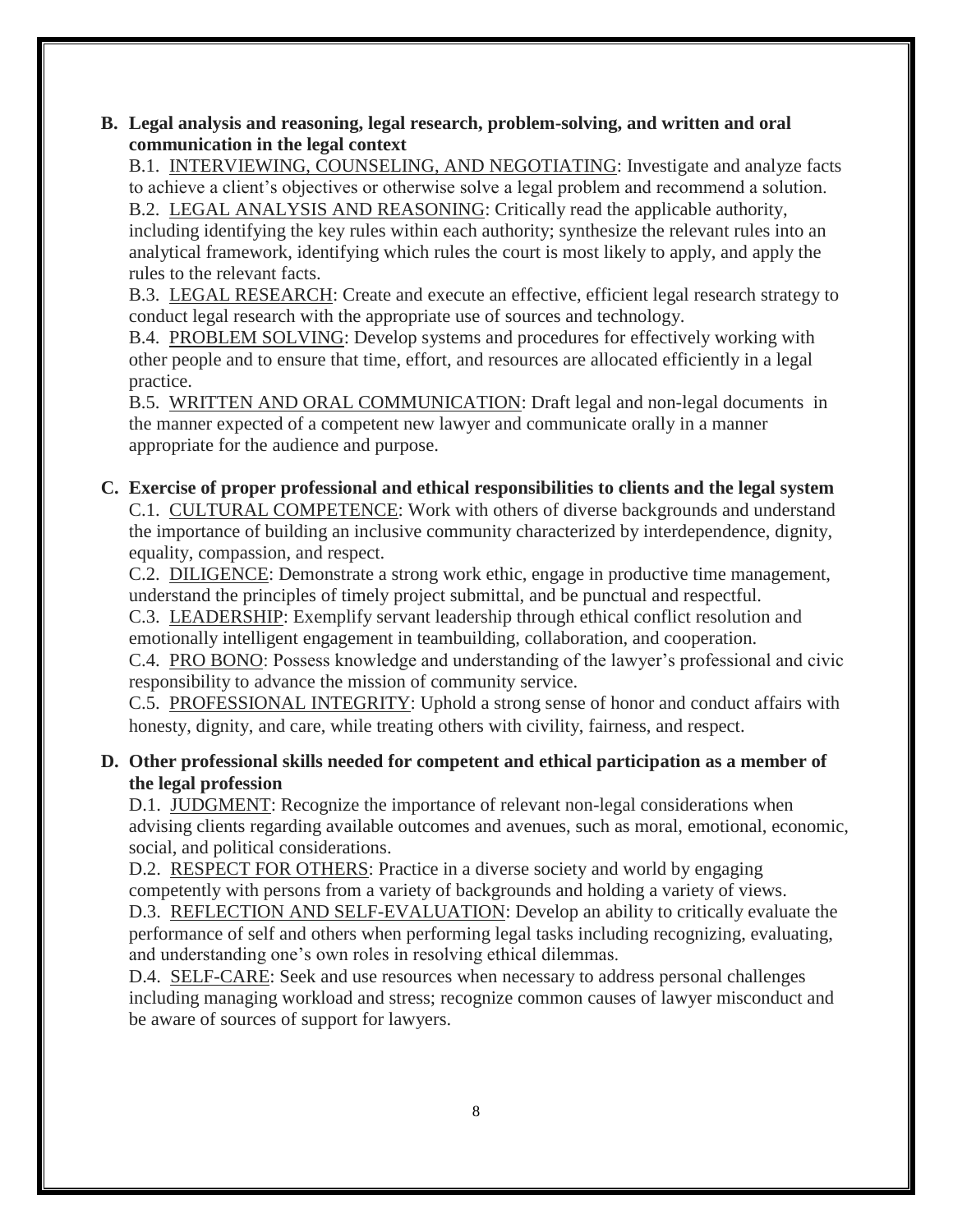Law students are required to observe the School of Law and [University](https://www.duq.edu/assets/Documents/student-conduct/_pdf/Student%20Handbook%203.10.21.pdf) Policies and Procedures. Additionally, students are required to: 1) be familiar with the School of Law and University Policies and Procedures, 2) read e-mails and other communications from the University and School of Law Administrators and Faculty; and 3) to keep their addresses and other contact information current with the Registrar.

# <span id="page-8-0"></span>1. J.D. GRADUATION REQUIREMENTS & ADMISSION TO THE BAR

### <span id="page-8-1"></span>1.01 Graduation Requirements

Duquesne University School of Law awards the degree of Juris Doctor to those students who successfully fulfill the following requirements:

- 1. Complete eighty-seven (87) credit hours with passing grades.
- 2. Maintain a cumulative GPA of 2.0 or higher and a GPA of no less than 2.00 for course work each academic year. See Section 1.05.
- 3. Successfully complete all required courses. See Section 4.03.
- 4. Complete the Upper-Level Writing Requirement. See Section 1.02.
- 5. Complete the Experiential Learning Requirement. See Section 1.03.2.
- 6. Satisfy the Residency Requirement. See Section 1.04.
- 7. Be of good moral character.
- 8. Resolve all financial obligations to Duquesne University School of Law and to Duquesne University.
- 9. Make formal application for the degree to the Registrar in a timely manner.
- 10. Be recommended by the Faculty to receive the degree of Juris Doctor.
- 11. Complete all credit hours within the time specified by the American Bar Association. The American Bar Association requires law students to complete their legal education within seven years following the initial matriculation at law school. Full-time day-division students normally satisfy this requirement by the end of their third year. Part-time day- and evening-division students normally satisfy this requirement by the end of their fourth year.

# <span id="page-8-2"></span>**1.01.1 Qualifications for Admission to the Bar**

In addition to a bar examination, there are character, fitness, and other qualifications for admission to the bar in every U.S. jurisdiction. Applicants are encouraged to determine the requirements for any jurisdiction in which they intend to seek admission by contacting the jurisdiction. Addresses for all relevant agencies are available through the National Conference of Bar Examiners [\(https://www.ncbex.org/\)](https://www.ncbex.org/). Below is additional information regarding bar examinations.

### Pennsylvania Bar Examination

It is the responsibility of each student to complete the application for the Pennsylvania Bar Examination and to do whatever might be required by the Board of Law Examiners to complete that application. All bar exam applicants must complete and submit the appropriate bar application via online filing. More information about the Pennsylvania Bar Exam can be found online at [http://www.pabarexam.org/.](http://www.pabarexam.org/)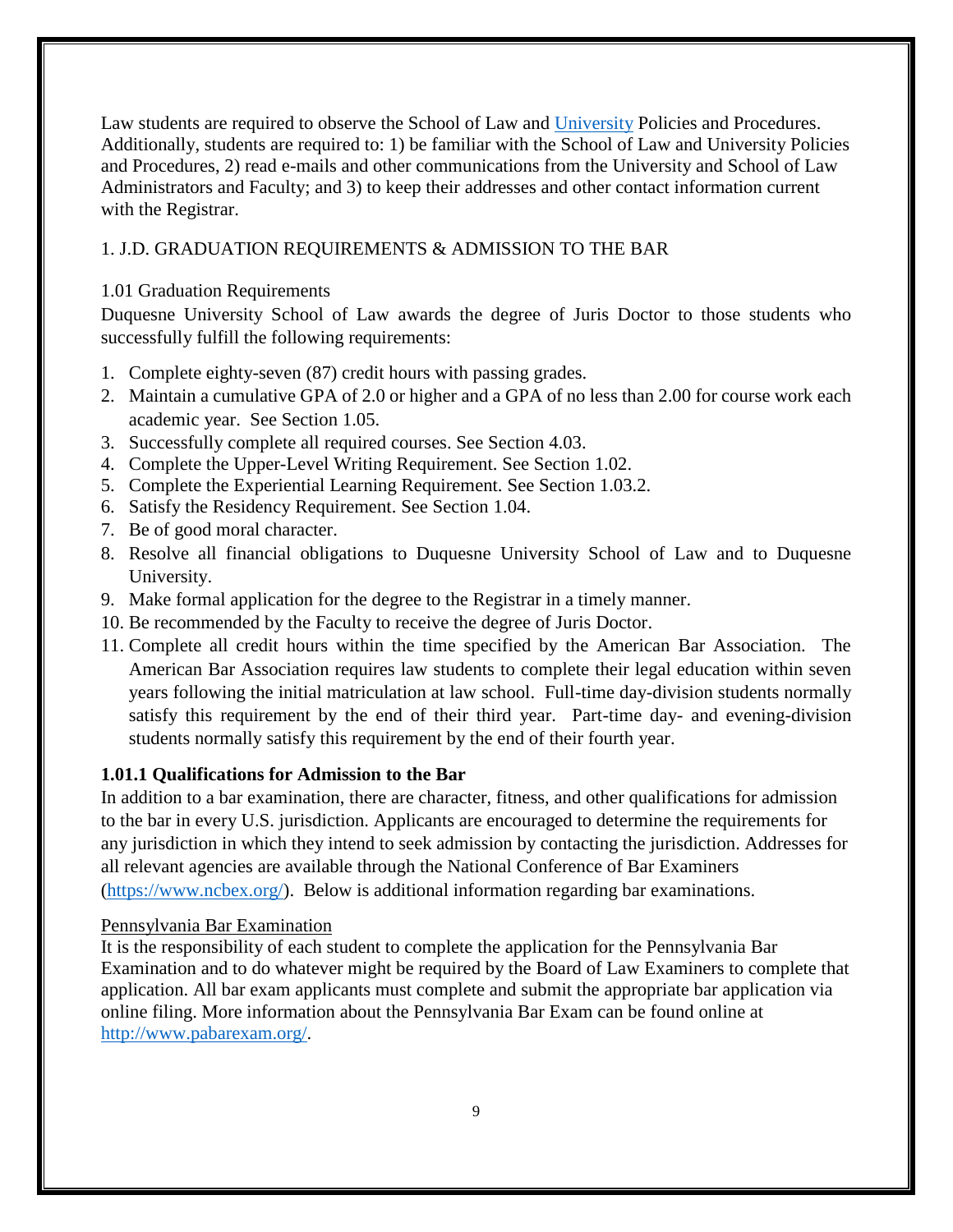### Other Jurisdictions' Bar Examinations

Graduates of Duquesne University School of Law are eligible to take Bar examinations in all jurisdictions of the United States. Students are advised to consult with Bar examiners in the state in which they wish to practice to determine if any specific curricular criteria or registration requirements exist for admission to the Bar in that jurisdiction.

### Multistate Professional Responsibility Examination

The Pennsylvania State Board of Law Examiners requires that all applicants who wish to practice law in the Commonwealth of Pennsylvania take the Multistate Professional Responsibility Examination. Visit<https://www.ncbex.org/exams/mpre/> for registration information.

### <span id="page-9-0"></span>1.02 Upper-level Writing Requirement

### <span id="page-9-1"></span>**1.02.1 General Requirements**

A student is required to produce and submit, prior to graduation, an original work of acceptable professional quality involving a significant exploration of a single major topic in compliance with the provisions set forth below. This requirement may be satisfied any time after completion of a student's first year. All papers written to satisfy the Upper-level Writing Requirement, whether done as directed research or in conjunction with a class, must be submitted electronically.

- 1. Each student at the School of Law must successfully complete at least one rigorous facultysupervised upper-level writing project [hereinafter, project] for award of the Juris Doctor degree.
- 2. This project must be supervised, reviewed, and approved by a full-time School of Law faculty member or by an adjunct faculty member who has been approved in advance for this purpose by the Associate Dean of Academic Affairs [hereinafter, supervising faculty member].
- 3. To approve a project as successfully completed, a supervising faculty member must certify to the Registrar that the project has met the following requirements:

a. The project is of sufficient length and was completed in a timely manner, and

- b. The paper demonstrates the type of high quality writing that would be expected of a new associate in a law firm or similar position in which the faculty member was a supervising attorney; the analogous level of quality corresponds to a grade of at least "C" on the law school grading scale.
- 4. A project done for a course or other credit-granting co-curricular activity may not also be used to satisfy the Experiential Learning Requirement for the Juris Doctor degree. See Section 1.03.
- 5. There shall be no appeal from any decisions about a project made by a supervising faculty member, unless there has been a ministerial error made by the supervising faculty member; any such appeal shall go to the Academic Status Committee and be treated in the same manner as an error in submission of a final grade.
- 6. An electronic copy of each project must be filed with the Registrar by the supervising faculty member no later than the end of the grading period for the semester, in a form and manner prescribed by the Registrar, attesting to the compliance of the Project with these requirements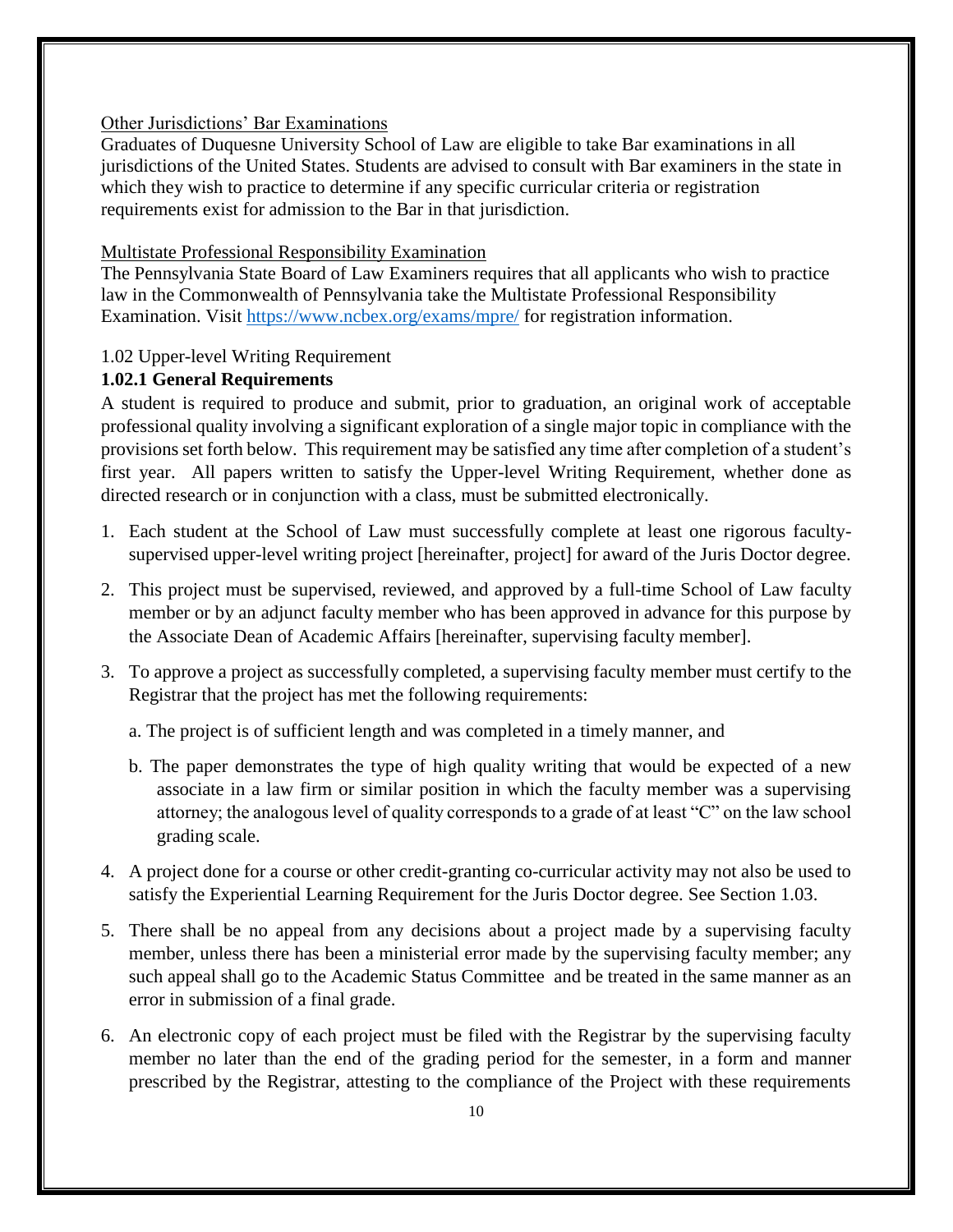and, if the project is graded, noting the grade assigned by the supervising faculty member to the project and course. The Registrar shall keep on file the electronic copy of the project and any associated forms, but may delete the copy and forms one year after the student's date of graduation. A supervising faculty member may request that the student also submit one or more printed copies of the project for review, and may provide the student with a copy of the supervising faculty member's critique of the project, in print or electronic form.

# <span id="page-10-0"></span>**1.02.2 Format**

# <span id="page-10-1"></span>**1.02.2.1 Length and Format**

To be eligible for review and approval, a project must total at least 7,500 words (including citations and any endnotes or footnotes) and must be in a format prescribed by the faculty member supervising the project.

# <span id="page-10-2"></span>**1.02.2.2 Requirements Applicable to Upper-level Writing Requirement Done as Part of a Course**

The project, if done as part of a course, may be one single paper, or a series of papers, which are described in the Syllabus or Course Materials prepared by the faculty member and approved by the Upper-Level Writing Requirement Committee for these purposes.

- 1. A project may be a scholarly research paper, a series of practice-related documents, or other papers which are of the types prepared by practicing attorneys, judges, or academicians.
- 2. The faculty member and student must meet at least twice to discuss the progress of the project if the project consists of one paper, and there must be at least two drafts of significant portions of the paper which are reviewed by the professor. Significant portions of a single-paper project must be reviewed at least twice by the faculty member and then revised by the student prior to the end of the project.
- 3. If the project consists of a series of papers, then each of those papers must be reviewed by the faculty member and revised by the student in accordance with the review provided by the faculty member.
- 4. A project must include substantial original content by the student; it may not be comprised solely of descriptive content.
- 5. A project may not be the result of collaborative work with another student or law-trained person other than the professor.
- 6. A project must be completed within a semester.

# <span id="page-10-3"></span>**1.02.2.3 Requirements Applicable to Upper-level Writing Requirement Done in Conjunction with a Publication**

If done in conjunction with a School of Law publication for which the faculty has approved a student receiving academic credit [hereinafter, journal], then a project must comply independently with any applicable requirements of the journal's bylaws and editors.

1. Each journal project must be reviewed at least twice, in whole or in part, by the faculty member before the project is finished, and then revised by the student prior to the end of the project. The review shall be conducted of at least a detailed outline of the project and a final draft of the project,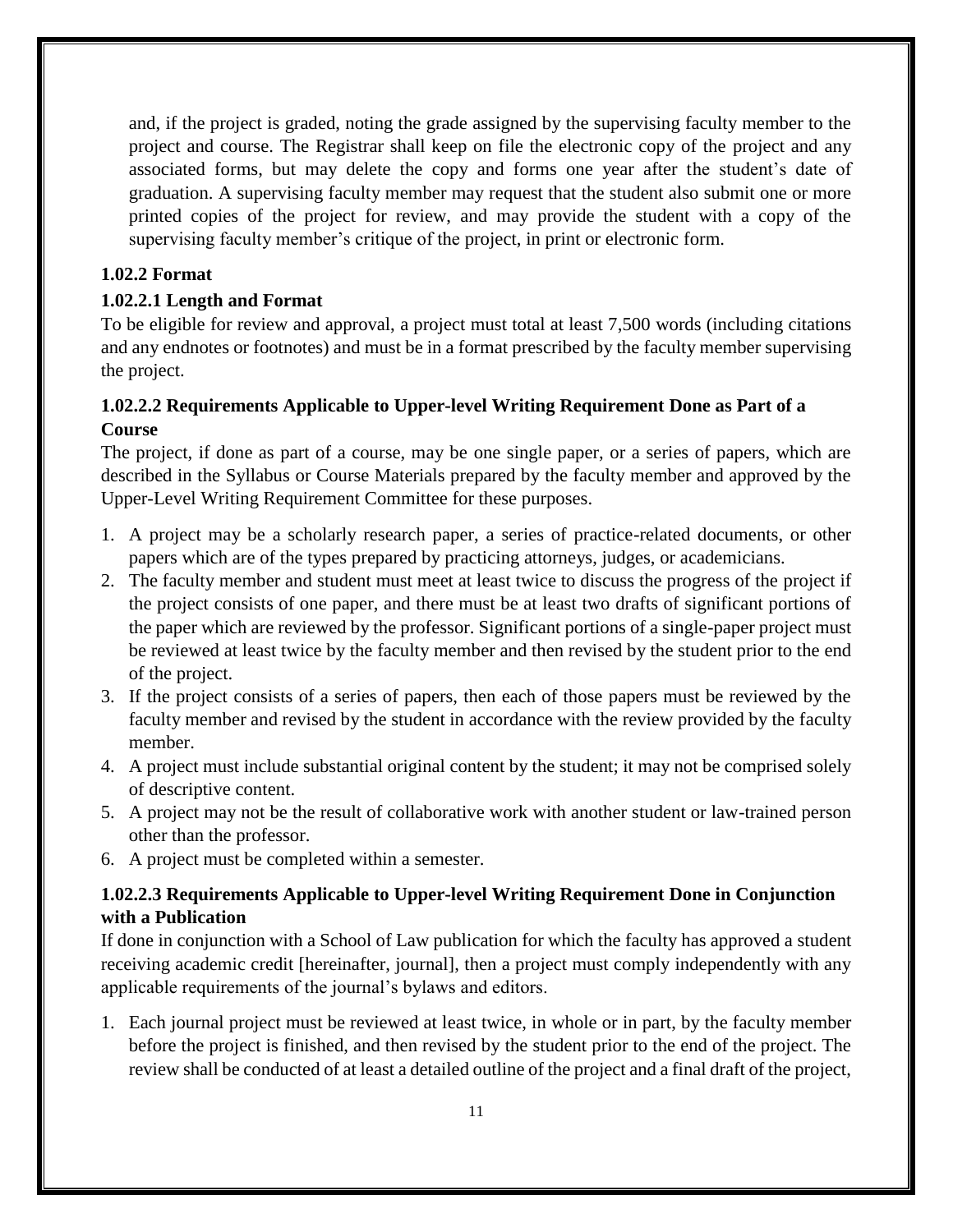but the nature and extent of the reviews are within the discretion of the supervising faculty member.

- 2. A student who is working on a journal project with a supervising faculty member must meet with the supervising faculty member at least twice to discuss the progress of drafts of the project before it is finished; the student and supervising faculty member should schedule such drafts and meetings to coordinate with the journal's requirements for submission of intermediate and final drafts of the journal paper.
- 3. A journal project must include substantial original work by the student; it may not be comprised solely of descriptive content.
- 4. A written description of the faculty member's requirements and the student's agreement with those requirements must be filed with the journal before the project is begun.
- 5. A journal project may be completed after one- or two-semesters, in compliance with the journal's requirements for the timing of student work.

#### <span id="page-11-0"></span>1.03 Experiential Learning Requirement

All students must successfully complete one or more experiential course(s) totaling at least six credit hours. An experiential course must be a simulation course, a law clinic, or a field placement. The Registrar maintains a list of courses that satisfy the experiential learning requirement, and the list may be viewed on the Registrar's website. Students may not use the same course to satisfy both the Upper-Level Writing requirement and the Experiential Learning requirement.

#### <span id="page-11-1"></span>1.04 Residency Requirement

Students must earn three (3) residency credits in order to graduate. A full-time student is awarded .5 residency credits for each semester that the student takes at least ten (10) credits. A part-time student, whether in the evening division or the part-time day division, is awarded .375 residency credits for a semester, provided he or she takes at least eight (8) credits. Students who transfer to the School of Law must earn a minimum of two (2) residency credits. A student who takes at least six (6) summer session credits shall earn one-fourth (.25) of a residency credit. All students, regardless of Division, are required to complete their final year of study in residence at the School of Law.

#### <span id="page-11-2"></span>1.05 Good Standing and Grade Point Average

Except as provided in Section 2.09.1, a candidate for the degree of Juris Doctor must maintain a cumulative grade point average of no less than 2.00, and must have a grade point average of no less than 2.00 in any academic year. In addition, a candidate must have satisfactorily completed all other graduation requirements as set forth in this section. It is the responsibility of each student to make certain that he/she will have met these requirements at the conclusion of his/her last year of study. *Due to the COVID-19 global pandemic, grades from the spring semester 2020 are not included in this calculation.*

### <span id="page-11-4"></span><span id="page-11-3"></span>2. ACADEMIC POLICIES

#### 2.01 Grading Scale

The grading scale for all students is as follows: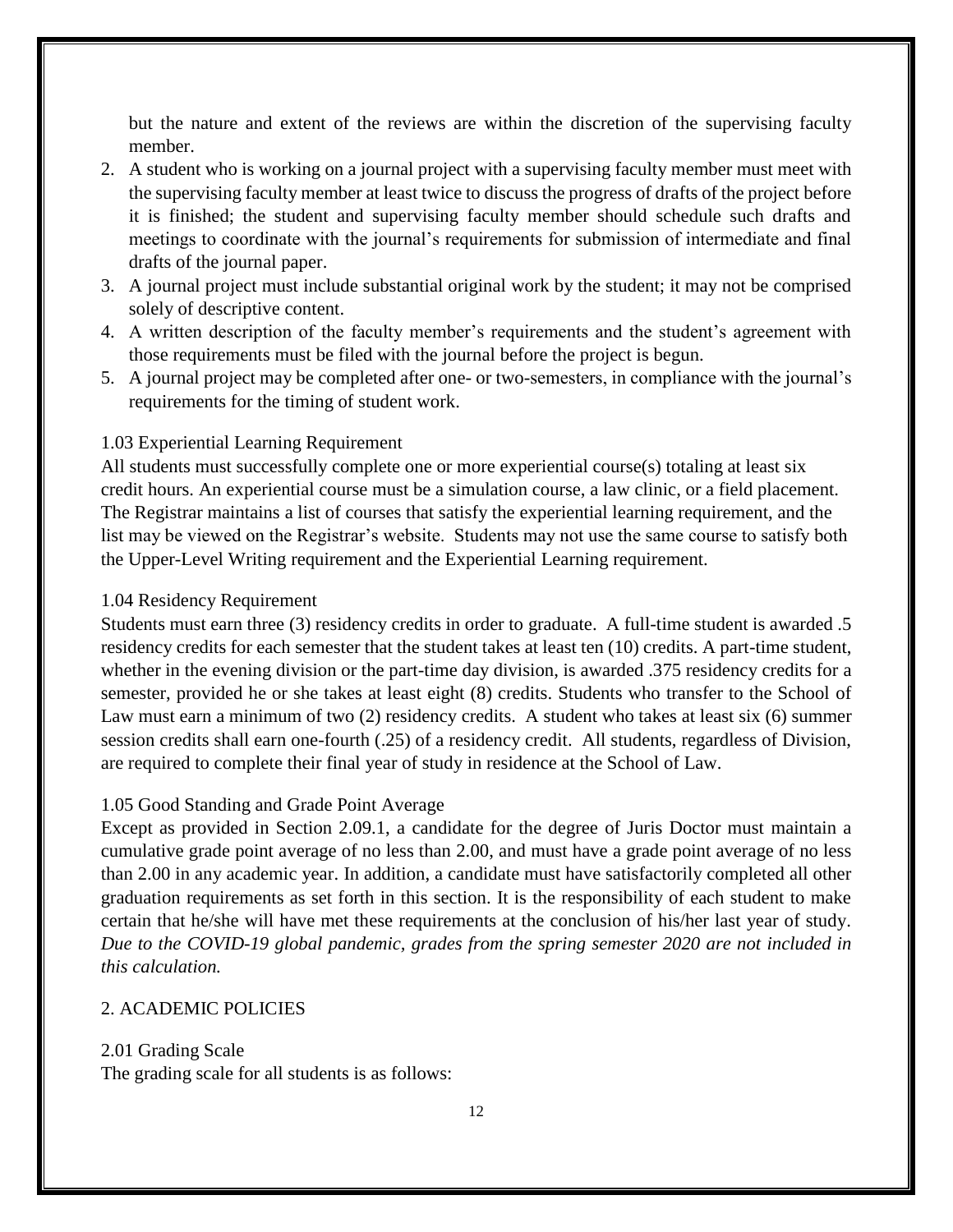| GPA         |
|-------------|
| 4.00        |
| 4.00        |
| 3.67        |
| 3.33        |
| 3.00        |
| 2.67        |
| 2.33        |
| 2.00        |
| 1.67        |
| 1.33        |
| 1.00        |
| 0.0 Failure |
| Incomplete  |
| Pass        |
| No Pass     |
|             |

\*The A+ grade denotes a level of performance that is truly exceptional. \*\*The I interim grade is an option, for instance, if: (l) a student was in a car accident a day before the exam but not able to take the exam until after date the law school was required to submit grades to the university; or (2) if a professor determined that a student's project required extended primary research that could not have been reasonably completed during one semester.

The registrar may enter an "I" grade if:

- l) A compelling reason, such a student illness or accident, or family emergency prevents a student from being able take an examination or complete an assignment for class in time for the registrar to report a grade for the course(s) implicated. Requests for incomplete grades on this ground shall be made to the Registrar's Office or Associate Dean for Academic Affairs. The Academic Dean shall determine whether an "I" grade is appropriate.
- 2) A student project reasonably requires more than one semester to complete. Examples would include primary document research that require additional time to locate, or discovery that the project undertaken requires a broader inquiry than initially anticipated. In such cases, the faculty member supervising the student's project shall make a request of the Academic Dean for the "I" grade to be entered.
- 3) An "I" grade shall become an "F" on the last day of classes of the following semester if no grade has been offered to replace it, absent circumstances that the Academic Dean shall find to be extraordinary.

#### <span id="page-12-0"></span>2.02 Grade Distribution Policy

### <span id="page-12-1"></span>**2.02.1 First-Year Courses**

First-year day and evening division courses, excluding Legal Research and Writing course sections, and all second-year evening and part-time day division courses in Property and Criminal Law: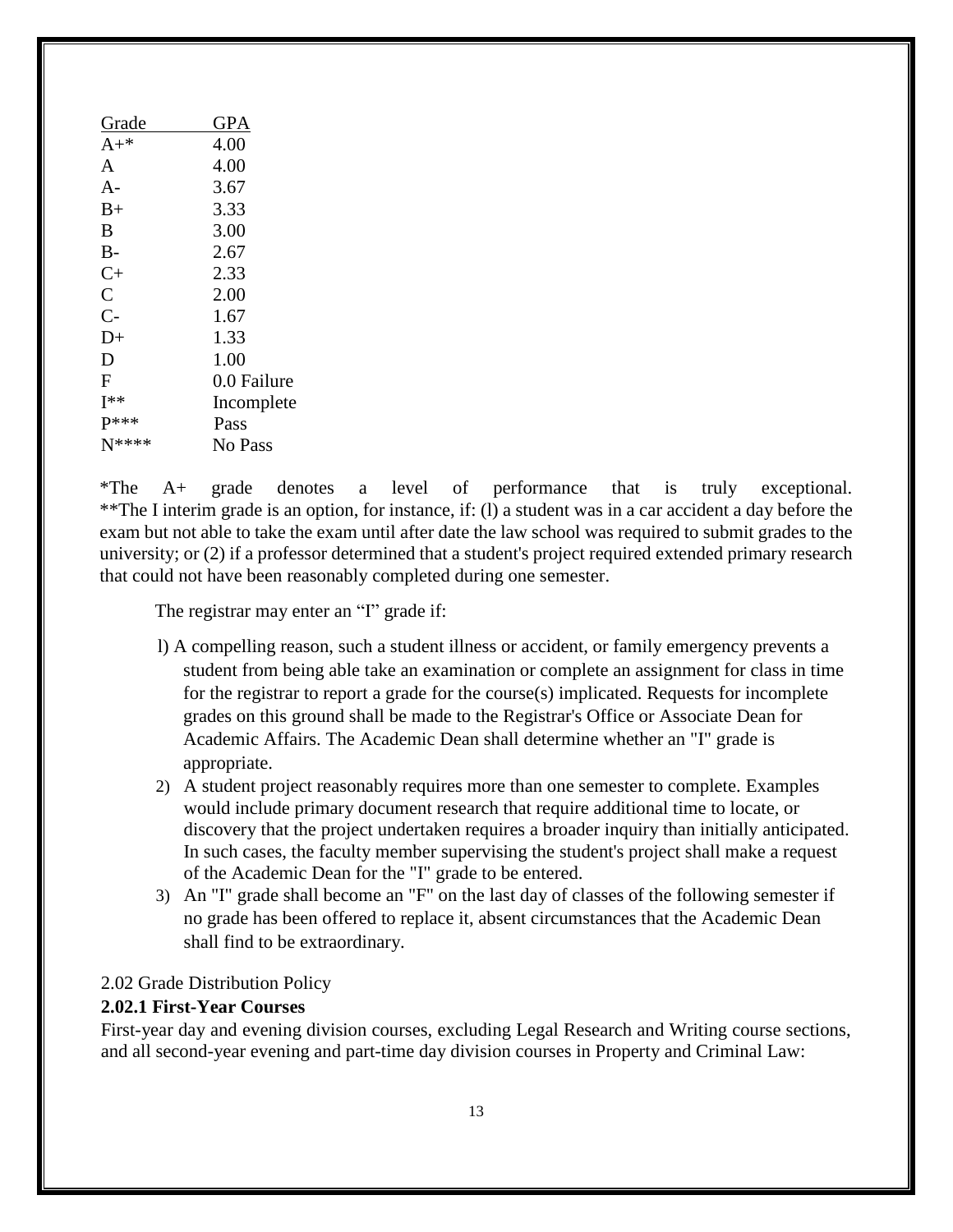Tier 1  $(A+, A, A-)$ : Between 14% and 22% of all grades, with a target of 18% Tier 2 (B+, B, B-): Between 36% and 54% of all grades, with a target of 45% Tier 3 (C+, C, C-): Between 24% and 36% of all grades, with a target of 30% Tier 4 (D+, D, F): Between 0% and 10% of all grades, with a target of 7%

Legal Research and Writing sections of fewer students will comply with this distribution to the greatest extent feasible, with compliance monitored and reported on a program-wide level.

**Grade Minimum % Target % Maximum %**   $A+$  0 N/A 4 A 5 6 7 A- 7 9 11  $B+$  11 14 17 B 4 17 20 B- 11 14 17  $C+$  10 12 14 C 8 10 12  $C-$  6 8 10  $D+$  0 4 5 D 0 2 3 F 0  $N/A$  2

Suggested guidelines for grades with First-Year Tiers are as follows:

#### <span id="page-13-0"></span>**2.02.2 Upper-Level Courses**

All upper-level required courses and classes with enrollment of 30 or more students, whether evaluated by an exam, paper, or project:\*

Tier 1 (A+, A, A-): Between 14% and 23% of all grades, with a target of 19% Tier 2 (B+, B, B-): Between 36% and 58% of all grades, with a target of 47% Tier 3 (C+, C, C-): Between 24% and 38% of all grades, with a target of 32% Tier 4 (D+, D, F): Between 0% and 2% of all grades, with a target of 2%

\*Elective courses and seminars courses with enrollment of fewer than 30 students are not bound by this distribution. Additionally, Advance Legal Reasoning, Core Competencies, and Core/Applied Competencies are graded, but are not subject to this distribution.

<span id="page-13-1"></span>2.03 Grading Classroom Performance

- 1. A student's classroom performance may be incorporated into a course grade only in the following quantifiable ways, fairly applied to all students in a course:
	- a. A professor may reduce students' grades based upon class absences, no matter the reason for the absences, so long as the reduction is based upon policies announced at the start of a course and applied in a consistent manner to all students in the class during the semester.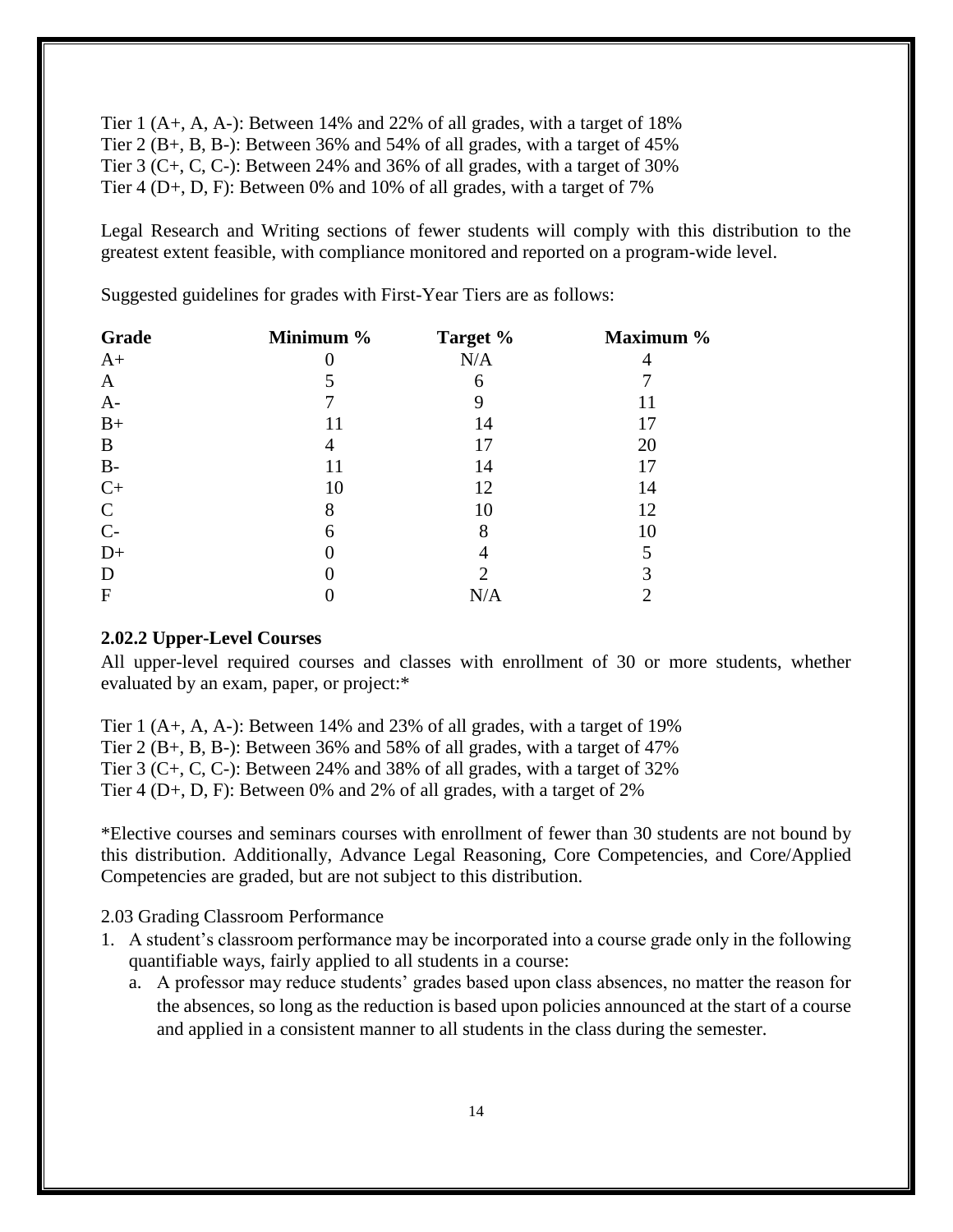- b. A professor may grade students on the quality of their performance on assigned tasks, such as presentations, exercises, and being "on call" for class discussion, so long as all students in the class are assigned the same or comparable tasks during the semester.
- c. A professor may reduce students' grades based upon their lack of preparation for classroom discussion, so long as all the students are required in the same manner to be prepared to contribute to classroom discussion and a record is maintained of all the students' contributions during the semester.
- 2. In courses in which grades are not based upon anonymous examinations, the professor shall make available to each student all the information from paragraph 1 that was used to calculate a final grade.
- 3. In courses where the final grade is based upon an anonymous examination, the professor shall submit to the Registrar a list of students assessing their classroom performance in compliance with paragraph 1, and the manner of calculation of final grades based upon the weighting of the examination and classroom performance, and the Registrar shall, after final examinations are graded by the professor, make adjusted calculations of the final grade, without the professor's participation. The professor's assessment of an individual student's classroom performance and the calculation of final grade shall be made available to each student upon request within 30 days of the deadline for submission of final grades.

#### <span id="page-14-0"></span>2.04 Honors

Academic Honors are determined by a ranking of the graduating class based on overall cumulative grade point average, as follows: the Summa Cum Laude designation to the top 5%; the Magna Cum Laude designation to the next 5%; and the Cum Laude designation to the next 10%.

These percentages are subject to the following limitation: No student shall graduate Summa Cum Laude unless his/her cumulative grade point average is a least 3.5, and no student shall graduate Magna Cum Laude unless his/ her cumulative grade point average is at least 3.25.

Cumulative grade point averages shall not be rounded up to qualify for honors under any of the foregoing formulas.

For purposes of determining honors and the final ranking of graduates, full-time and part-time students shall be ranked separately, and all part-time day students shall be ranked with the evening division.

*Due to the COVID-19 global pandemic, grades from the spring semester 2020 are not included in the determination of honors.*

### <span id="page-14-1"></span>2.05 Notification of Final Grades

Students can view all final grades on Self Service Banner using a MultiPass account number. If you need a MultiPass account number, go to duq.edu/MultiPass. Students are responsible for changing and maintaining current local address, telephone, and other contact information in DORI. Accordingly, students should review their contact information each year for accuracy. If you need to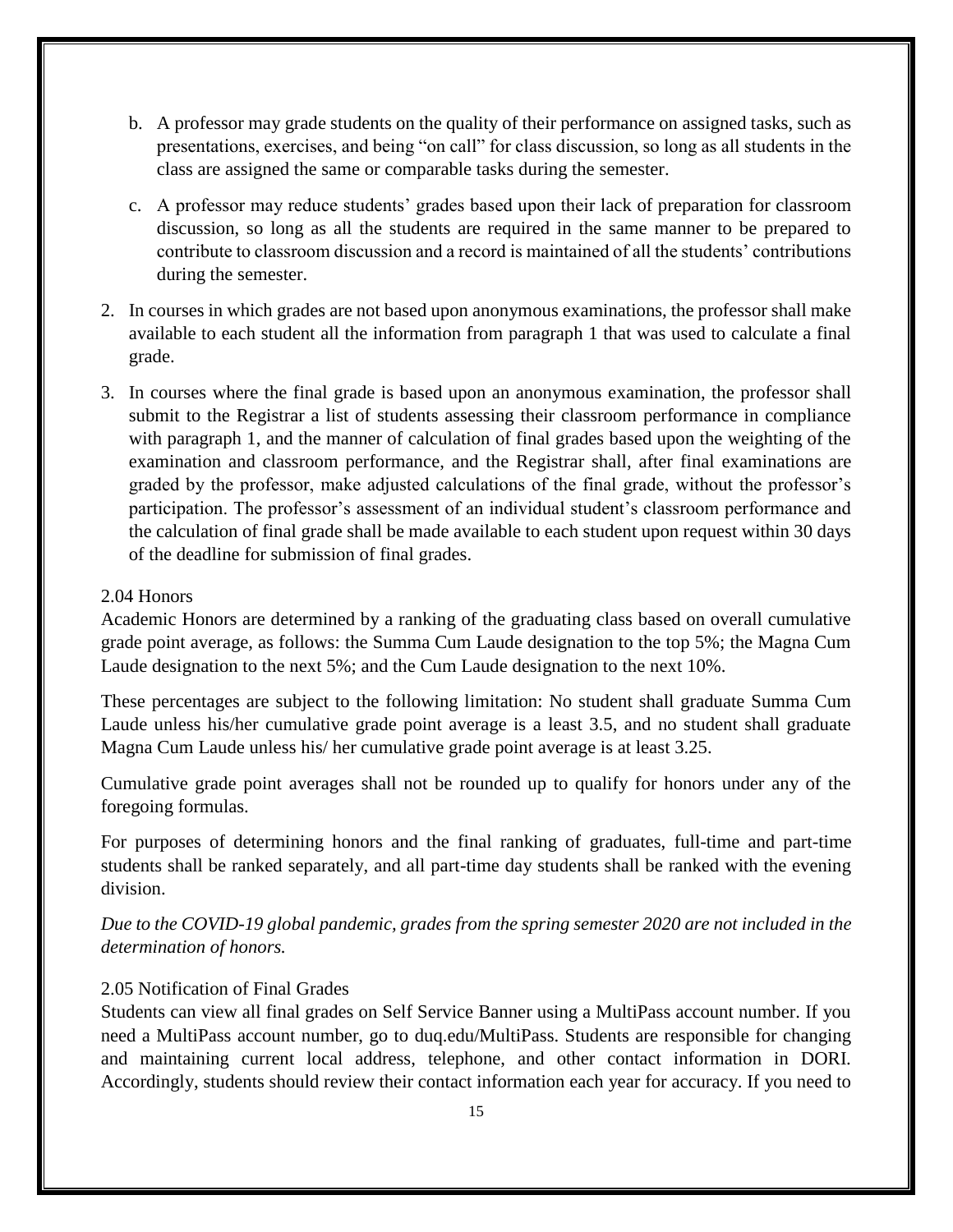make changes to your permanent address, please visit duq.edu/law/registrar to print the change of address form, and return it to the School of Law Registrar's Office. The Registrar's Office will not provide students with information about grades, grade point average, class rank and related matters over the telephone. Therefore, it is imperative that students keep their mailing information up to date.

#### <span id="page-15-0"></span>2.06 Review of Graded Examinations

Any student wishing to review a graded examination must fill out an examination request form in the Main Office of the School of Law or online at duq.edu/law/registrar. Graded examinations may only be reviewed in the Main Office of the School of Law or with the professor who administered the examination. Copies of any graded examination may not be made. If a student wishes to review a graded examination with the professor who administered the exam, he/she must make the request using the examination request form. Upon receipt of the request, the Registrar's Office will arrange to deliver the graded examination to that professor. It takes 24 to 48 hours to complete the request to review a graded examination. Students must know their anonymous exam number for the fall and spring semesters in order to review their exams.

#### <span id="page-15-1"></span>2.07 Grade Correction Procedure

After grades in a course have been submitted to the Registrar, no grade may be changed except to correct an arithmetic or clerical error.

A student who wishes to challenge a final grade must discuss the grade with the course faculty member no later than thirty (30) days after the start of the semester following the one in which the disputed grade was assigned. The professor must inform the student of his/her decision regarding the grade challenge no later than twenty (20) days after the discussion with the student.

A faculty member who believes a grade correction is warranted must submit a grade correction request to the Academic Status Committee. Any request must include documentation of the arithmetic or clerical error. The Committee's disposition of the request will be reported to the full faculty.

A student may appeal a professor's refusal to change a grade by petitioning the Academic Status Committee (c/o of the Associate Dean for Academic Affairs) no later than sixty (60) days after the start of the semester following the one in which the grade was assigned. Email petitions must be sent from the student's official .duq email account, and the student bears the burden of ensuring receipt. An affirmance of the professor's decision by the Committee shall be final.

No grade may be changed later than the last day of classes of the semester following the one in which the disputed grade was assigned.

Students who wish to pursue a grade correction should also consult the grade correction policy applicable to University graduate students, which can be found [here.](https://www.duq.edu/academics/university-catalogs/2018-2019-graduate/academic-policies/final-grade-appeal-policy)

### <span id="page-15-2"></span>2.08 Treatment of Failing Grades

1. Subject to the provisions in these Policies and Procedures regarding Academic Dismissal, if a student receives a final grade of "F" in a course, the following rules shall apply: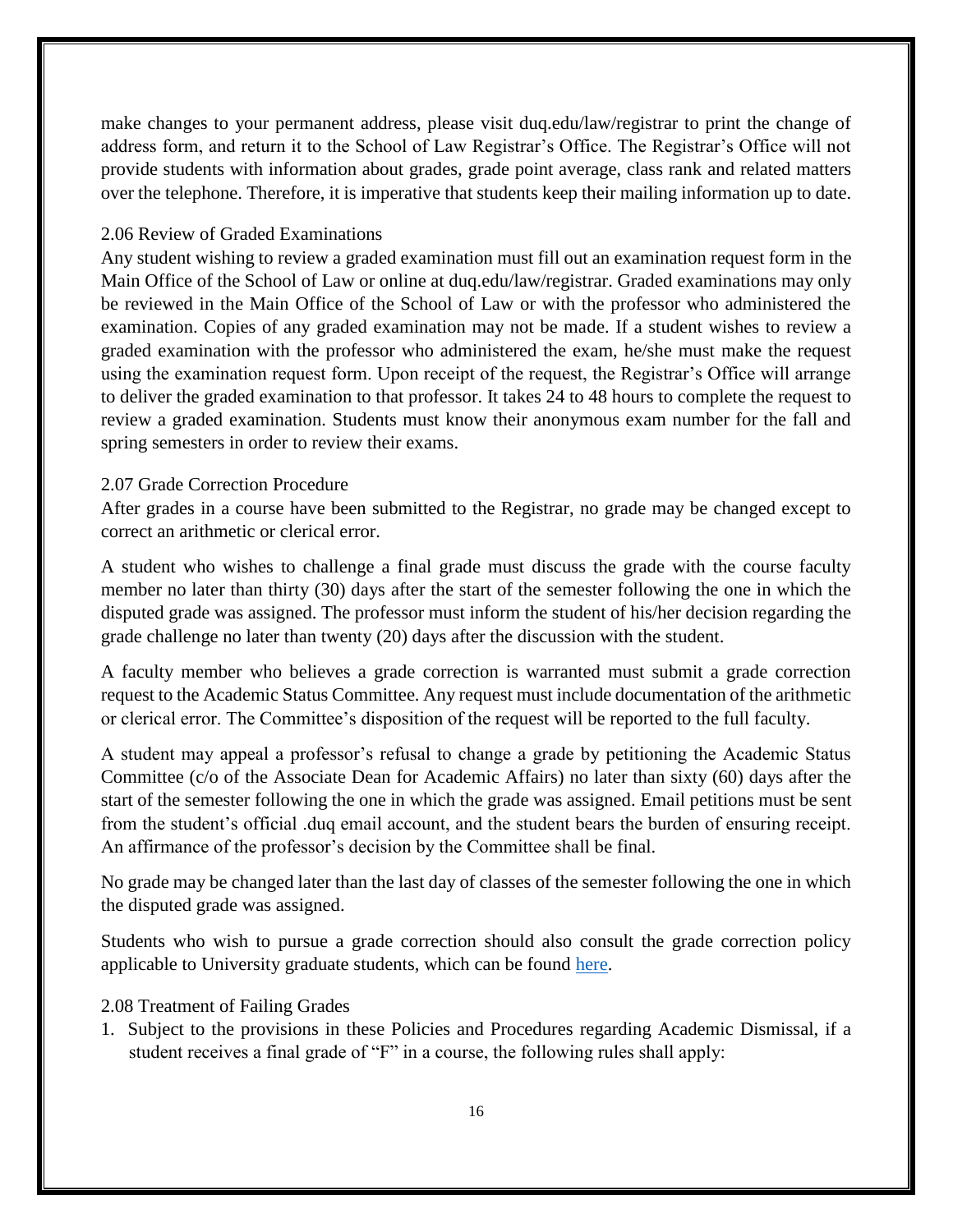- a. Required Courses: a student who receives a final grade of "F" in a required course, based on the professor's assessment and grading of the quality of the student's work, must retake the course when next offered. If the "F" is received in part one of a two-part required course, the student must repeat part one before taking part two of the course. If the "F" is in the Legal Research and Writing required curriculum, such student will be assigned to a different assignment sequence by the Registrar after consulting with the Director of the Legal Research & Writing Program. A student who receives a final grade of "F" in part one of a two-part required course, for reasons other than the quality of the student's work, may be permitted to continue to part two of the course, with the approval of the student's professor after consultation with the Associate Dean of Academic Affairs or the Director of the Legal Research & Writing Program, as applicable.
- b. Elective Courses: a student who receives a final grade of "F" in an elective course must retake the course when next offered or, if the course will not be offered in the next academic year, petition the Academic Status Committee (c/o of the Associate Dean for Academic Affairs) to take a substitute elective course, or Directed Research on the same topic. Email petitions must be sent from the student's official .duq email account, and the student bears the burden of ensuring receipt.
- 2. If a student earns a passing grade after retaking a course under any of the provisions set forth in this section, the passing grade will appear on the student's transcript beside the course in which the student received the "F." The student will earn the credits for the retaken course, and only the passing grade will be included in the calculation of the student's GPA. However, the original "F" will remain on the transcript with an "(E)" next to the "F" to denote that the grade was excluded from the calculation of the students GPA.

### <span id="page-16-0"></span>2.09 Academic Dismissal

### <span id="page-16-1"></span>**2.09.1 Academic Dismissal – First-Year Students**

- 1. A student who does not achieve a grade point average of at least 1.50 at the conclusion of the first semester of study will be academically dismissed.
- 2. To maintain good academic standing and proceed to the second year of study, a student must achieve a cumulative grade point average of at least 2.00 at the conclusion of the first year.
	- a. A first-year student whose cumulative grade point average at the end of the first year is at least 1.67, but is less than 2.00 will be academically dismissed, but may petition the Academic Status Committee to return for the second year on a probationary status.
		- a. "Probationary status" means that the student will be required to undergo a program of academic support. Failure to complete the terms of a probationary status shall result in dismissal. The decision of the Academic Status Committee concerning such petitions is final. All petitions must be typed and filed with the Office of the Associate Dean of Academic Affairs. Email petitions must be sent from the student's official .duq email account, and the student bears the burden of ensuring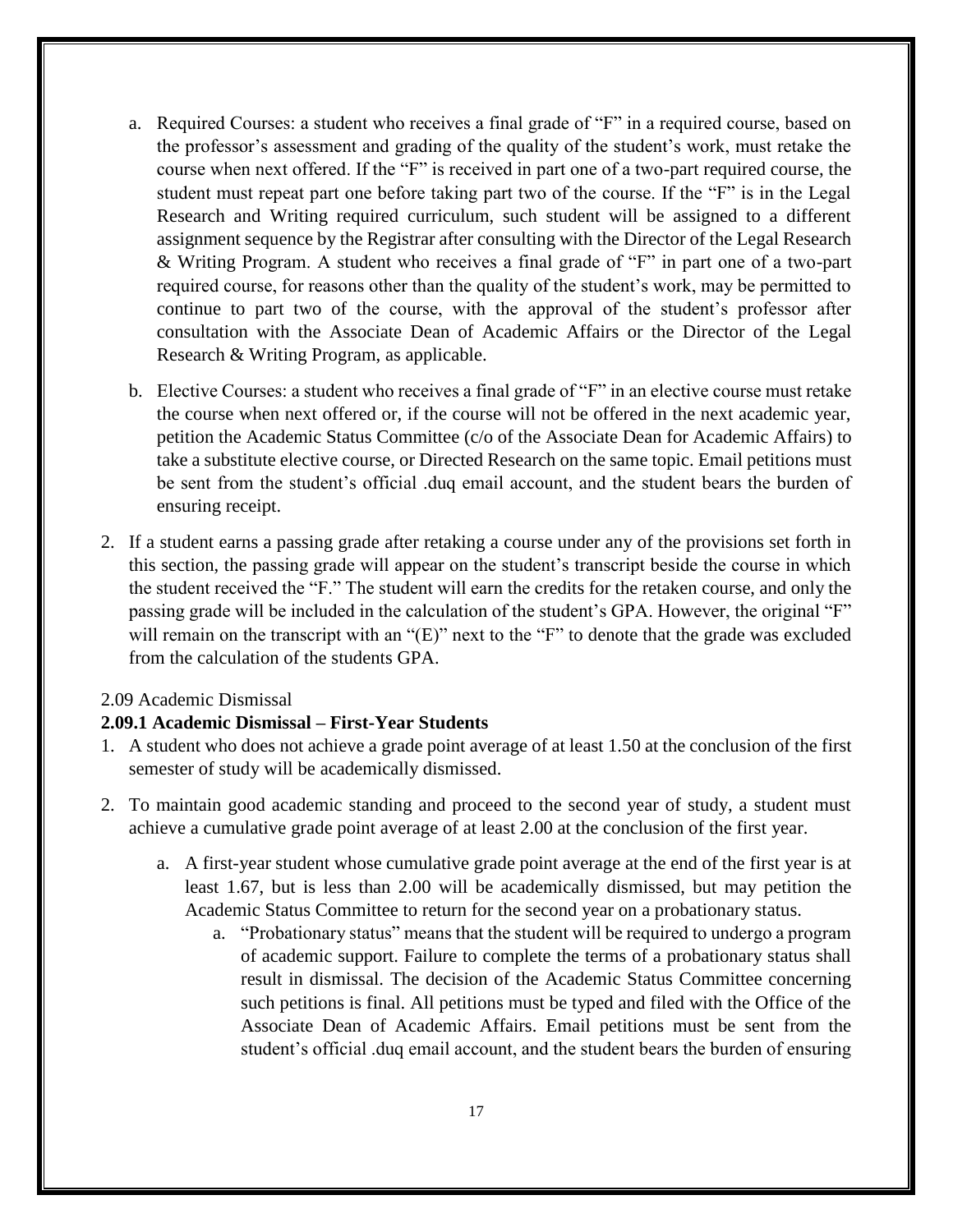receipt. Transfer students are not eligible for probationary status and must maintain a grade point average of at least 2.00 at all times.

b. A first-year student whose cumulative grade point average at the end of the first year is below a 1.67 will be academically dismissed.

#### <span id="page-17-0"></span>**2.09.2 Academic Dismissal – Upper-level Students**

- 1. An upper-level student shall be dismissed for academic reasons upon the occurrence of any of the following:
	- a. Where the student fails to achieve a yearly grade point average of at least 2.00 in his/her coursework in any academic year.
	- b. Where the student fails to achieve a cumulative grade point average of at least 2.00 in any year.

#### <span id="page-17-1"></span>**2.09.3 Academic Dismissal -- Principles Applicable to All Students**

- 1. A student who twice fails the same course shall be dismissed from the School of Law.
- 2. Students subject to dismissal on any of the grounds set forth above may petition for readmission in accordance with the procedures and standards set forth in Section 2.10.
- 3. All references to "2.00" and "1.67" shall mean "2.000" and "1.670."
- 4. A student's grade point average is computed by multiplying the number of credit hours for each graded course by the number of grade points assigned to the letter grade earned in the course, then adding the products of these multiplications and dividing the sum by the number of credit hours of graded courses taken in the relevant period. *Due to the COVID-19 global pandemic, spring semester 2020 grades are not included in this calculation.*
- 5. All students are evaluated for compliance with GPA standards at the end of each academic year. With the exception of internal/external transfer students and part-time day division students, all students are ranked at the end of each semester. Part-time day division students are not ranked until the fall of their final year of study. Upon request, the Registrar's Office will provide the student with a statement of presumptive rank, which will explain that the student is not eligible for an official ranking, but will estimate what the student's approximate rank would be. See Section 2.11 for ranking following an inter-division transfer and for ranking of transfer students and Section 2.12 for ranking following a leave of absence.
- 6. Grades earned during any Summer Session are part of a student's academic record for the succeeding academic year. Any student who is academically dismissed from the School of Law while enrolled in a Summer Session course, other than one of the School of Law's International Summer Study Abroad programs, will be involuntarily withdrawn from the Summer Session course and will not be permitted to sit for the examination in the course.

If a student is involuntarily withdrawn from a Summer Session course, other than a Summer Study Abroad Program, he/she shall be entitled to a full tuition refund. A student who is academically dismissed after the beginning of a Summer Study Abroad Program shall not be entitled to a tuition refund. If a student is academically dismissed after completing a Summer Session course, the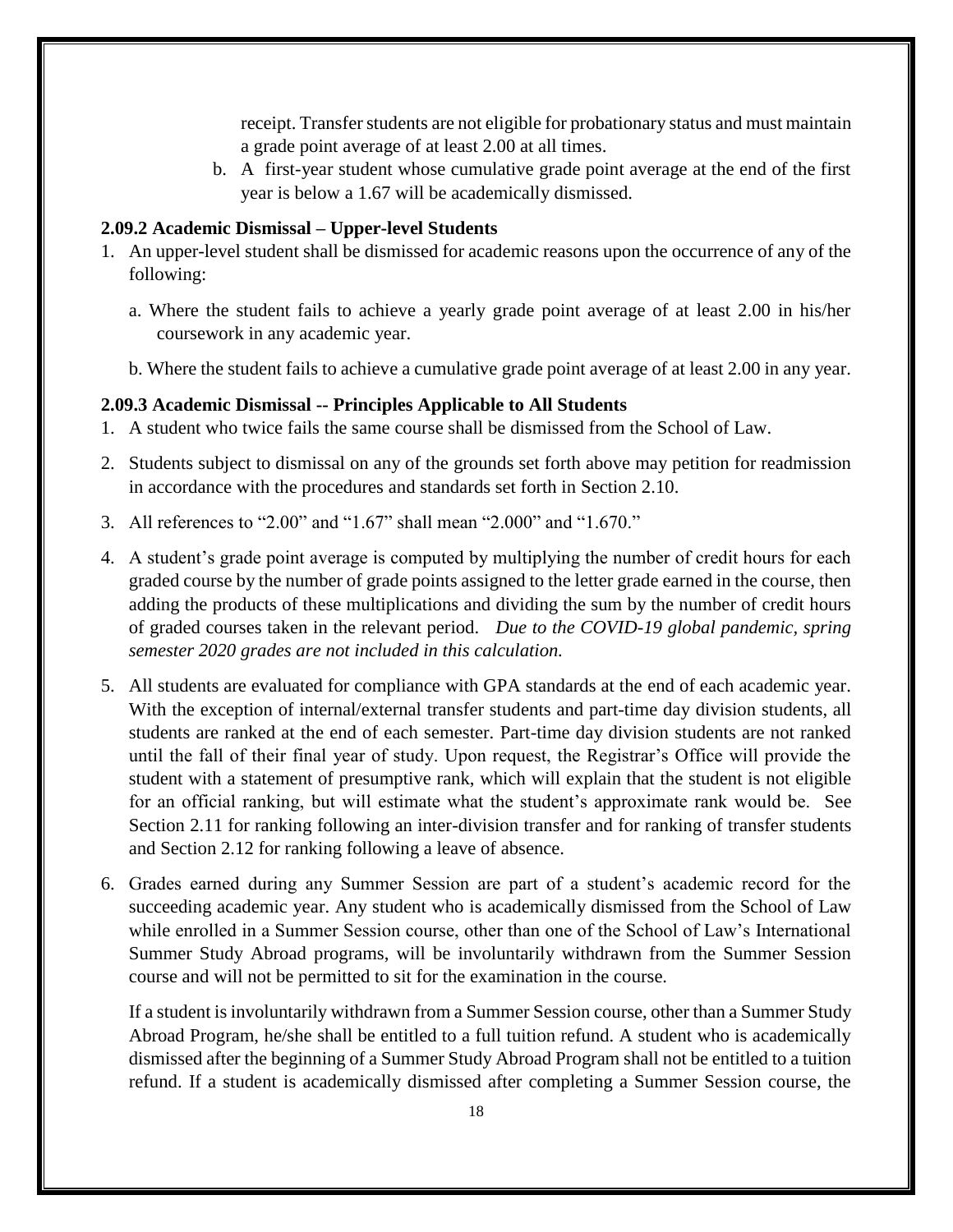grade earned in that Summer Session course will not become part of his/her academic transcript. Any such student shall be entitled to a certified letter from the Office of the Associate Dean of Academic Affairs concerning the grade earned in that Summer Session course.

#### <span id="page-18-0"></span>**2.10 Policies Regarding Readmission after Dismissal**

### <span id="page-18-1"></span>**2.10.1 Readmission – Students in the Final Academic Year who have been Academically Dismissed**

A senior student who has been academically dismissed and who seeks readmission must timely petition the Faculty for readmission. In the Petition, the student must present the information outlined in Section 2.10.3.2. The action of the Faculty in any such case is final.

### <span id="page-18-2"></span>**2.10.2 Readmission – Any Student Other Than a Student in the Final Academic Year who has been Academically Dismissed**

Any student other than a senior student who has been academically dismissed may petition the Academic Status Committee (c/o of the Associate Dean for Academic Affairs) for readmission. The decision of the Academic Status Committee concerning such petitions is final. All petitions must be typed and filed with the Office of the Associate Dean of Academic Affairs. Email petitions must be sent from the student's official .duq email account, and the student bears the burden of ensuring receipt. A student who has been academically dismissed after having been once readmitted is no longer eligible to petition for readmission.

# <span id="page-18-3"></span>**2.10.3 Readmission Procedures for Students Other Than a Student in the Final Academic Year Who Has Been Academically Dismissed**

#### <span id="page-18-4"></span>**2.10.3.1 [Petitions for Readmission](https://www.duq.edu/assets/Documents/law/registrar/Forms/Petition%20for%20Readmission%20Form.pdf)**

All petitions for readmission shall be made to the Academic Status Committee (c/o Office of the Associate Dean of Academic Affairs). Petitions for readmission must be received within 15 days from the date of the notice of academic dismissal, or no later than 60 days prior to the scheduled first day of classes of the academic year to which the petitioner desires to be readmitted, whichever date occurs later. The petition for readmission must set forth evidence suggesting satisfaction of the READMISSION STANDARDS FOR STUDENTS OTHER THAN A SENIOR STUDENT WHO HAS BEEN ACADEMICALLY DISMISSED. Students are encouraged to use the petition form (s**ee the Registrar's website for a copy)**, but may write a letter instead**.** Email petitions must be sent from the student's official .duq email account, and the student bears the burden of ensuring receipt. Hard copies may be delivered to the Academic Status Committee, Office of the Associate Dean of Academic Affairs, Duquesne University School of Law, Main Office, Hanley Hall, 900 Locust Street, Pittsburgh, PA 15282.

### <span id="page-18-5"></span>**2.10.3.2 Readmission Standards for Students Other Than a Student in the Final Academic Year Who Have Been Academically Dismissed**

Consistent with ABA Standard 501, in resolving the merits of a petition for readmission, the petitioner has the burden of justifying readmission by establishing each of the following criteria:

1. The petitioner must present and document specific unusual or unique circumstances, not common to a large number of students or inherent in the academic process, which reasonably could produce inferior academic performance.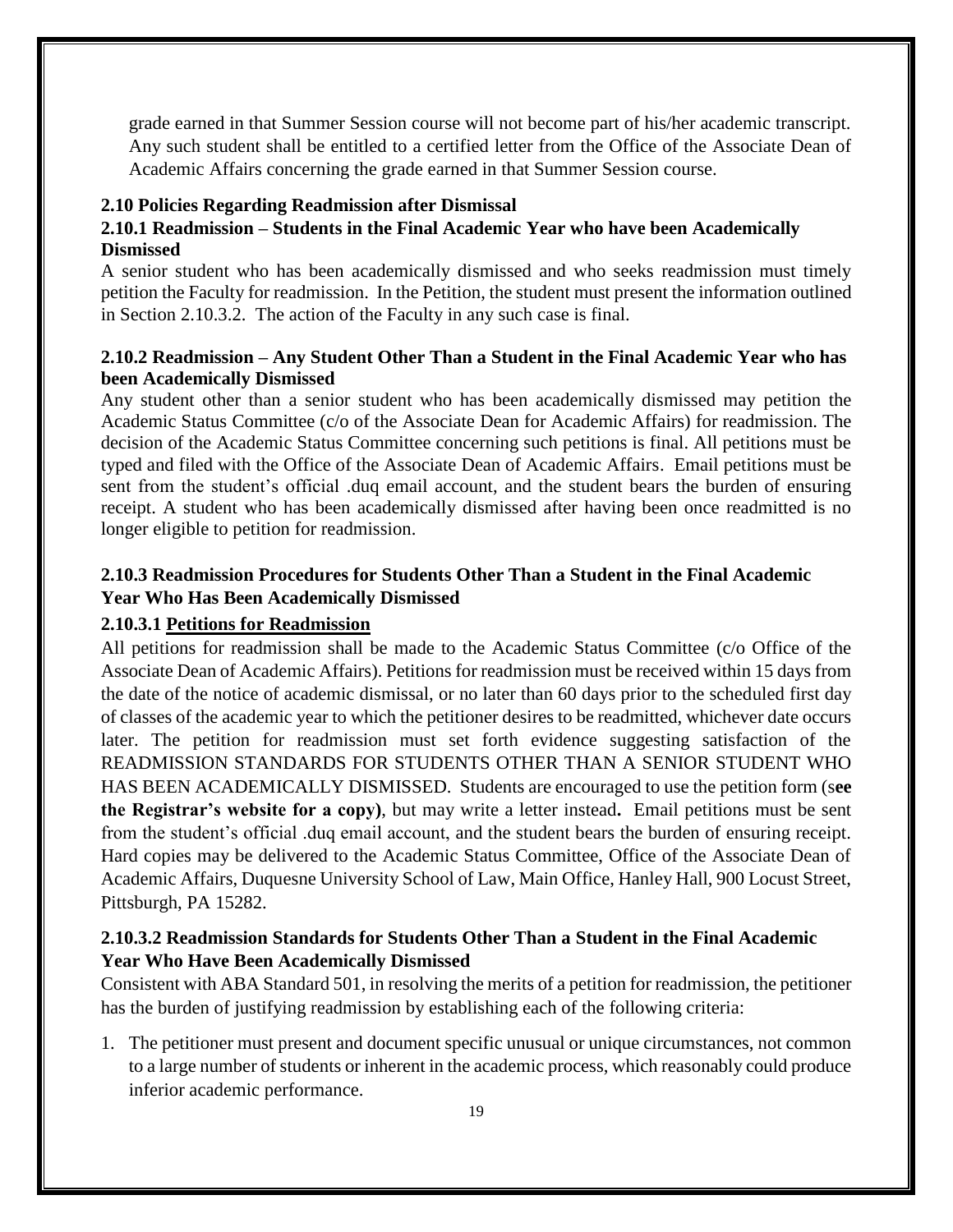- a. The following are illustrative of specific unique circumstances: serious illness or injury to the petitioner or death, serious illness, or injury to a member of the petitioner's family; unusual and unanticipated financial developments; or serious personal problems such as divorce.
- b. The following are typical examples of vague, non-unique circumstances which will not justify readmission: difficulty of law school work, poor or unsuccessful study habits, lack of emotional maturity, financial worries, social relationship problems, lack of total commitment to the profession.
- c. Risks willingly assumed, such as part-time work that could and did disrupt the petitioner's work and study habits, will not disqualify a petitioner for readmission, but will mitigate against readmission.
- 2. The petitioner must present evidence establishing that the unique circumstances did, in fact, contribute to the poor performance. Post hoc rationalizations will not justify readmission.
- 3. The petitioner shall present evidence that there are excellent prospects for satisfactory performance in the future and that the unique circumstance(s) which produced inferior academic performance no longer exists. Relevant evidence shall include evidence of academic accomplishment or potential not reflected in the law school record, e.g., graduate school, relevant work record, letters of recommendation, etc., and proposals to remedy past defects and improve future performance

### <span id="page-19-0"></span>**2.10.4 Academic Status Committee's Procedures**

The following procedures shall be followed by the Academic Status Committee concerning readmission decisions for any student other than a senior student who has been academically dismissed:

- 1. Petitions for Readmission shall be reviewed no later than the fourth week of July of each year.
- 2. Petitioners shall not be given a personal hearing.
- 3. The Academic Status Committee shall review and evaluate in private all petitions and any supporting documentation.
- 4. Readmission shall be granted only by affirmative vote of a majority of the Academic Status Committee.
- 5. The status and conditions under which a petitioner is to be readmitted shall be determined exclusively by the Academic Status Committee; however, the Academic Status Committee shall not readmit a student who has been disqualified previously for academic reasons without an affirmative showing that the prior disqualification does not indicate a lack of capacity to complete its program of legal education and be admitted to the bar.
- 6. The basis for any decision made by the Academic Status Committee is considered by the Committee to be privileged; however, for every readmission of a previously disqualified student, a statement of the considerations that led to the decision shall be placed in the student's file.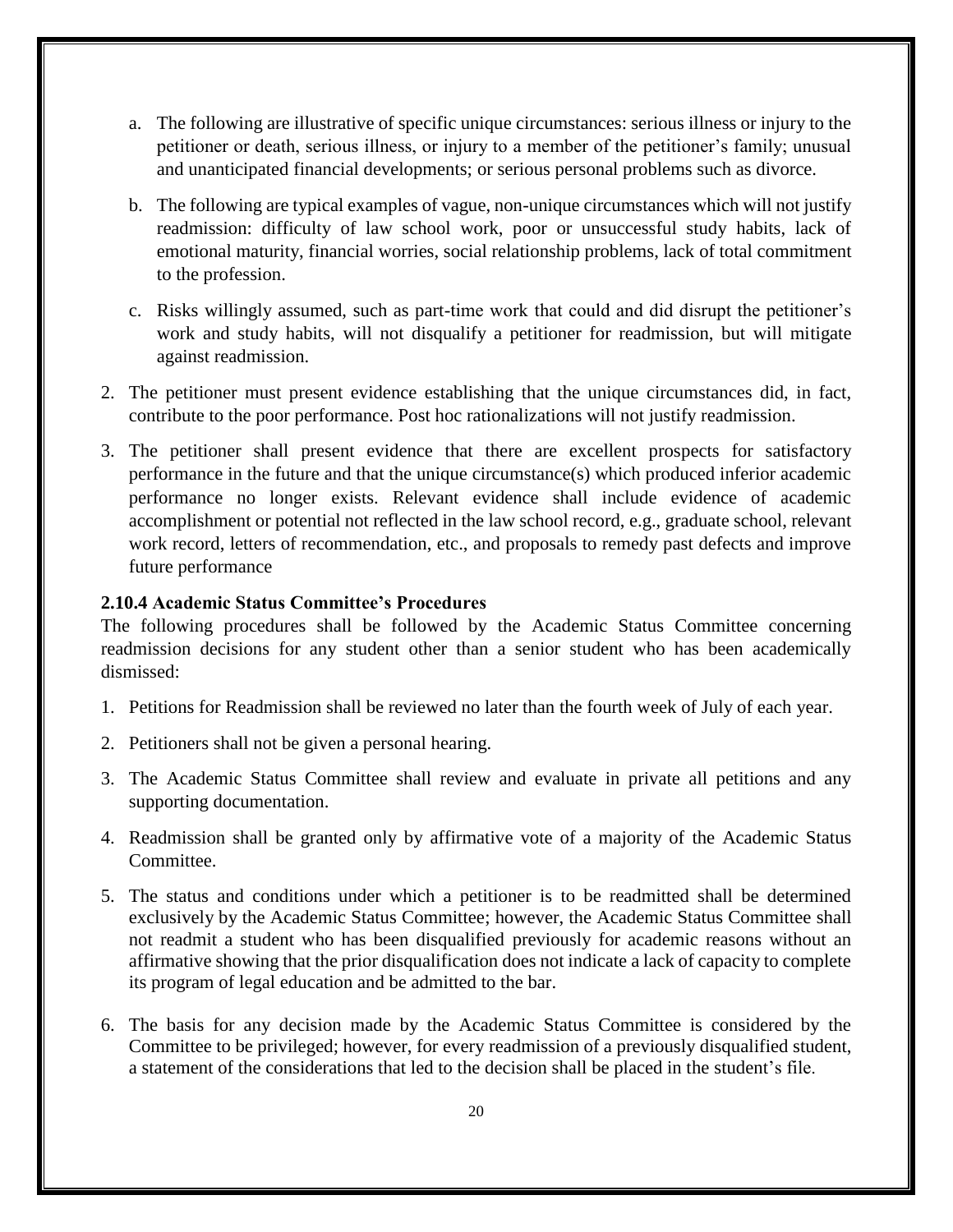- 7. All decisions of the Academic Status Committee are final and are not subject to appeal.
- 8. All petitioners shall be informed in writing of the Academic Status Committee's action.
- 9. All decisions of the Academic Status Committee denying readmission shall contain the following language: All decisions of the Academic Status Committee involve responses to requests for discretionary action. Such decisions are final and not subject to reconsideration, review or appeal.

Any person wishing to inform the Committee of any matter relating to a decision may only do so by letter. Such correspondence should be addressed to the Academic Status Committee (c/o of the Associate Dean for Academic Affairs) and mailed or delivered to the School of Law's Main Office located on the second floor of Hanley Hall, 900 Locust Street, Pittsburgh, PA 15282. Emails must be sent from the student's official .duq email account, and the student bears the burden of ensuring receipt. Individual Committee members do not have the authority to speak for the Committee and should not be contacted concerning any Committee decision. All matters occurring during Committee deliberations are considered by the Committee to be privileged.

- 10. In resolution of any readmission petition, the READMISSION STANDARDS FOR ANY STUDENT OTHER THAN A SENIOR STUDENT WHO HAS BEEN ACADEMICALLY DISMISSED as described above shall be followed and consistently applied.
- <span id="page-20-0"></span>2.11 Inter-division Transfers and Transfer Students

### <span id="page-20-1"></span>**2.11.1 [Inter-division Transfers](https://www.duq.edu/assets/Documents/law/registrar/Forms/Petition%20for%20Division%20Change%20Form.pdf)**

Any student who wishes to transfer from one division to another must submit a typed, signed petition to the Academic Status Committee (c/o of the Associate Dean for Academic Affairs), using the form available on the Registrar's website. Email requests must be sent from the student's official .duq email account, and the student bears the burden of ensuring receipt. Such transfers are not a matter of right. If a student is permitted to transfer into another division, he/she will not be ranked in his/her new division until the fall of his or her final year of study. Upon request, the Registrar's Office will provide the student with a statement of presumptive rank, which will explain that the student is not eligible for an official ranking, but will estimate what the student's approximate rank would be. Any student who is eligible for a scholarship based upon class rank who transfers into another division forfeits his/her scholarship eligibility.

### <span id="page-20-2"></span>**2.11.2 Transfer Students**

A transfer student may be accepted from another ABA-accredited law school or from a law school outside the United States. A law school outside the United States shall include a foreign university that grants a first professional degree in law, such as an LL.B., abogado, maitrise, or equivalent foreign degree in law. See Section 2.14.8 regarding the award of credits to a transfer student. A student who transfers to Duquesne University School of Law from another law school will not be ranked until the fall of his or her final year of study. Upon request, the Registrar's Office will provide the student with a statement of presumptive rank, which will explain that the student is not eligible for an official ranking, but will estimate what the student's approximate rank would be.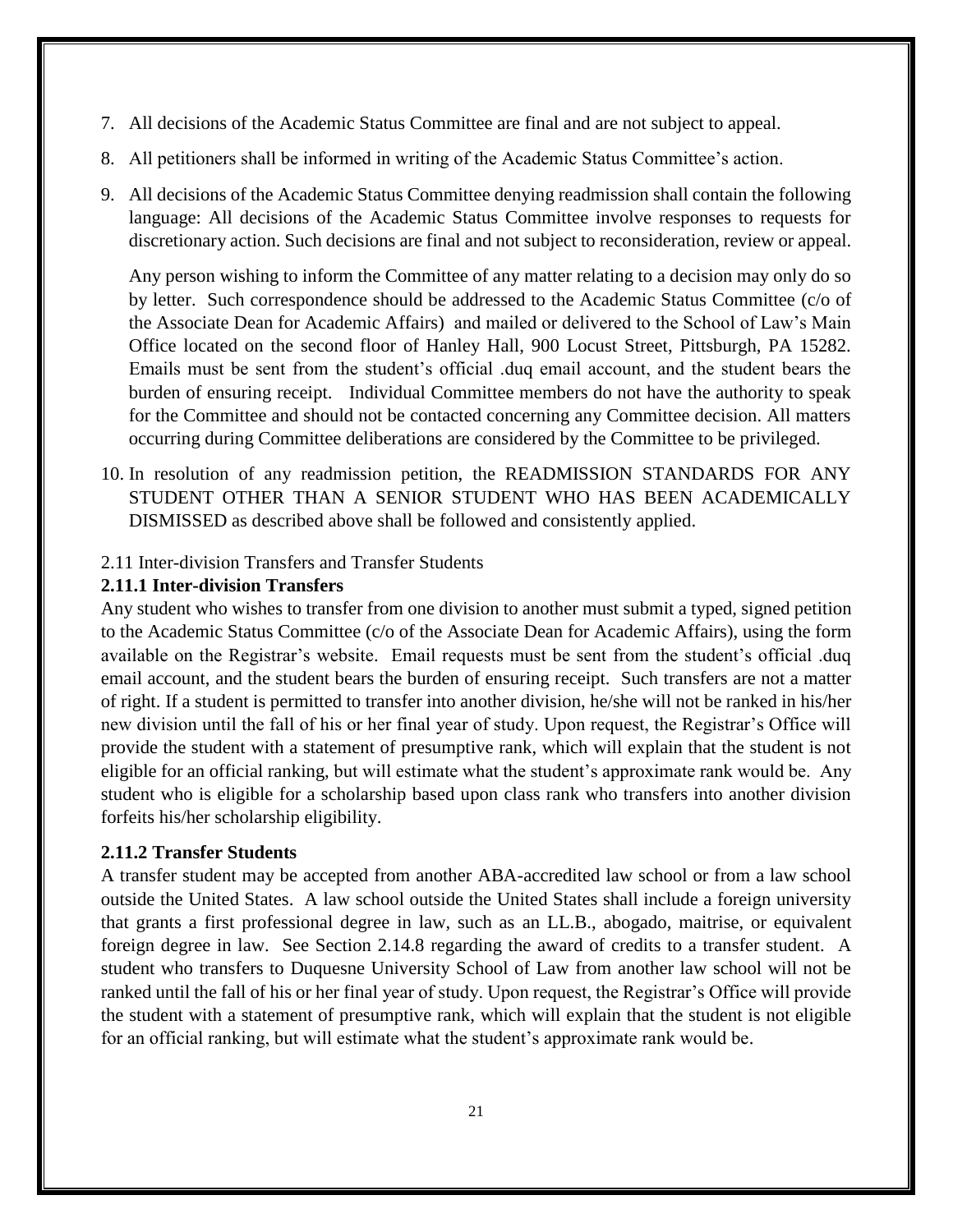#### <span id="page-21-0"></span>2.12 Leave of Absence from School

If a student is unable to complete a semester's work, or is unable, after completion of the semester, to return for the next regular semester, he/she must submit a typed petition to the Academic Status Committee (c/o of the Associate Dean for Academic Affairs) for a leave of absence. Email petitions must be sent from the student's official .duq email account, and the student bears the burden of ensuring receipt. No leave of absence will be granted for longer than one year, except as otherwise required by law. Except for compelling reasons, a leave of absence will not be granted to any student during the first year or to a student on academic probation.

A student who has reentered the School of Law after a leave of absence will not be ranked until the fall of his or her final year of study. Upon request, the Registrar's Office will provide the student with a statement of presumptive rank, which will explain that the student is not eligible for an official ranking, but will estimate what the student's approximate rank would be. Any student who returned to the School of Law after a leave of absence forfeits his/her eligibility for a scholarship based on rank.

#### <span id="page-21-1"></span>2.13 Withdrawal from School

A student who wishes to withdraw from school must submit a typed and *signed* notification (a PDF may be submitted by email) to the Office of the Associate Dean of Academic Affairs. Email notification must be sent from the student's official .duq email account, and the student bears the burden of ensuring receipt. A student who ceases to attend class during any semester, or fails to enroll in the succeeding semester without first obtaining a Leave of Absence or who fails to return within the time specified in his/her approved Leave of Absence, will be deemed to be absent without approval. Such student shall receive a failing grade in the course(s) for which he/she has previously registered. Any student who has withdrawn from the School of Law and wishes to be readmitted must file a new application for admission. Such student will be evaluated relative to all other applicants then being considered for admission.

#### <span id="page-21-2"></span>2.14 Standards for Determining Credit Hours for Coursework

Pursuant to American Bar Association Standard 310, Duquesne University School of Law adopts these policies and procedures for determining the credit hours that it awards for coursework. Pursuant to Standard 310, a "Credit Hour" shall be awarded for an amount of work that reasonably approximates:

- 1. not less than one hour of classroom or direct faculty instruction and two hours of out-ofclass student work per week for fifteen weeks, or the equivalent amount of work over a different amount of time; or
- 2. at least an equivalent amount of work as required in subparagraph (1) of this definition for other academic activities as established by the institution, including simulation, field placement, clinical, co-curricular, and other academic work leading to the award of credit hours.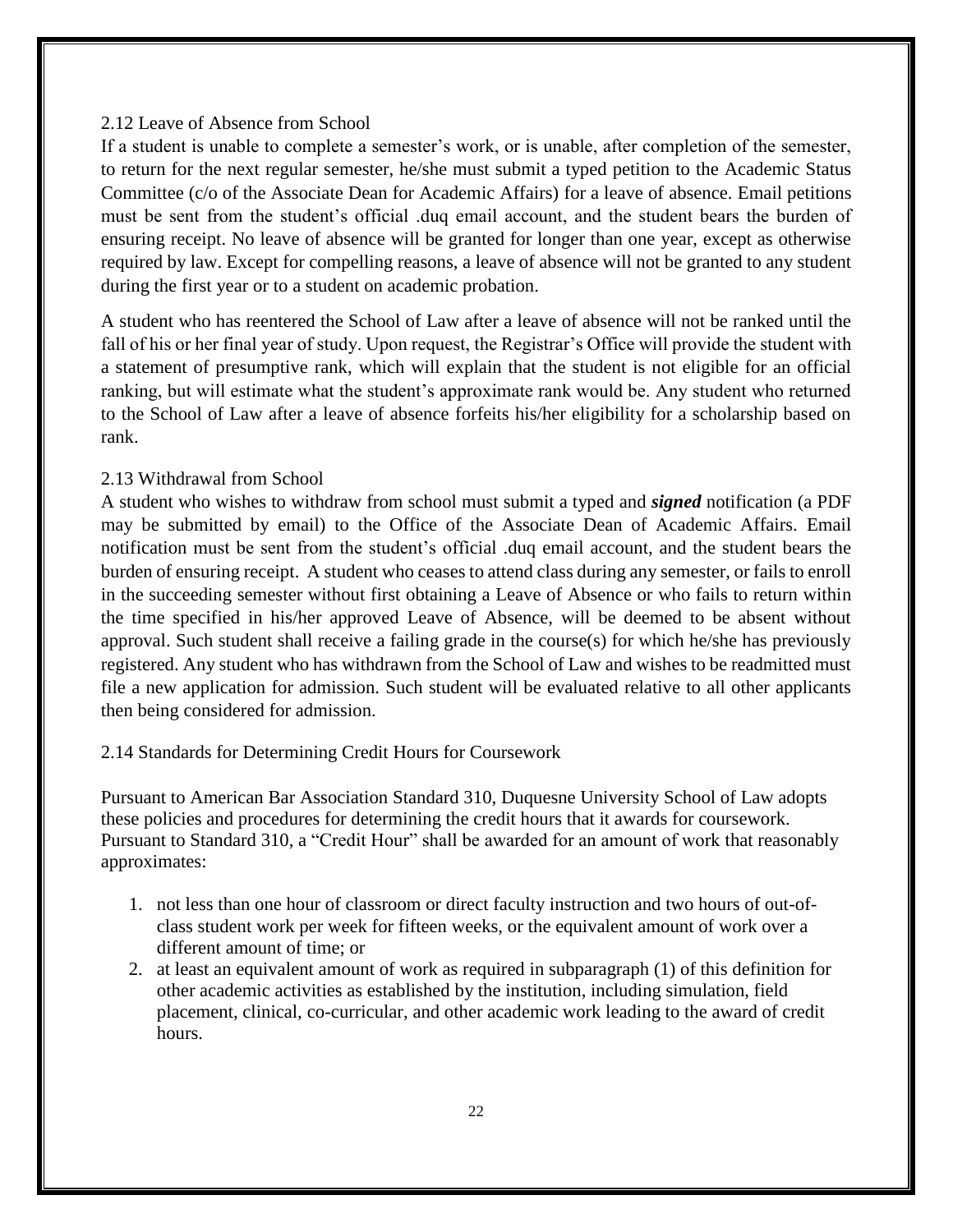# <span id="page-22-0"></span>**2.14.1 Definitions and General Procedures**

 $\overline{a}$ 

1. Credit Hour. ABA Standard 310 essentially defines one (1) "Credit Hour" as the award for work that reasonably approximates forty-five (45) hours of student work. Although ABA Interpretation 310-1 provides that fifty (50) minutes of classroom time counts as one (1) hour, this is better addressed in 2.14.2 Workload Calculator, below. The ABA credit-hour requirement generally translates to the following workload in all law school courses, based on a 13-week semester:

| <b>CREDIT</b><br><b>HOURS(S)</b> | <b>Total Hours Per</b><br><b>Credit</b> | <b>Direct Faculty</b><br>Instruction/Week <sup>1</sup> | <b>Out-of-Class</b><br><b>Work/Week</b> |
|----------------------------------|-----------------------------------------|--------------------------------------------------------|-----------------------------------------|
|                                  | 45                                      | 60 Minutes                                             | 2.5 Hours                               |
|                                  | 90                                      | 120 Minutes                                            | 5 Hours                                 |
|                                  | 135                                     | 180 Minutes                                            | 7.5 Hours                               |

|  |  | Table 1. Credit Hour Workload Summary. |
|--|--|----------------------------------------|
|  |  |                                        |

2. Responsibility of Professors. Professors shall ensure that the time and effort required and the anticipated quality of the education experience of the students is reasonably commensurate with the credit hours assigned to a class or academic activity by the Faculty.

- 1. Readings and other assignments shall be indicated on the course syllabus.
- 2. All professors shall submit their course syllabi to the Associate Dean for Academic Affairs (by uploading on the Course Management System) no later than one week after the start of classes for the semester. In doing so, a professor certifies that the course meets the requirements of ABA Standard 310.
- 3. The Associate Dean for Academic Affairs shall keep all course syllabi on file and review them on a regular basis to determine whether assignments of outside work comply with ABA Standard 310.

3. Requests for Course Approval or Alteration. A professor who seeks approval for a new course or other academic activity, or wishes to amend the credit hours assigned to a course, should specify the requested number of credit hours for the course or other academic activity as part of the course request submitted to the Curriculum Committee. Any petition submitted to the Curriculum Committee must include sufficient evidence to demonstrate compliance with these standards and to justify the award of the requested number of credits. The Faculty may assign a different number of credits to a course than is requested.

1. All proposals for new courses must include a paragraph justifying the number of units of credit to be awarded.

 $<sup>1</sup>$  As noted below, specifically for Directed Research and Other Academic Activities, not all courses are required to have</sup> this amount of "seat time," but all courses must meet the overall hours in the "Total Hours Per Credit" column.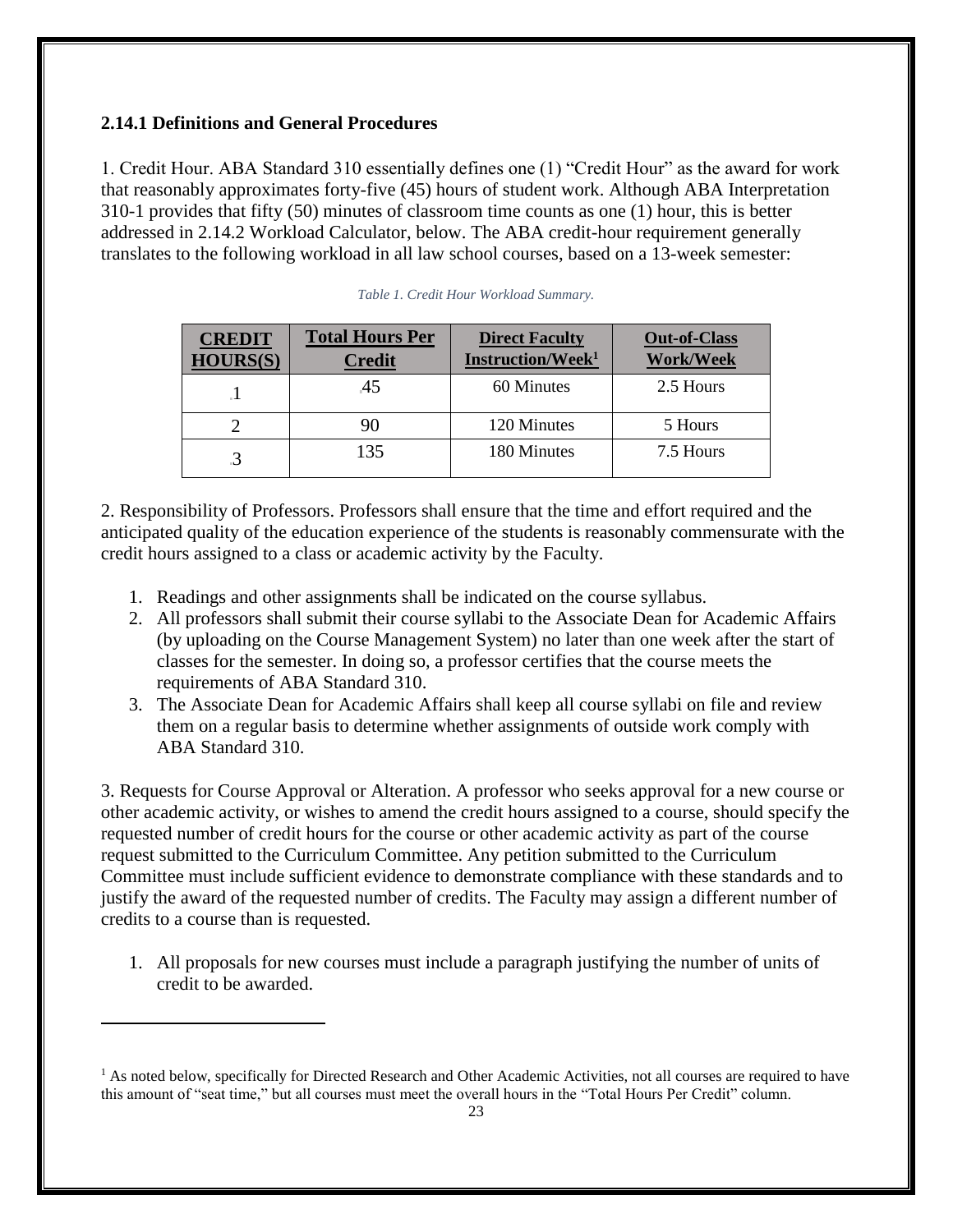2. The Associate Dean for Academic Affairs shall keep these justifications on file.

<span id="page-23-0"></span>**2.14.2 Terms of Instruction and Examinations.** As a general rule, the requisite amount of work required to justify the award of credit hours to a course or academic activity shall be spread over the term of instruction. If a course or academic activity is scheduled for less than the entire term of instruction during which it is offered, the amount of work required to justify the award of credit hours shall be spread over period during which the course or academic activity is scheduled. If a final exam is given, it must be scheduled during the examination period for no less than 60 minutes per unit of credit.

- 1. In fall and spring semesters, the term of instruction is spread over a thirteen-week term.
- 2. In summer terms, the term of instruction is spread over eight-week terms.
- 3. For Summer Study Abroad programs, the term of instruction is spread over a three-week term.
- 4. After each term of instruction, examination periods are scheduled as follows:
	- 1. Fall and spring semesters: two weeks.
	- 2. Summer terms: one week.
	- 3. For Summer Study Abroad programs: immediately following conclusion of classes with a duration not to exceed one week.

<span id="page-23-1"></span>**2.14.3 Workload Calculator.** Time for student work is reasonably approximated for typical activities using standard methods. Duquesne University School of Law has adopted the following table as guidelines for faculty to reasonably approximate student work.

| <b>Type of Learning</b><br><b>Activity</b>                | $= 1$ Hour of<br>Work | <b>Notes</b>                                                                                                                                                                                                                    |
|-----------------------------------------------------------|-----------------------|---------------------------------------------------------------------------------------------------------------------------------------------------------------------------------------------------------------------------------|
| <b>Classroom or Direct</b><br><b>Faculty Instruction</b>  | 60 minutes            | Classroom and Direct Faculty Instruction time includes any<br>synchronous meeting with instructor and student(s),<br>occurring at the same time and either at the same place or<br>remotely via synchronous-meeting technology. |
| Asynchronous or<br><b>Indirect Faculty</b><br>Instruction | 1 hour                | Asynchronous or Indirect Faculty Instruction time includes<br>content that is not delivered to student(s) at the same time or<br>same place, such as recorded videos, podcasts, VoiceThread,<br>email, and other technology.    |
| Casebook or similar<br>reading                            | $5-10$ pages          | Casebook reading means engaged reading of casebook or<br>similarly challenging material, case briefing and outlining,<br>outside study, and preparatory work.                                                                   |
| Other reading                                             | $15-30$ pages         | Other reading includes passive reading of non-casebook or<br>less challenging material, note-taking and outlining, outside<br>study, and preparatory work.                                                                      |
| Non-research-based<br>writing                             | 250 words             | Non-research-based writing includes preparing, drafting,<br>revising, and editing blog posts, discussion forums, some                                                                                                           |

| Table 2. Reasonable Approximations of Student Work. |  |  |  |
|-----------------------------------------------------|--|--|--|
|-----------------------------------------------------|--|--|--|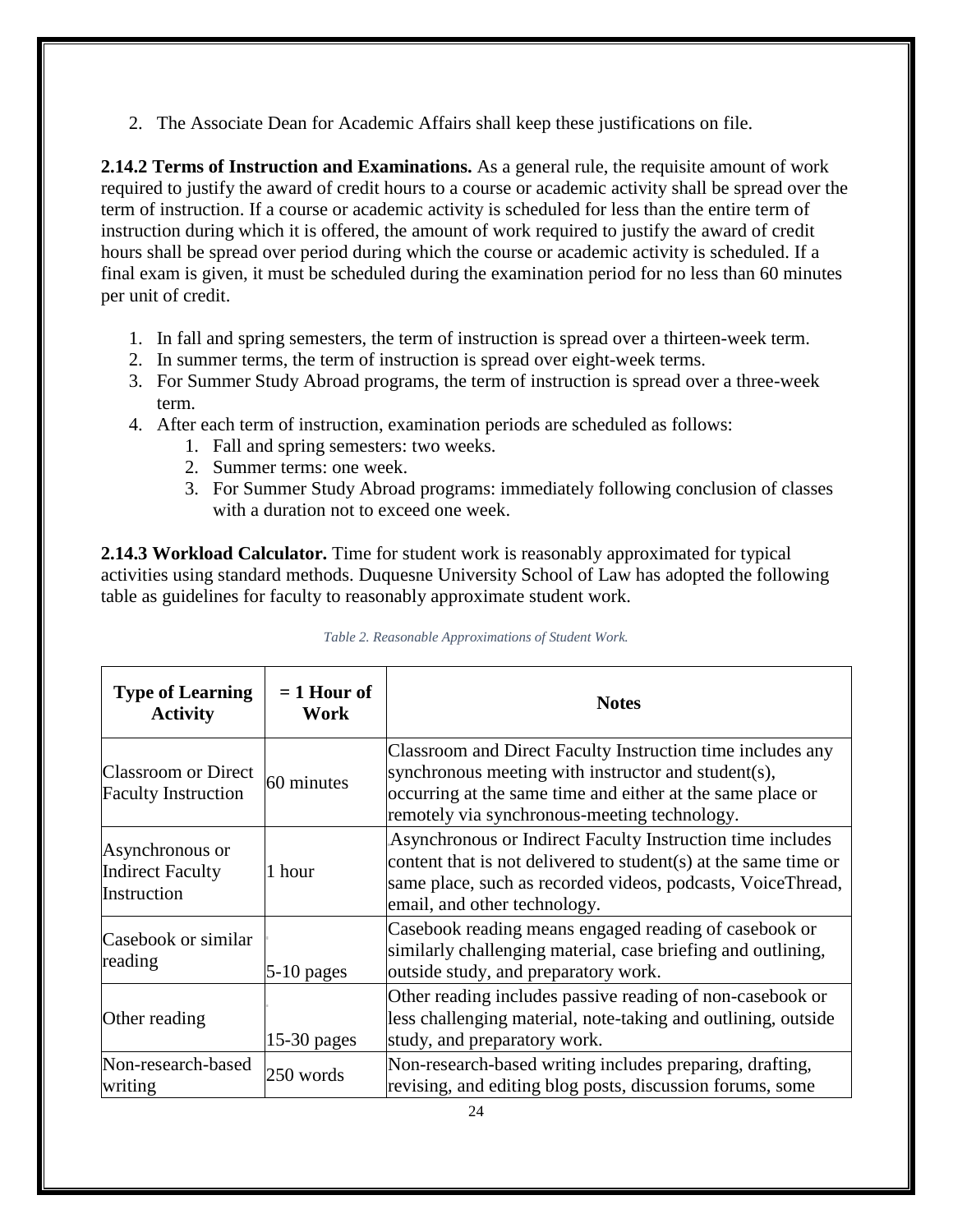|                                          |                                       | wikis, response papers, memos, or similar writing that does<br>not require independent research.                                                                                                       |
|------------------------------------------|---------------------------------------|--------------------------------------------------------------------------------------------------------------------------------------------------------------------------------------------------------|
| Research-based<br>writing                | 100 words                             | Research-based writing includes researching, preparing,<br>drafting, revising, and editing journal articles, academic<br>research papers, briefs, research memos, or similar writing.                  |
| Preparation for<br>assessment            | $1/3$ hour of<br>Assessment<br>Time   | Preparation for assessment includes studying, reviewing, and<br>otherwise preparing for a formative or summative<br>assessment, such as quizzes, midterms, and final<br>examinations.                  |
| Preparation for<br>skills-based activity | $1/3$ hour of<br><b>Activity Time</b> | Preparation for skills-based activity includes the time spent<br>preparing in advance for oral arguments, trials, depositions,<br>client meetings, or similar skills-based actual or mock<br>activity. |
| Summative<br>Assessment                  | 1 hour                                | Scheduled during semester's designated exam period or<br>equivalent for take-home examinations. Summative<br>assessment cannot exceed 1 hour per credit hour of<br>coursework.                         |

# <span id="page-24-0"></span>**2.14.4 Directed Research**

Any student in good standing beyond the first year may engage in a directed research project. The student must prepare a substantial paper that is graded by the faculty member and subject to the following restrictions:

- 1. A student may count no more than a total of 6 credits toward the 87 credits needed to graduate.
- 2. A student may register for no more than 3 credits a semester.
- 3. A student must have a different faculty advisor for each Directed Research; however, a student may register for two Directed Research courses over two consecutive grading periods with the same professor if the work involves a single project and is for no more than 3 total credits.
- 4. A student may register for Directed Research during the summer, provided it is for 1 credit.

Work product must be a minimum of 7,500 words if the course is taken to satisfy the upper-level writing requirement; otherwise, the work product must be a minimum of 2,500 words per credit. A Directed Research Project may not be used to satisfy a Summer Session residency requirement. In addition, a Directed Research Project performed during the Summer Session is subject to the regular tuition rates. Students must register for the Directed Research credits through DORI.

Students involved in Directed Research and other independent study resulting in written work product are evaluated in the same manner as described above. For convenience only, Table 4 below indicates the number of words of written work product required by credit hour for Directed Research, assuming interaction with professors, revision, and editing of a completed final project. The number of words required per credit hour may be reduced if students are also required to engage in direct faculty instruction or other learning activities, as indicated in Table 2 above.

*Table 3. Credit Hours for Directed Research.*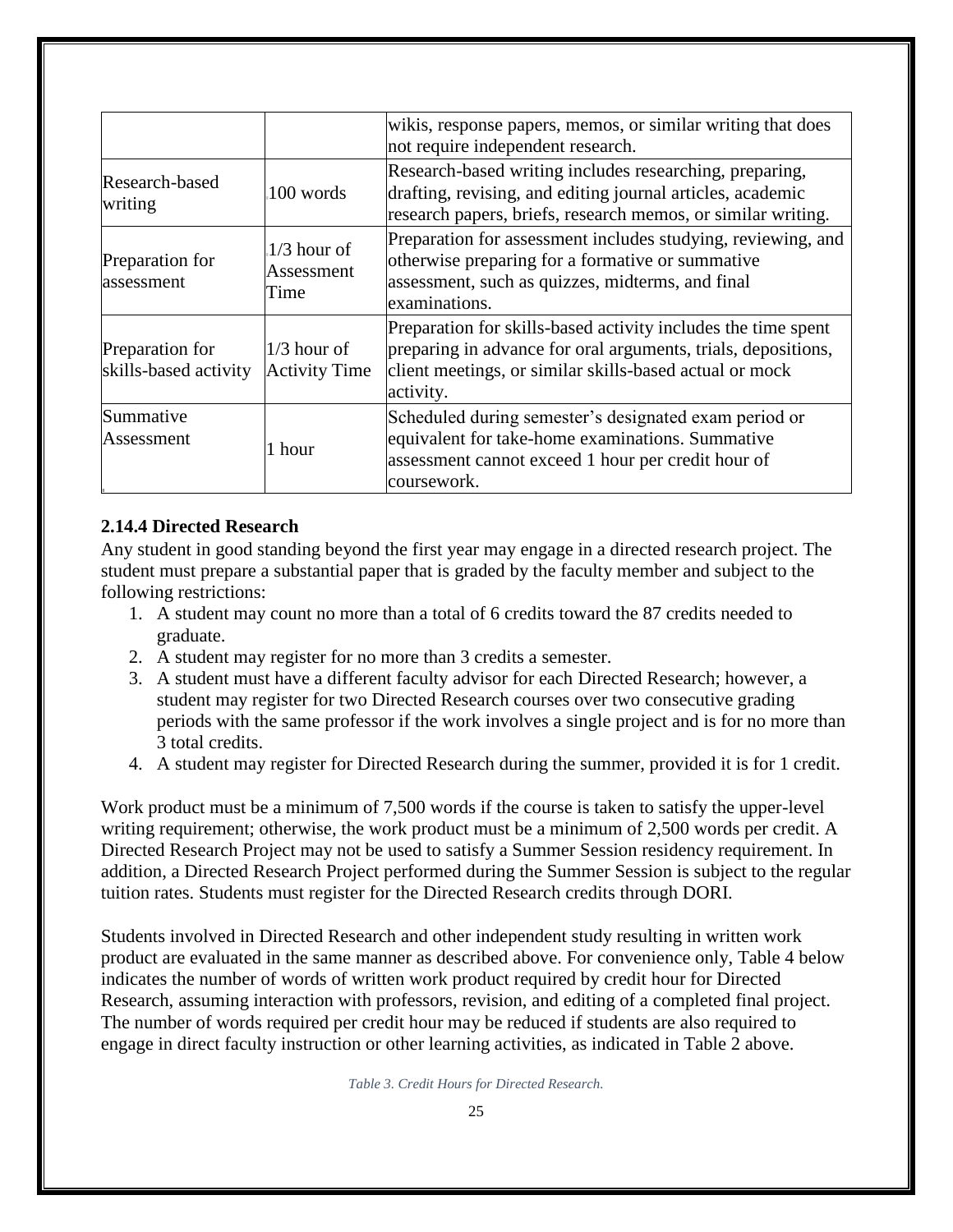|  |       | CREDITS Hours, or Research Words, or Non-Research Words |
|--|-------|---------------------------------------------------------|
|  | 2,500 | 7,500                                                   |
|  | 5,000 | N/A                                                     |
|  | 7,500 | N/A                                                     |

<span id="page-25-0"></span>**2.14.5 Other Work and Academic Activities as Defined by ABA Standard 305.** In addition to the student work described in Table 2 above, students may engage in a variety of work that qualifies as student work under this Policy. Table 2 is not an exhaustive list of qualifying student work, and faculty are entitled to include other required work including, but not limited to: formative assessment, programming, discussion board posts, group projects, or other work as counting towards the workload approximation. Journal participation workload calculation, interscholastic competitions, or other academic activities without classroom instruction shall be determined by the faculty advisor and Associate Dean for Academic Affairs. The same principles above apply. If a student's effort in support of a competition team is commensurate with the effort of individual team members, a supervising faculty member may award the student one (1) credit if the student devotes a minimum of forty-five (45) hours to support a competition team or two (2) credits if the student devotes a minimum of ninety (90) hours to support a team.

<span id="page-25-1"></span>**2.14.6 Timesheets.** Clinical and field placement students are subject to policies that mandate timesheets or similar reporting requirements. In cases where student work cannot be reasonably approximated, students may be required to log time via timesheets to indicate compliance with this Policy.

# <span id="page-25-2"></span>**2.14.7 Determination of hours of credit for courses taken in other colleges at Duquesne University**

- 1. Courses not taken as part of a Joint Degree. As part of the approval process for allowing a nonjoint-degree School of Law student to enroll in a course in another college at Duquesne University, the Associate Dean for Academic Affairs shall obtain a copy of the course syllabus and written certification from the course instructor that it complies with Standard 310(b).
- 2. Courses taken as part of a Joint Degree or Micro-Credential. For non-law courses within Joint Degree or Micro-Credential programs offered by the School of Law and other colleges at Duquesne University or at other institutions for which law students will receive credit toward the J.D. degree, the Associate Dean for Academic Affairs shall obtain the syllabi of such courses and written certification from the course instructors that the courses comply with Standard 310(b).

# <span id="page-25-3"></span>**2.14.8 Determination of hours of credit for courses taken at another law school by a School of Law student at another ABA-approved law school, including hours of credit awarded to a transfer applicant**

1. Cross Registration. As a condition of approval of a Law student's application to visit away or to cross register for a course offered at another law school, an official from the school offering the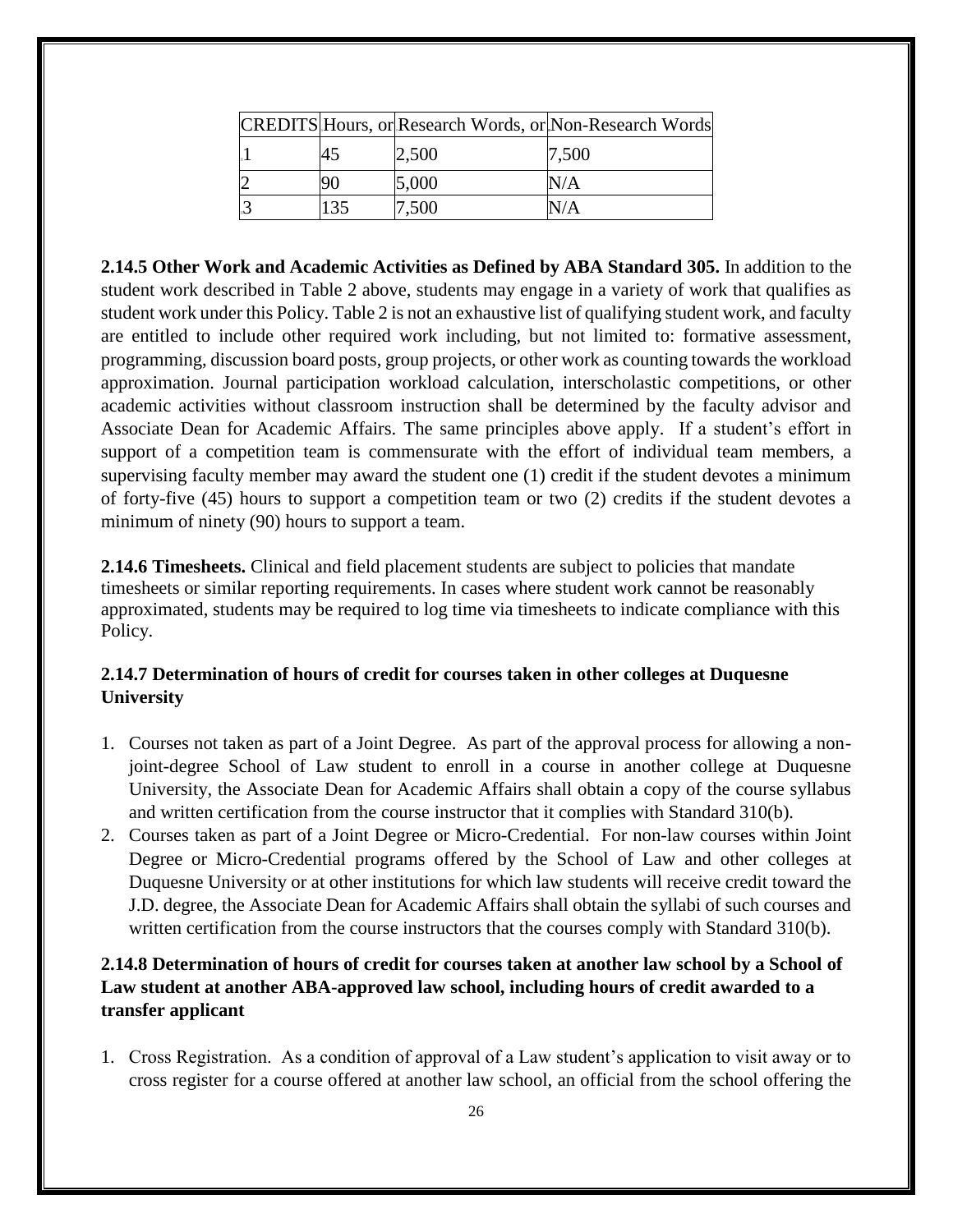course must certify in writing to the Associate Dean for Academic Affairs that the units of credit for the course(s) to be taken comply with Standard 310(b).

2. Transfers. As a condition of approval by the School of Law of transfer credits, an official from the school from which an applicant is seeking to transfer must certify in writing to the Associate Dean for Academic Affairs that the units of credit for the courses taken comply with Standard 310(b). In the case of a transfer from a foreign law school, the Associate Dean for Academic Affairs shall make this determination based on the course syllabi submitted by the student and, if necessary, other information submitted from the foreign law school.

### <span id="page-26-1"></span><span id="page-26-0"></span>3. EXAMINATION POLICIES

#### 3.01 Examinations

The following regulations apply to all examinations. Violations of these regulations are considered infractions of the Disciplinary Code.

3.01.1 Examinations Administered in the Building for Courses Taught In Person

- 1. Examinees are not permitted to sit next to one another in any examination room but are to sit in alternate seats.
- 2. Examinees may only have the following items with them in the examination room during the course of any examination: laptop computers (refer to #12 below), writing pens, pencils, one copy of the examination, one copy of the examination bluebook or answer sheet, scratch paper provided by the Registrar's Office (unless not permitted by the faculty member administering the exam), and such materials as may be specifically permitted by the faculty member administering the exam. If a calculator is permitted during an exam, one with memory is not permitted.
- 3. Examinees, when outside of the examination room, are not permitted to make reference during the course of an examination to any electronic devices, books, notes, outlines, or any other materials.
- 4. Examinees are not permitted to smoke, eat, or drink any beverages in the examination room; however, bottled water is permitted. Smoking is prohibited in the School of Law and examinees are not permitted to leave the School of Law in order to smoke.
- 5. Examinees are not permitted to make or receive telephone calls during an examination. Watches, smartphones and all other electronic devices are not permitted on your person during examinations. All devices must be turned off and placed in your backpack, locker, purse, or in the front of the exam room. Finding a prohibited device on a student's person during an exam is grounds for receiving a grade of "F" on that examination.
- 6. Examinees may not remove their examinations, examination bluebooks, or answer sheets from the examination room.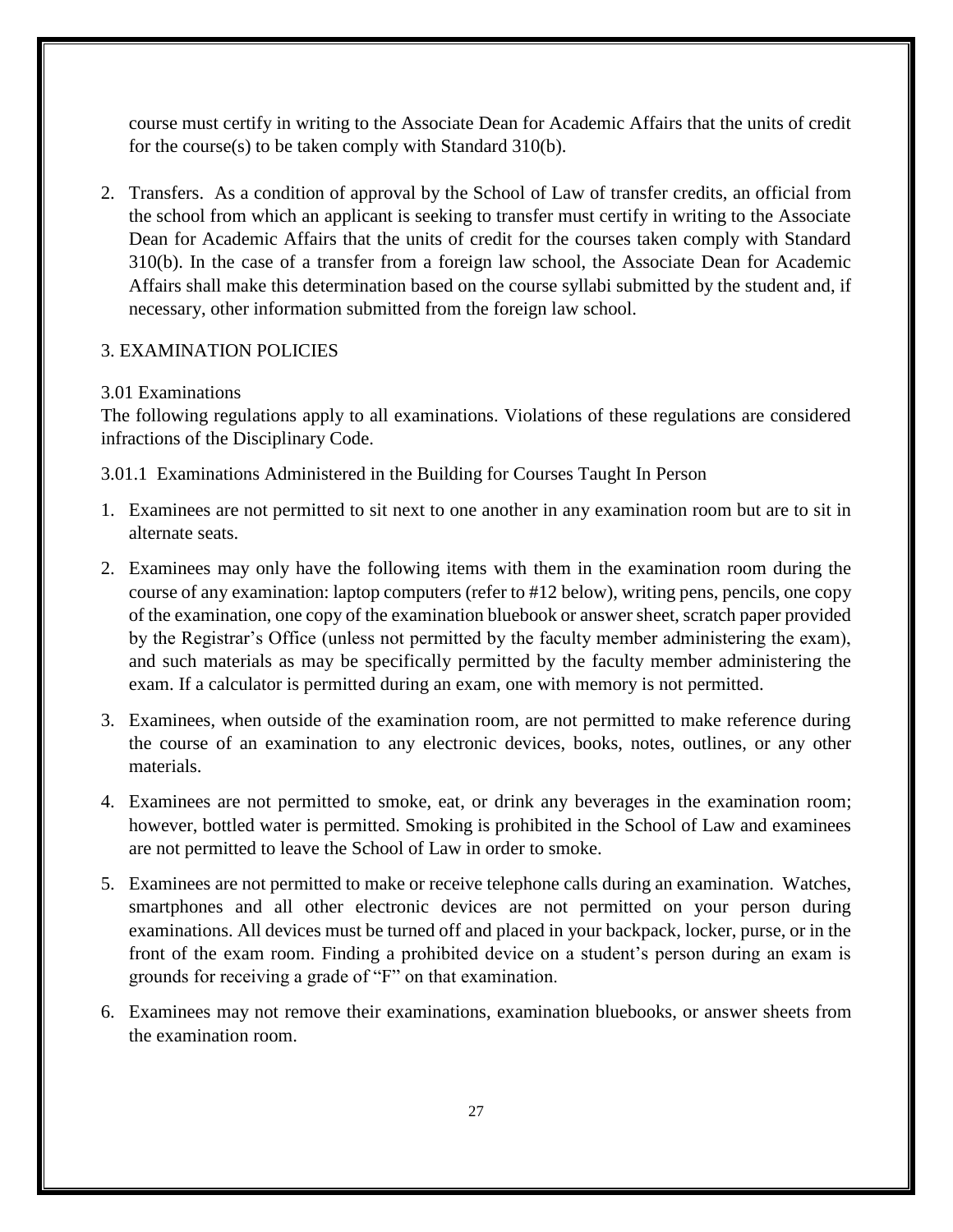- 7. Examinees are permitted to use the restrooms located in the Student Lounge area and on the third floor of the School of Law only. Only one person at a time is permitted to use restroom facilities. Examinees are not permitted to use any restrooms located in the Law Library.
- 8. Examinees are not permitted for any reason to leave the School of Law during an examination.
- 9. Examinees are not permitted to converse with anyone except a proctor during an examination.
- 10. Each examinee must physically turn in his/her examination, bluebook, or answer sheet to the assigned proctor in each examination room. An examinee may not exit the examination room until he/she has witnessed the logging-in process of his/her examination, bluebook, or answer sheet. Any examinee who fails to comply with this rule will receive a failing grade for the examination.
- 11. Examinees are not permitted to discuss any aspect of the examination with the faculty member who administered the exam prior to the grades being filed and posted in DORI for that examination. Students with concerns regarding the examination should contact the School of Law Registrar.
- 12. Examinees wishing to type their examinations by the use of laptop computers must furnish and properly maintain their own laptop computers and power cords. Students must have: (a) a laptop compatible with the latest version of the ExamSoft software; (b) the newest version of the ExamSoft software installed on their laptops; and (c) completed the ExamSoft Practice Exam by the deadline specified. Students who fail to complete the Practice Exam within the specified time period will not be permitted to take their examinations on laptops. IT support is not available during the administration of in-person exams, and any problems with a laptop during the exam may require a student to complete the exam in a bluebook. Additional regulations involving the use of laptop computers will be furnished to each examinee by the Registrar via your @duq.edu email account and available on

www.law.duq.edu/academics/registrar/exams/laptop-exams. Students will strictly adhere to Proctor instructions during exam periods. Students are responsible for fully reading and understanding their @duq.edu email and web site instructions for laptop exams to ensure the safety of their final exam files.

- 13. Students are not permitted to wear a hat, hoodie, or cap during any examination.
- 14. All book-bags must be placed in the front of the examination room near the proctors. Purses must be placed on the floor near individual seats.
- 15. If the exam is open book, all materials must be in clear sight of the proctors. Examinees must also run the ExamSoft Software. Examinees must only consult the materials allowed by their professors.
- 16. Once a student has completed an examination, he or she should proceed to the student lounge or exit the building.
- 3.01.2 Examinations Administered for Courses Taught Online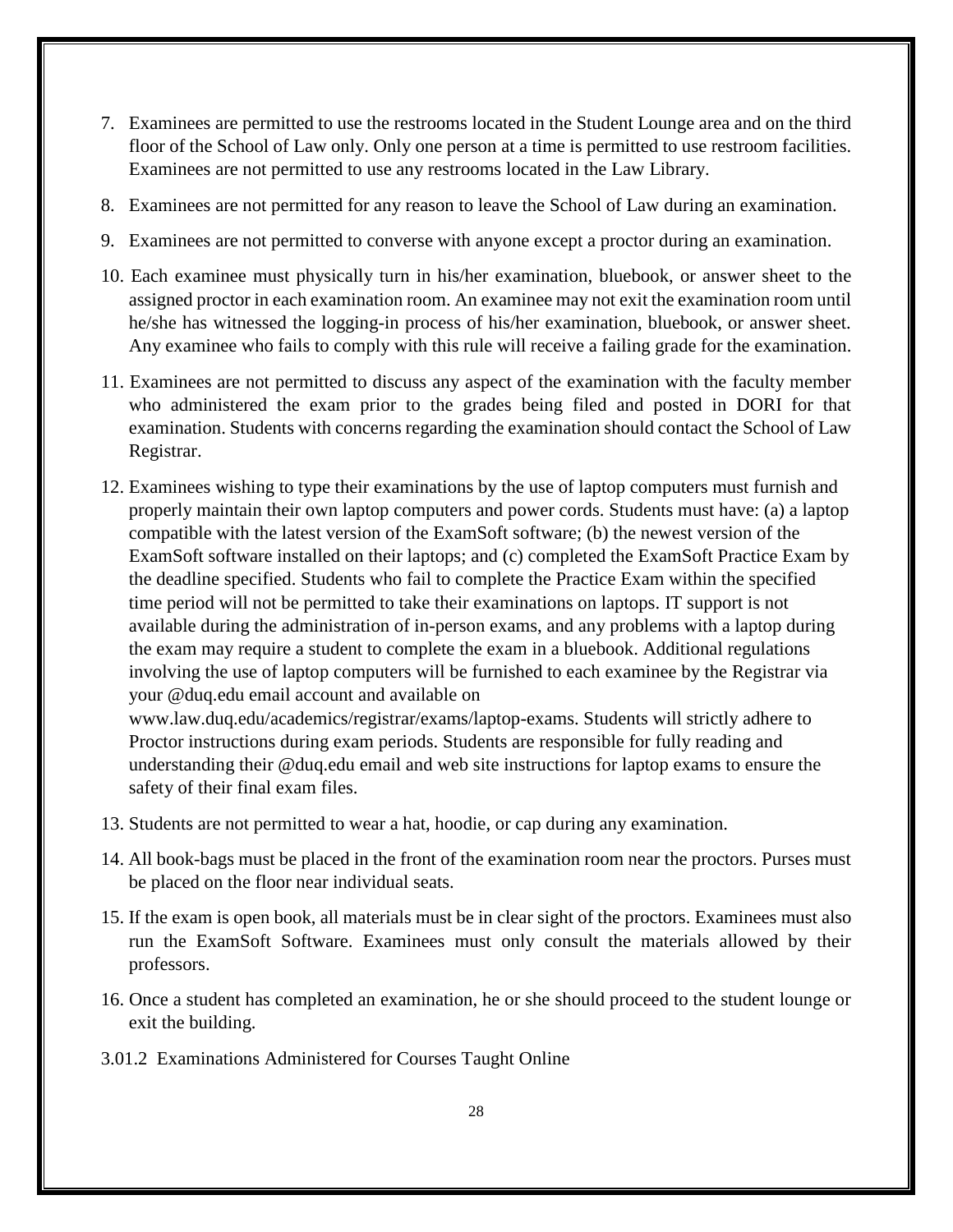1. Examinees are not permitted to take the exam in the same space as another student taking the same exam, regardless of whether the student is taking the online exam in the School of Law or in a different location.

2. Examinees are not permitted to use any materials not authorized by the faculty member administering the exam.

3. Students may be allowed to take the online exam at the School of Law. Sign-up information will be distributed prior to the exam period.

4. Students may not email, text, call, or otherwise communicate with other students during the administration of an online exam. Such authorized communication is a violation of the School of Law Disciplinary Code.

5. Examinees are not permitted to discuss any aspect of the examination with the faculty member who administered the exam prior to the grades being filed and posted in DORI for that examination. Students with concerns regarding the examination should contact the School of Law Registrar.

6. Examinees must furnish and properly maintain their own laptop computers and power cords. Students must have: (a) a laptop compatible with the latest version of the ExamSoft software; (b) the newest version of the ExamSoft software installed on their laptops; and (c) completed the ExamSoft Practice Exam by the deadline specified. Students who fail to complete the Practice Exam within the specified time period will not be permitted to take their examinations on laptops; instead, the student will take the exam in the School of Law with a bluebook. IT support will be available during the administration of online exams, and *students who experience technical difficulties during the administration of an online exam must call and report the technical difficultly when it occurs. Students who fail to do so will have the exam they submitted graded and will not receive a make-up exam.* Additional regulations involving the use of laptop computers will be furnished to each examinee prior to the exam period. Students will strictly adhere to Proctor instructions during exam periods. Students are responsible for fully reading and understanding their the instructions provided for laptop exams to ensure the safety of their final exam files.

#### 3.01.3 Take-Home Examinations

1. A take-home examination is an exam that is administered during the final exam period in any Semester but that is completed outside of the proctored setting managed by the Registrar's Office. Take-home examinations are administered through each course's Course Management System, and students upload the exam answers to the Course Management System.

2. In order to ensure anonymity in grading, students should put their Exam ID number on their answer and in the file name. For exam, the file name would read: Election Law Final Exam – 2395032. Students are not to include their name or any other identifying information on their exam answer or anything else that the will submit.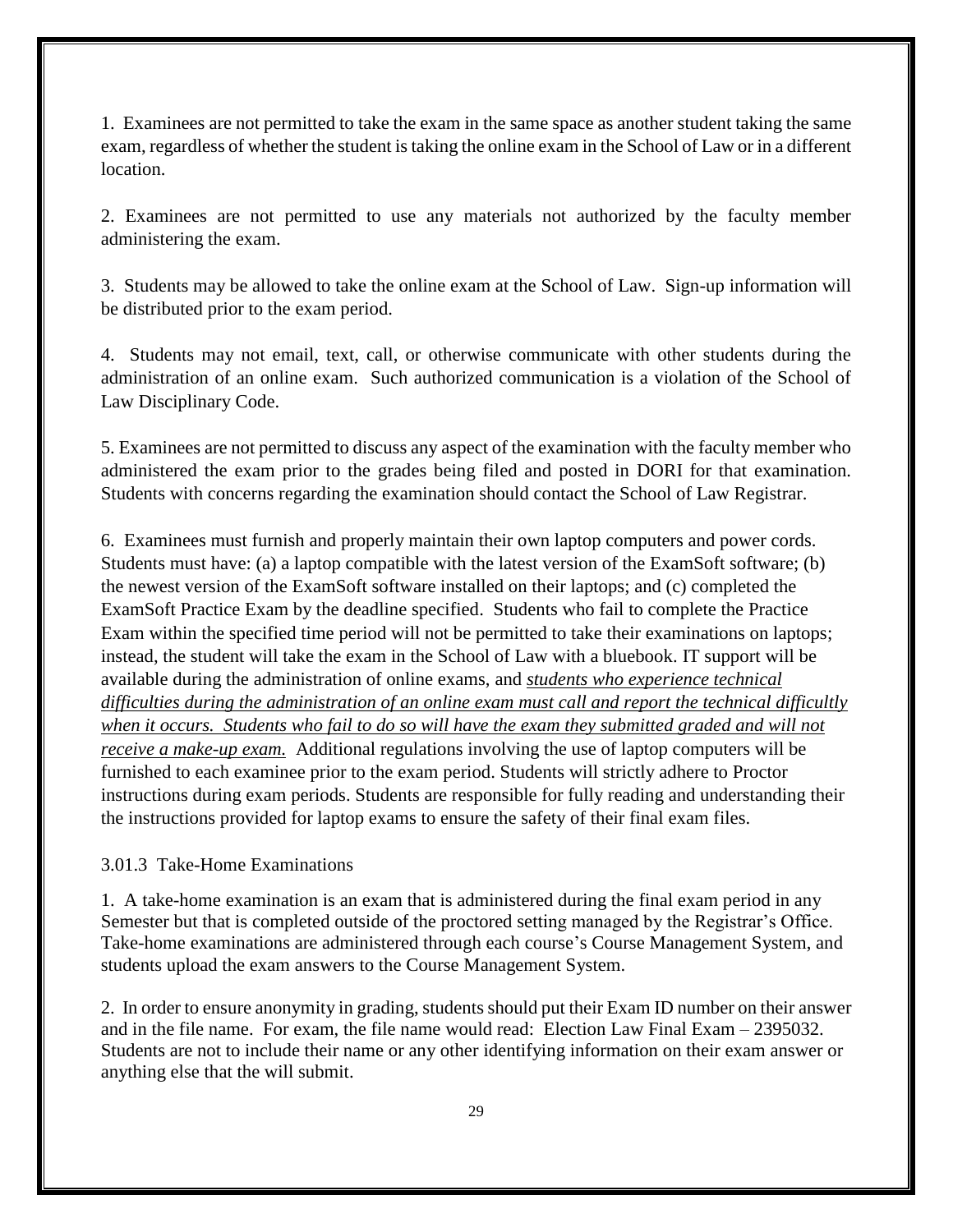3. Students taking a take-home exam are bound by the academic integrity pledge. They may not email, text, call, or otherwise communicate with other students during the administration of a takehome exam. Such authorized communication is a violation of the School of Law Disciplinary Code.

Examinees are not permitted to take the exam in the same space as another student taking the same exam, regardless of whether the student is taking the online exam in the School of Law or in a different location.

4. Examinees are not permitted to use any materials not authorized by the faculty member administering the exam.

5. Examinees are not permitted to discuss any aspect of the examination with the faculty member who administered the exam prior to the grades being filed and posted in DORI for that examination. Students with concerns regarding the examination should contact the School of Law Registrar. Additionally, if a student has any questions about the exam during the administration of the exam, they should not reach out to the professor; instead, they should note the issue in the exam answer. Alternatively, they may reach out to the Registrar's Office or the Associate Dean for Academic Affairs.

### 3.01.4 Paper/Project Courses

In any course in which the students write a paper or project instead of taking an examination, the final version of the paper or project must be submitted electronically using the Course Management System. A paper written as directed research must also be submitted electronically through the same. Failure to comply may result in denial of credit.

### <span id="page-29-0"></span>3.02 [Exam Conflicts](https://www.duq.edu/academics/schools/law/academics/registrar/forms/exam-conflict-request)

- 1. Except in the case of recognized exam conflicts, all students are required to take exams as scheduled. When registering for classes, each student is responsible for reviewing the exam schedule and for scheduling classes to avoid exam conflicts. Because the School of Law reserves the right to reschedule exams at any time during the examination period, students must not schedule personal obligations, travel, vacations, or other commitments at any time during the examination period. For purposes of the preceding sentence, the examination period includes any scheduled make-up days published as part of the examination schedule.
- 2. Recognized Exam Conflicts. Exceptions to the general rule shall be made in the case of the following recognized exam conflicts:
	- a. If two exams in required courses are scheduled on the same day.
	- b. If a student has exams scheduled on four (4) consecutive days.
	- c. In the case of mandatory religious obligations, a student's serious illness or injury, labor and/or delivery of the student's baby, or a death in the student's immediate family.
	- d. In the event the Dean or Provost cancels an exam due to inclement weather.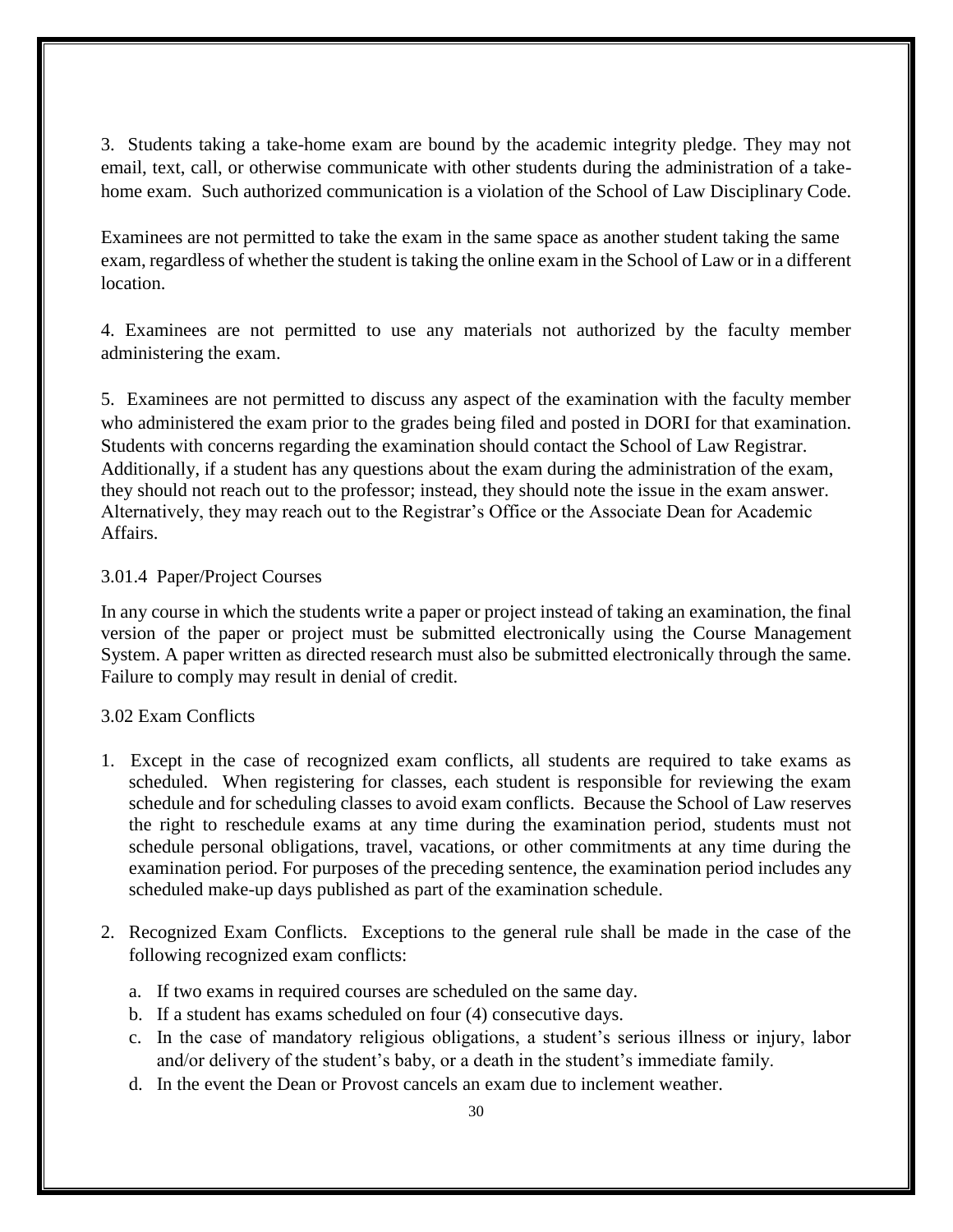- e. If the Academic Status Committee grants relief from this policy due to extraordinary circumstances.
- 3. Timing of notification of exam conflict and request for make-up exam
	- a. A student who has a foreseeable recognized exam conflict should notify the Registrar as soon as practicable following the end of add/drop and in all events at least one month prior to the end of class. For purposes of this paragraph, a foreseeable recognized exam conflict is one caused by the scheduling of two required exams on the same day, the scheduling of exams on four consecutive days, or a mandatory religious obligation.
	- b. A student who has an unforeseeable recognized exam conflict shall: (i) notify the Associate Dean of Students and the Registrar of the occurrence of the event as soon as possible, but no more than two days following the student's discovery of the event; (ii) request a make-up exam; and (iii) provide written proof of the event to the Registrar within two days of initial notification. The Associate Dean of Students will review the student's request for a makeup exam and, for good cause shown, may approve the request and direct the Registrar to schedule a make-up examination. An unforeseeable recognized exam conflict is one caused by a student's serious illness or injury, labor and/or delivery of the student's baby, or a death in the student's immediate family.
	- c. A student who petitions for relief from the rules of this section on the grounds of extraordinary circumstances must submit such petition no later than one month before the end of class unless the circumstances on which the petition is based make that impossible. Email petitions must be sent from the student's official .duq email account to the Academic Status Committee (c/o of the Associate Dean for Academic Affairs), and the student bears the burden of ensuring receipt.
- 4. Scheduling Make-up Exams.
	- a. To the extent possible, all make-up exams and all rescheduled exams shall be administered on the day(s) reserved during the examination period for make-up exams.
	- b. If the Registrar is unable to schedule a make-up or rescheduled exam on the day(s) reserved during the examination period for make-up exams, the Registrar will notify the affected student(s) and, at the earliest convenience of both the Registrar and the affected student(s), meet to arrange a time for a makeup examination.
	- c. In the event that a student informs the Registrar that he or she has exams on four consecutive days, the Registrar shall review the class rosters of the classes to determine if any other students are similarly situated and, then, determine whether to schedule a make-up exam for all similarly-situated students or to reschedule the exam for one of the classes to the make-up day. If the Registrar decides to schedule a makeup exam, any similarly-situated student may opt out of taking the makeup and take the exam at the regularly scheduled time.
	- d. Make-up examinations must be taken when scheduled by the Registrar.

### <span id="page-30-1"></span><span id="page-30-0"></span>4. REGISTRATION

- 4.01 First-year Student Registration
- 1. The registration period for all first-year students, as indicated in the School of Law calendar, precedes the commencement of classes.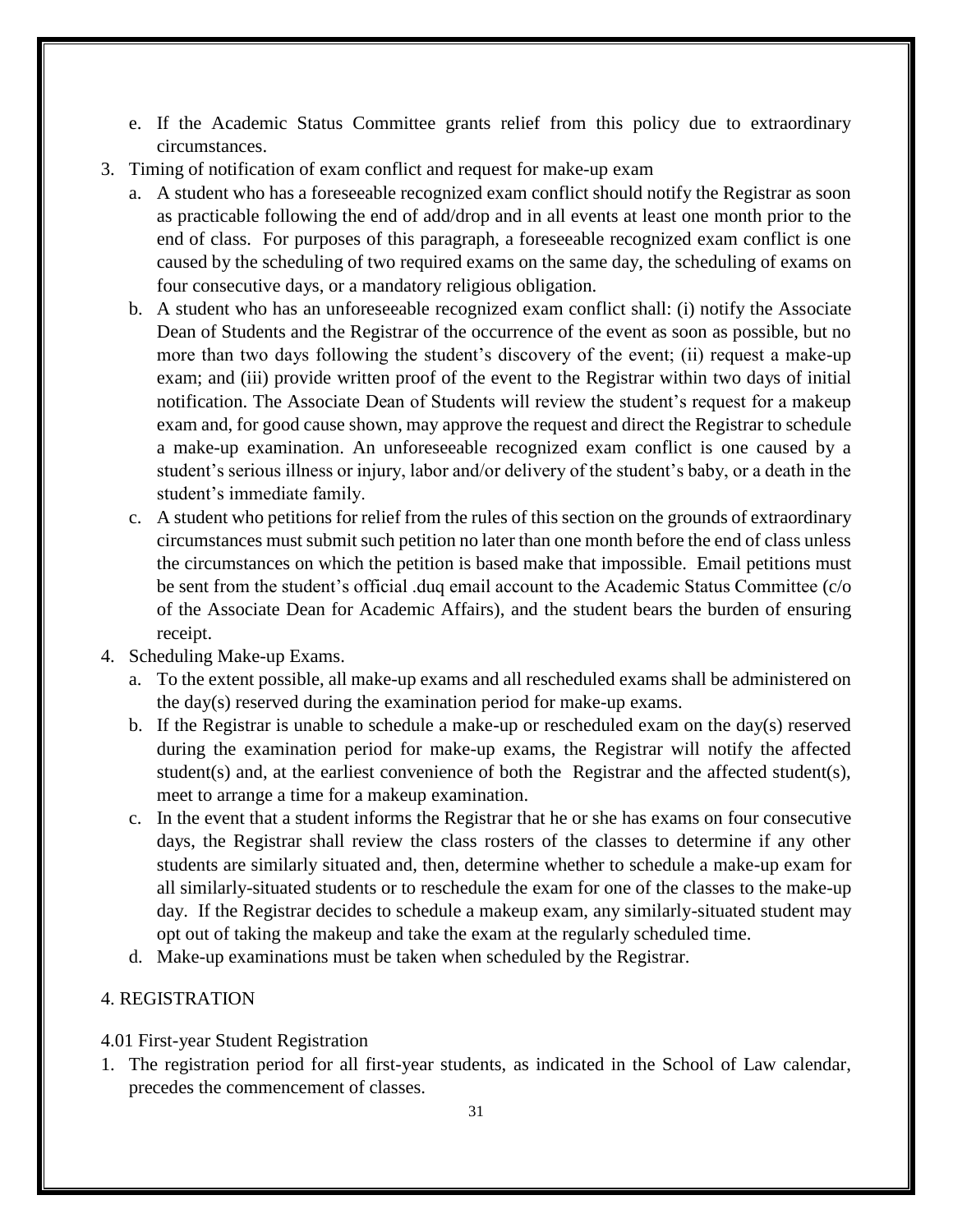- 2. All first-year students are expected to attend Orientation. Registration for all first-year students is processed by the School of Law Registrar's Office. First-year students may not change the course section to which they have been assigned. A first-year student's registration will not be complete until the student has taken his or her ID picture. Additionally, the School of Law Registrar's Office must receive all official undergraduate and graduate transcripts from each school attended by October 15 of the semester the students began his or her legal studies. All transcripts must include the words, "Degree Awarded" and must be issued by the University Registrar, and mailed directly to the School of Law. Hand-delivered transcripts are not acceptable. A student whose file is not complete will not be permitted to sit for any examination.
- 3. Tuition and fees may be paid in cash, by check, credit card (MasterCard or Discover), or by utilizing the University student financing program. Duquesne University does not mail out paper bills or statements. You can learn more about tuition requirements, ebills and payment options by going to duq.edu/admissions-and-aid/student-accounts billing.

### <span id="page-31-0"></span>4.02 Upper-division Student Registration

- 1. Upper-division students pre-register in the spring and fall of each academic year using their MultiPass accounts to access Self Service Banner in DORI.
- 2. Upper-division students may register for required and elective courses, regardless of division; however, day and evening students will be given registration preference for courses in their respective divisions. When considering cross registration options, students should bear in mind that day students who park full-time in a University garage will have their parking privileges reduced if more than 50 percent of their semester course credits are taken in the evening.
- 3. All required courses, elective courses, and the current curriculum are available [here.](https://www.duq.edu/academics/schools/law/academics/registrar/curriculum)

# <span id="page-31-1"></span>4.03 Required Course Registration Sequence

The following required schedule of course offerings is designed to assure that every student will have an opportunity to register for all bar examination courses without experiencing any course or examination conflicts. Aside from summer sessions, the required courses must be taken in the mandatory sequence. In extraordinary circumstances, students may petition the Academic Status Committee (c/o of the Associate Dean for Academic Affairs) for relief from this requirement. Email petitions must be sent from the student's official .duq email account, and the student bears the burden of ensuring receipt.

# <span id="page-31-2"></span>**4.03.1 Required Course Registration Sequence – First-Year Day**

Students are required to take the following courses during the first year: Civil Procedure and Drafting 1, Civil Procedure II, Contracts I and II, Legal Research and Writing I and II, Property I and II, Torts I and II, Criminal Law. Students must register for the same professor and section for Civil Procedure and Drafting 1 and Civil Procedure II; Contracts I and II; Legal Research and Writing I and II; Property I and II; and Torts I and II. Students who are ranked in the bottom quarter of the class at the end of the first semester are required to take Advanced Legal Skills, a 1-credit course taught in the spring semester. The following courses may be taken as electives in the first year: Legal Skills and Advanced Legal Skills.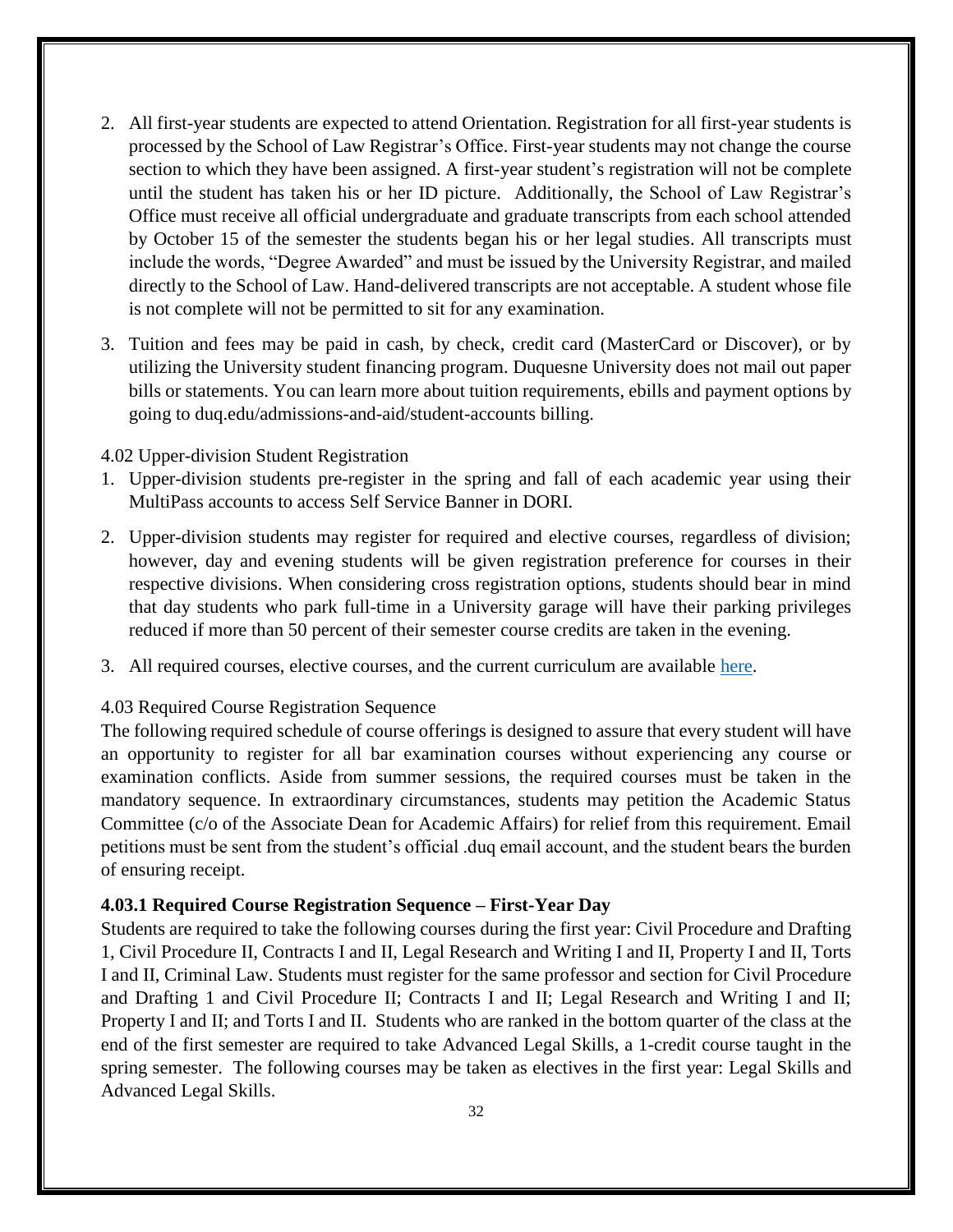### <span id="page-32-0"></span>**4.03.2 Required Course Registration Sequence – Second-Year Day**

- 1. Students are required to take the following courses during the second year: Constitutional Law I and II, Business Associations, Evidence, and one of the following two courses: (1) Criminal Procedure: Fundamentals or (2) Criminal Procedure: The Police Function. Students must register for the same professor and section for Constitutional Law I and II. Students who transferred into the second-year day program from one of the part-time programs are required to take, in addition to the foregoing, Property I and II and Criminal Law.
- 2. The following elective courses may be taken in any upper-level year, but it is recommended that they be taken in the second year: Estates and Trusts and Family Law. Students may also take Professional Responsibility in their second year of study.
- 3. Students who were ranked in the bottom quarter of their first-year class are required to take Advanced Legal Reasoning, a 2-credit course, in the fall semester of their second year of study, regardless of whether they are on probationary status. Advanced Legal Reasoning is graded A-F but is not subject to the curve.
- 4. Application of the rules of this Section to part-time day students and to students who are unranked shall be determined based on the student's presumptive rank at the end of their first year, i.e. on the Registrar's estimate of what the student's rank would have been at the end of the first year if the student had been ranked with the class with which he or she matriculated.

# <span id="page-32-1"></span>**4.03.3 Required Course Registration Sequence – Third-year Day**

- 1. Students are required to take Sales during the third year. Additionally, any student ranked in the bottom third of their class at the end of the first year of Law School is required to take Core/Applied Competencies I and II, and additional at-risk students will also be registered for these courses at the discretion of the Director of Bar Services. Students ranked in the bottom half of the class may petition the professor to take Core/Applied Competencies I and II. Core Competencies I and II are recommended for students not taking Core/Applied Competencies I and II.
- 2. Students who transferred into the second-year day program from one of the part-time programs are required to take, in addition to the foregoing, any required courses that would have been completed by the third year if the student had started in the full-time day program.
- 3. Application of the rules of this Section to part-time day students and to students who are unranked shall be determined based on the students' presumptive rank at the end of their first year, i.e. on the Registrar's estimate of what the students' rank would have been at the end of the first year if the students had been ranked with the class with which they matriculated or, in the case of students who transfer division, the class into which they transferred.

# <span id="page-32-2"></span>**4.03.4 Required Course Registration Sequence – First-Year Evening and First-Year Part-Time Day**

1. Students are required to take the following courses during the first year: Civil Procedure and Drafting 1, Civil Procedure II, Contracts I and II, Legal Research and Writing I and II, and Torts I and II. Students must register for the same professor and section for Civil Procedure and Drafting 1 and Civil Procedure II; Contracts I and II; Legal Research and Writing I and II; and II; and Torts I and II. Students who are ranked in the bottom quarter of the class at the end of the first semester are required to take Advanced Legal Skills, a 1-credit course.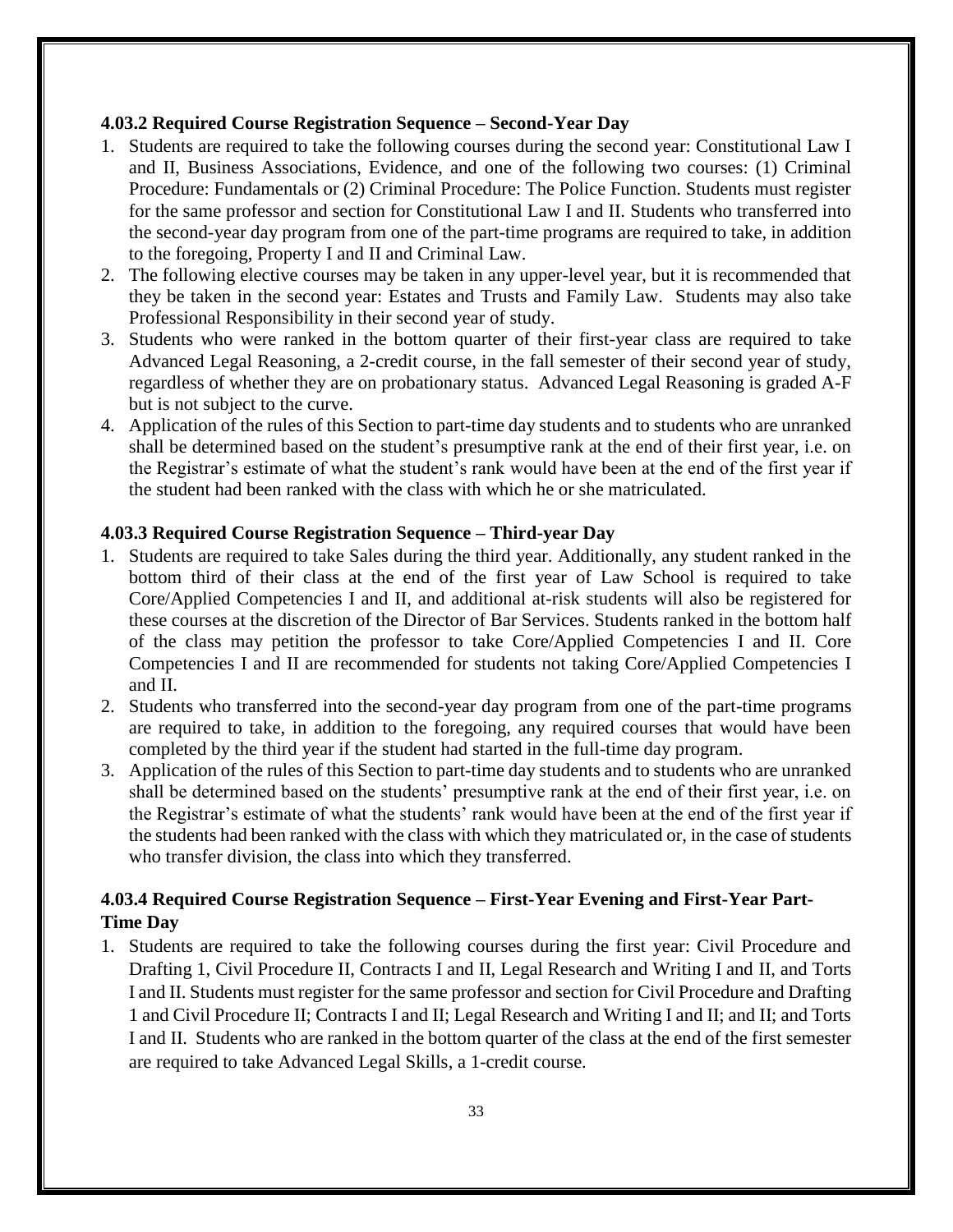2. The following courses may be taken as electives in the first year: Legal Skills and Advanced Legal Skills.

# <span id="page-33-0"></span>**4.03.5 Required Course Registration Sequence – Second-year Evening and Second-year Parttime Day**

- 1. Students are required to take the following courses during the second year: Criminal Law, Criminal Procedure: Fundamentals or Criminal Procedure: The Police Function, Property I and II, and Constitutional Law I and II. Students must register for the same professors and sections for Property I and II and Constitutional Law I and II. Second-year evening students may also register to take Business Associations in their second year, but third-year evening students have priority.
- 2. Students who are ranked in the bottom quarter of their first-year class are required to take Advanced Legal Reasoning, a 2-credit course, in the fall semester of their second year of study, regardless of whether they are on probationary status.

# <span id="page-33-1"></span>**4.03.6 Required Course Registration Sequence – Third-year Evening and Third-year Parttime Day**

1. Students are required to take the following courses during the third year: Business Associations and Evidence.

# <span id="page-33-2"></span>**4.03.7 Required Course Registration Sequence – Fourth-year Evening and Fourth-year Parttime Day**

1. Students are required to take Sales during the fourth year. Evening Division students are required to take Core/Applied Competencies I and II.

# **4.03.08 Required Course Registration Sequence – Other Required Courses**

1. Day students are required to take the following course during the second or third year: Professional Responsibility.

2. Evening and Part-Time students are required to take the following courses during the third or fourth year: Professional Responsibility.

### <span id="page-33-3"></span>4.04 Credit Limitations for Upper-division Students

| <b>Year of Study</b>  | <b>Semester Credit Minimum</b> | <b>Semester Credit Maximum</b> |
|-----------------------|--------------------------------|--------------------------------|
| Second-year day       | 10 credits                     | 17 credits                     |
| Third-year day        | 10 credits                     | 17 credits                     |
| Second-year evening   | 8 credits                      | 13 credits                     |
| Third-year evening    | 8 credits                      | 13 credits                     |
| Fourth-year evening   | 8 credits                      | 13 credits                     |
| Second-year part-time | 8 credits                      | 13 credits                     |
| Third-year part-time  | 8 credits                      | 13 credits                     |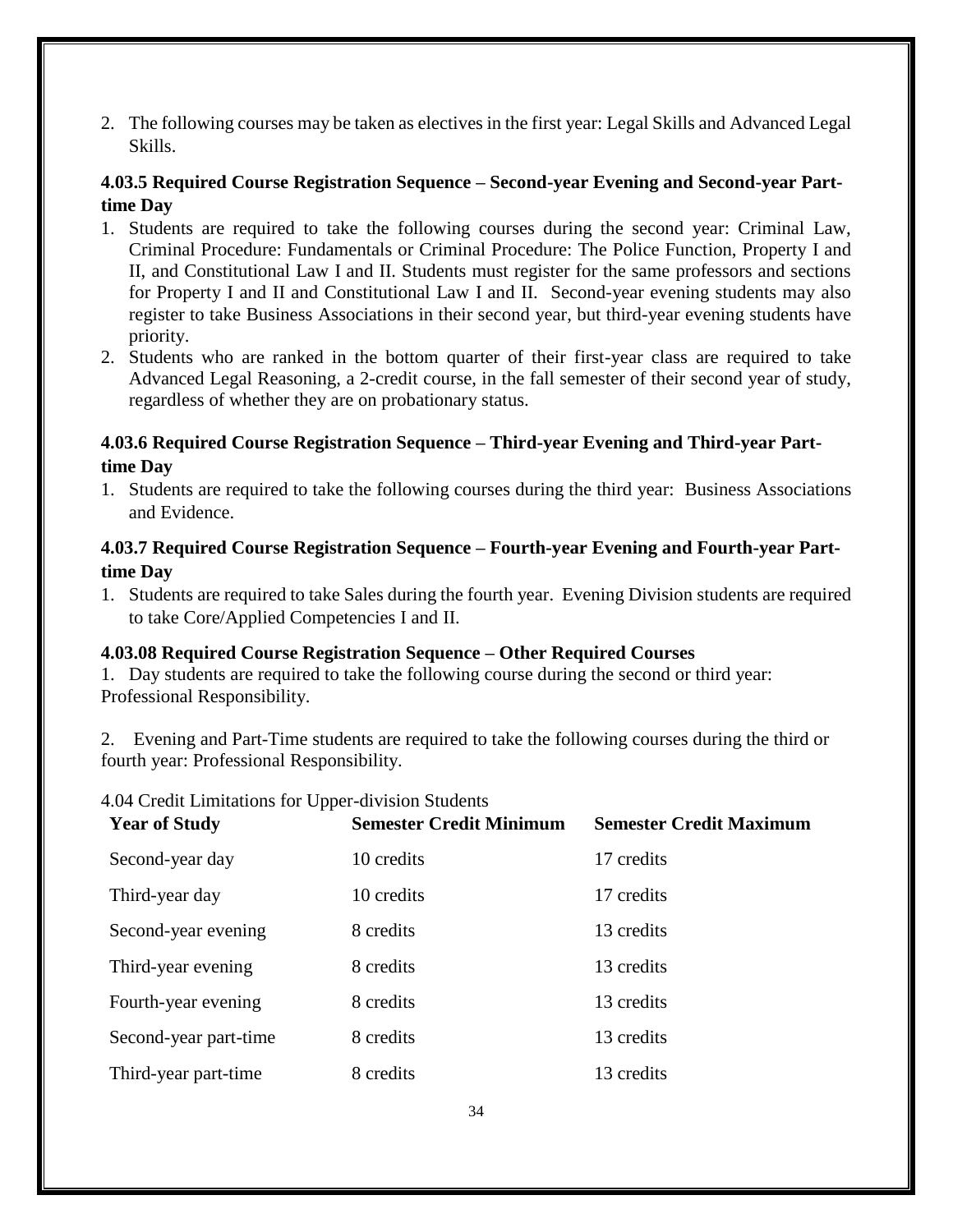Fourth-year part-time 8 credits 13 credits

The maximum credit limitations described above include any courses involving approved joint degree or micro-credential programs, whether taken inside or outside of the School of Law. These credit limitations will be strictly enforced, without exception.

#### <span id="page-34-0"></span>4.05 Credit Limitations for Summer Session

Although a student may register for an unlimited number of Summer Session courses, no student may use more than a total of seven (7) Summer Session credit hours to fulfill his/her graduation credit requirement. This credit limitation is applicable to any Summer Session offering in which credits may be earned. Summer Session offerings are subject to the auditing policy described in these Policies and Procedures. In addition, any student receiving permission to audit a Summer Session course is subject to the normal tuition, fee charges and attendance requirements. Summer Session credits are not permitted to accelerate a student's graduation date (three (3) academic years for a full-time student and four (4) academic years for a part-time day or evening student), reduce annual tuition, or reduce semester residency requirements.

### <span id="page-34-1"></span>4.06 Credit Limitations for Non-classroom Courses and Activities

Although a student may register for an unlimited number of non-classroom courses and activities, i.e., *Law Review* and other journals, Moot Court Competitions, Directed Research, Joint Degree/Micro-Credential courses, courses taken at another law school or graduate program at Duquesne, and Clinical Programs, no student may utilize more than a total of eighteen (18) such credits to fulfill the graduation credit requirement.

### <span id="page-34-2"></span>**4.06.1 Credit Limitations for Service on a School of Law Publication**

No more than six (6) of the eighteen (18) non-classroom credits may be earned from service on a school of law publication.

# <span id="page-34-3"></span>**4.06.2 Credit Limitations for Appellate and Trial Moot Court Competitions**

No more than ten (10) of the eighteen (18) non-classroom credits may be earned from participation in Appellate and Trial Moot Court competitions. Supervising faculty must approve all credits for competition participation. If a student's effort in support of a competition team is commensurate with the effort of individual team members, a supervising faculty member may award the student one (1) credit if the student devotes a minimum of forty-five (45) hours to support a competition team or two (2) credits if the student devotes a minimum of ninety (90) hours to support a team.

### <span id="page-34-4"></span>**4.06.3 Credit Limitations for Distance Education**

Students shall not be granted more than a total of 29 credit hours toward the J.D. degree for distance education courses of which no more than 10 credits may be taken in the first third of the student's program of legal education. See Section 4.13.

### <span id="page-34-5"></span>4.07 Course Audit

1. Courses eligible for auditing are determined by the School of Law. No student shall be permitted to audit a course that is examined on the Pennsylvania Bar Examination.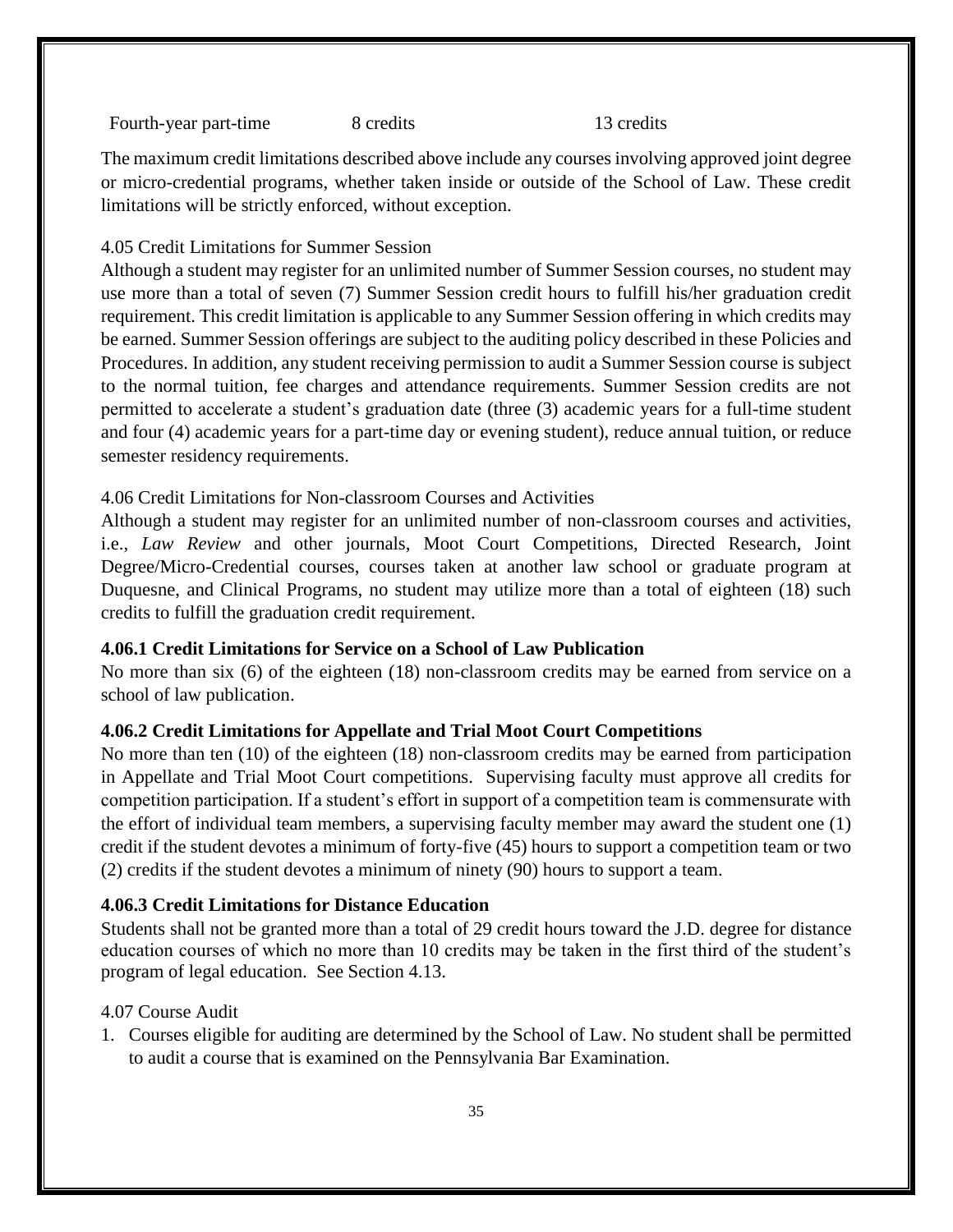- 2. Subject to the approval of the Academic Status Committee, a student may be permitted to audit any other course, including summer session offerings, for good cause. All courses that are permitted to be audited are subject to the normal attendance requirements. No student shall be permitted to sit in a class without approval from the Academic Status Committee.
- 3. A faculty/adjunct member may not give a student permission to audit or sit in on a course. Audited courses may not be converted to matriculated credits.
- 4. Auditing a course during any semester will not reduce the credit requirement for graduation or the residency credit requirement. In addition, no student shall be permitted to audit more than one (1) course per semester.
- 5. A student will not be allowed to audit a course if the credits assigned to the audited course, when added to the other credits for which the student is registered, exceed the maximum permitted to be taken during the semester.
- 6. Any student, including a non-matriculating student, who audits a course is subject to the normal tuition, fee charges, and attendance requirements. Tuition for summer courses will be charged at the normal summer tuition rate.
- 7. All requests to the Academic Status Committee must be in writing, signed and delivered to the Office of the Associate Dean of Academic Affairs. Email requests must be sent from the student's official .duq email account, and the student bears the burden of ensuring receipt.

### <span id="page-35-0"></span>4.08 Course Drop/Add

- 1. After registration in the spring for courses to be taken in the following fall semester, upperdivision students may drop or add courses any time through the end of the first week of classes in the fall. After registration in the fall for courses to be taken in the following spring semester, upper-division students may drop or add courses through the end of the first week of classes in January. There is no drop/add period for Summer Sessions. Students who have not officially dropped a course for which they have previously registered will receive a failing grade in that course.
- 2. Students who are not officially enrolled in a course will not receive credit or a grade for that course.
- 3. A course which is dropped during the drop/add period will not appear on a student's transcript.

### <span id="page-35-1"></span>4.09 Course Withdrawal

Students may not withdraw from an upper-division course after the normal drop/add period without the approval of the Academic Status Committee. If the Academic Status Committee permits a student to withdraw from a course, a "W" will be entered next to the name of the course on the student's transcript to reflect this action. Withdrawals from courses after the drop/add period are only granted by the Academic Status Committee for rare and compelling reasons. Under no circumstances may a student withdraw from a course after the last day of class for that course. All requests to the Academic Status Committee must be in writing, signed, and delivered to the Office of the Associate Dean of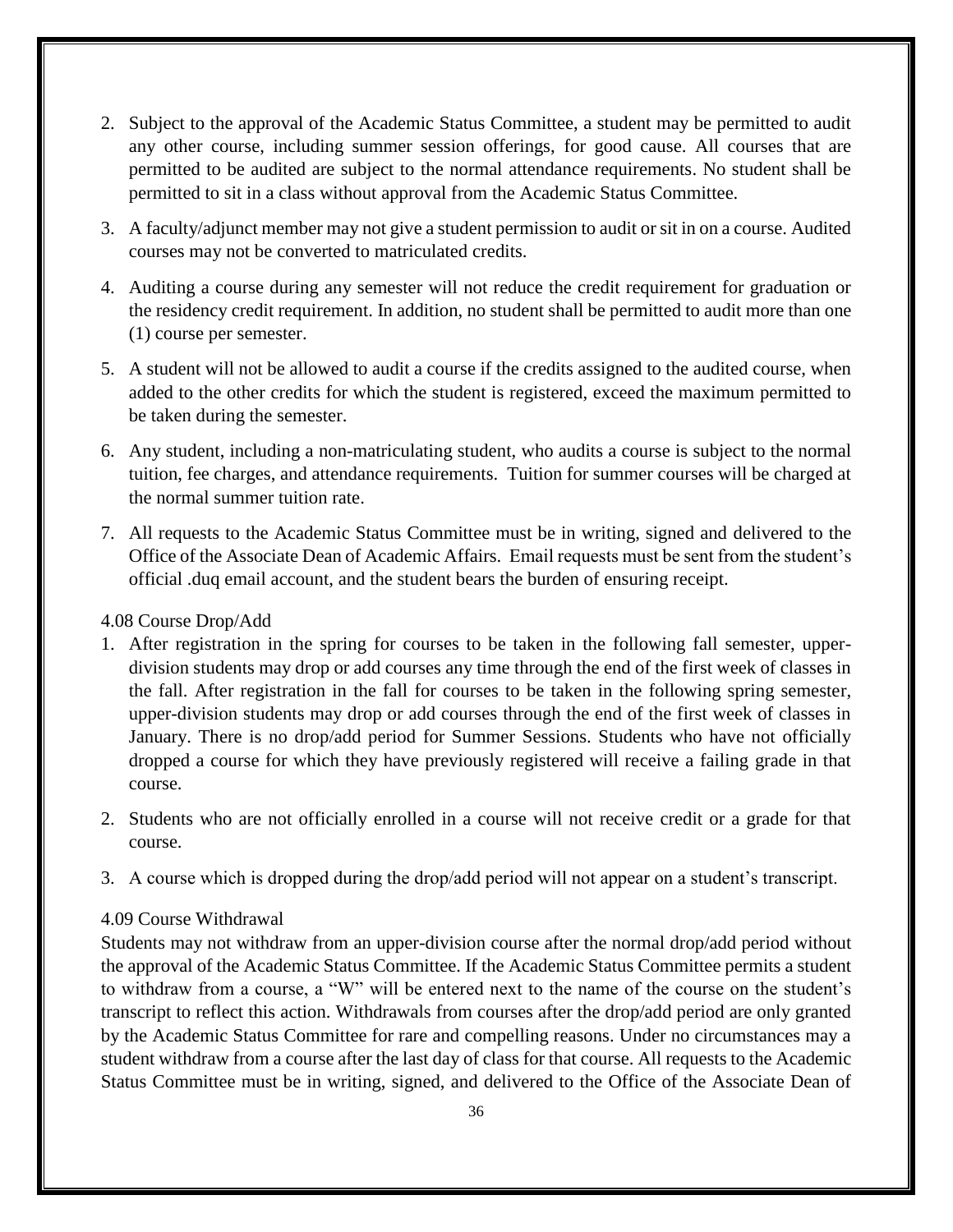Academic Affairs. Email requests must be sent from the student's official .duq email account, and the student bears the burden of ensuring receipt.

- <span id="page-36-0"></span>4.10 Clinical Course Registration and Limitations
- 1. Registration for clinical and externship courses is conducted during the School of Law's registration period.
- 2. The following are important School of Law requirements that apply to clinical programs:
	- a. Students may not participate in more than one Clinical Program (in-house clinic, specialized externship program or general externship) at a time, except as approved by the Academic Status Committee at the recommendation of the Director of Clinical Legal Education, but may participate in more than one Clinical Program throughout their legal education.
	- b. Students who are on probationary status due to a failure to achieve a grade point average of 2.00 after their first year of study may not register for any Clinical Program in their second year. *Eligibility for clinics will not be based on any grade received in the spring semester 2020 due to the COVID-19 global pandemic.*
	- c. Clinics are filled on a "first-come, first-served basis"; however, students who will be thirdyear day or fourth-year evening students are given preference in enrollment in Clinical Programs.
	- d. Students seeking externships with qualified placements must first consult with the Clinical Legal Education Department. No general externship will be approved for credit unless the externship site and the individual student's placement are approved by the Clinical Legal Education Director and Associate Dean of Academic Affairs prior to the student beginning work at the placement. No exceptions will be permitted.
	- e. Students enrolled in in-house clinics and specialized externship programs must complete 45 hours per one credit by the end of each semester. Students enrolled in yearlong in-house clinics or specialized externship programs may not start the spring semester with a deficit in hours completed.

#### <span id="page-36-1"></span>4.11 Trial Ad and Appellate Moot Court

To be eligible to compete in a trial advocacy or appellate moot court competition, students must be in good academic standing. Students with a GPA below 2.0 will not be eligible to compete until the GPA is a 2.0 or higher. The professors coaching the trial and appellate moot court teams may impose more stringent academic standards. *Eligibility for these programs will not be based on any grade received in the spring semester 2020, due to the COVID-19 global pandemic.*

#### <span id="page-36-2"></span>4.12 Concentrations

1. The School of Law's Concentration Program recognizes students who successfully complete multiple elective courses that are relevant to one or more of the following practice areas: Business Law, General Practice, Government Practice, and Litigation. By providing students with an opportunity to focus on various areas of practice, the Concentration Program plays a role in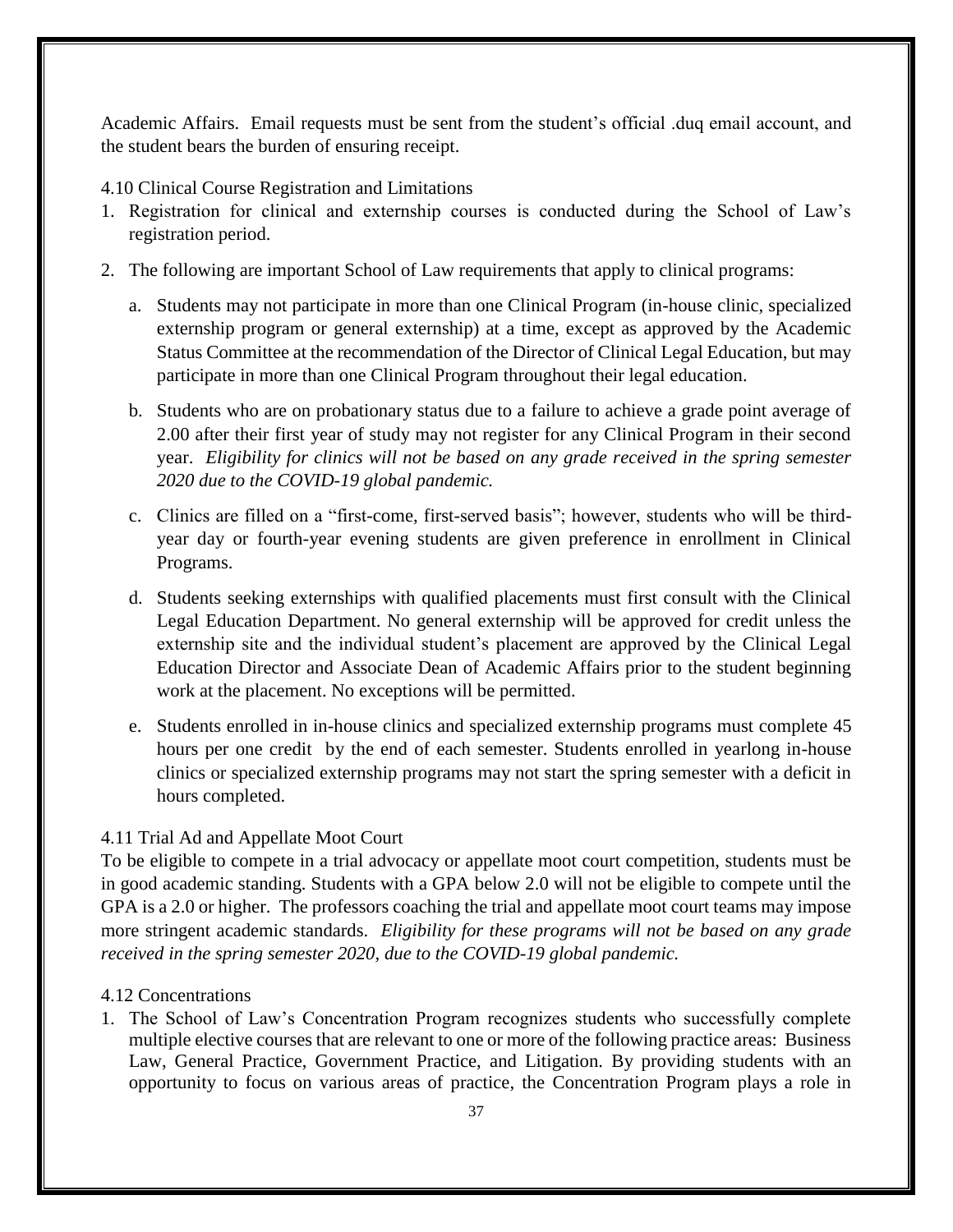achieving the School of Law's learning outcomes, which focus on developing student knowledge, skills, and professional identity. The Concentration Program's framework also organizes the majority of the School of Law's course offerings in a way that makes the curriculum accessible to students.

2. Each Concentration has multiple tracks, as follows:

| <b>Business Law Concentration</b>              | <b>General Practice Concentration</b> |
|------------------------------------------------|---------------------------------------|
| Corporate Governance and Transactions          | <b>Basic Track</b>                    |
| <b>Energy and Environment</b>                  | Estate Planning and Tax               |
| <b>Health Law</b>                              | Family Law                            |
| <b>Intellectual Property</b>                   | <b>Real Property</b>                  |
| <b>Government Concentration</b>                | <b>Litigation Concentration</b>       |
| <b>Basic Track</b>                             | Civil Litigation                      |
| <b>Energy and Environment</b>                  | <b>Criminal Litigation</b>            |
| <b>Health Law</b>                              |                                       |
| Mission and Moral Life                         |                                       |
| <b>Public Service and Community Engagement</b> |                                       |

### 3. Procedures:

Students are not required to complete a Concentration in order to graduate. Students who are interested in pursuing a Concentration have the option of completing a Concentration Track, or a General Concentration, by following the procedures set forth below.

- a. A student who desires to complete one or more Concentration Track(s) must comply with the following requirements for each Track:
	- 1) The student must complete a [Concentration Intent Form,](https://www.duq.edu/academics/schools/law/academics/registrar/forms/concentration-student-intent) which is available on the School of Law Registrar's website, and return it to the Registrar's office no later than the end of the semester preceding the semester in which a student graduates. In most cases, this will be the Fall semester of a student's final year of study.
	- 2) To have a Concentration Track verified, a student must complete the following steps:
		- a) Submit a Concentration Intent Form to the Registrar in a timely manner;
		- b) Complete no less than four elective courses included in a Concentration Track, including any course(s) that are required for the Track;
		- c) Receive a grade of "C" or better in each of the four courses; and
		- d) Submit a completed Concentration Verification Form for review and approval to the faculty advisor for the Concentration Track. After approving the Concentration Verification Form, the faculty advisor will forward it to the Registrar. Upon receipt of a completed Concentration Verification Form, the Registrar will make a notation of the Concentration Track on the student's transcript.
- b. A student who is not able to complete a Concentration Track due to scheduling conflicts, or for other reasons, may complete a General Concentration in any of the four Concentration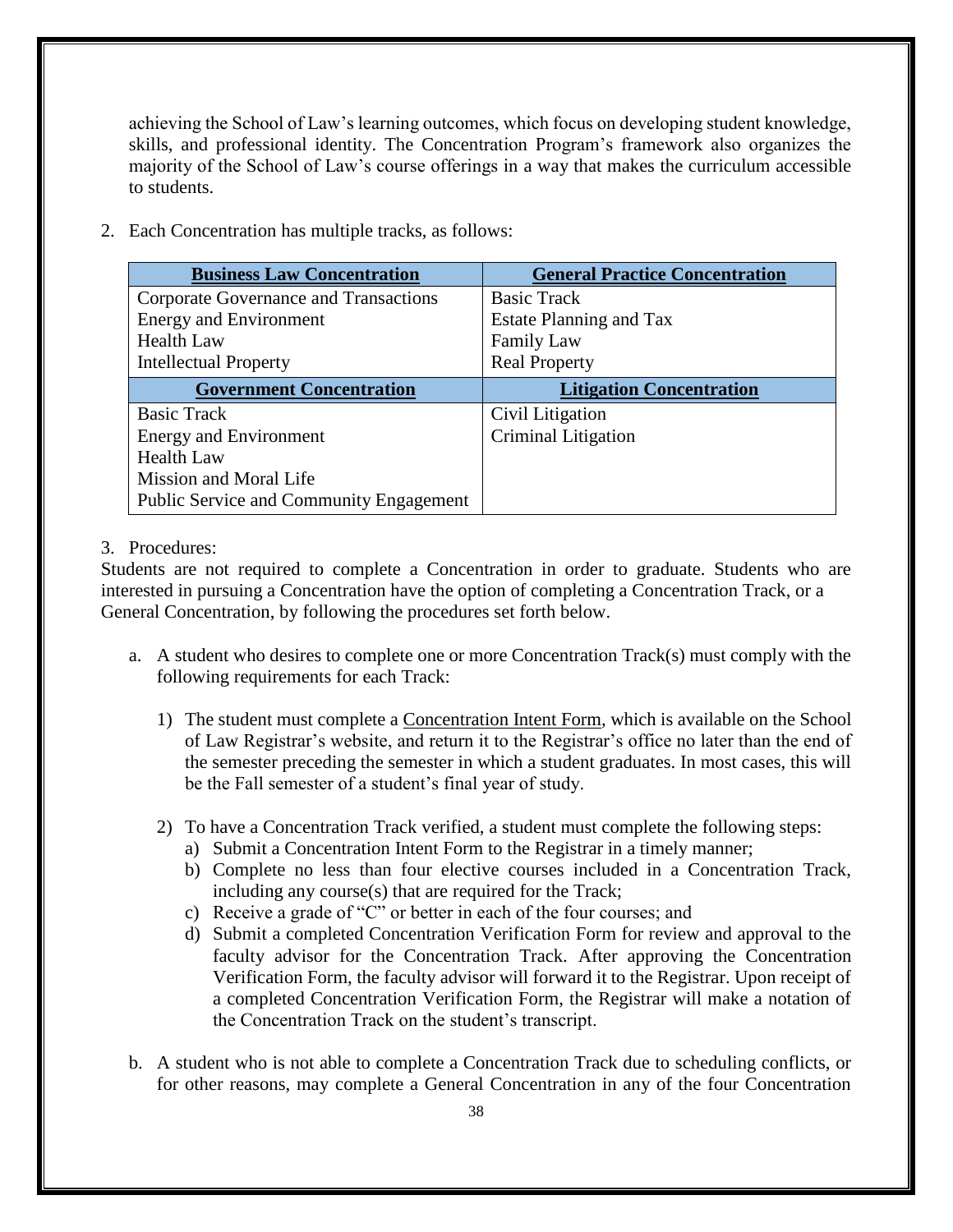areas. A student who desires to complete a General Concentration must comply with the following requirements:

- 1) The student must complete a Concentration Intent Form, which is available on the School of Law Registrar's website, and return it to the Registrar's office no later than the end of the semester preceding the semester in which a student graduates. In most cases, this will be the Fall semester of a student's final year of study.
- 2) To have a General Concentration verified, a student must complete the following steps:
	- a) Submit a Concentration Intent Form to the Registrar in a timely manner;
	- b) Complete no less than four elective courses included in one of the School of Law's four Concentrations (Business, General Practice, Government, or Litigation). At least one of the four courses must be listed as a required course in one of the Concentration's Tracks;
	- c) Receive a grade of "C" or better in each of the four courses (*or a "P" during the spring semester 2020*); and
	- d) Submit a completed Concentration Verification Form to the faculty advisor for the Concentration Track in which the student's required course is listed. After approving the Concentration Verification Form, the faculty advisor will forward it to the Registrar. Upon receipt of a completed Concentration Verification Form, the Registrar will make a notation of the General Concentration on the student's transcript, including the area of concentration.
- 4. A student may use a single course to satisfy more than on Concentration, subject to the following conditions: 1) a student may use a course to fulfill the requirements of no more than two Concentration Tracks; and 2) for any given Concentration Track, no more than two courses may be used to satisfy the requirements for another Concentration Track.
- 5. A student may count an unlisted course toward a Concentration Track if the student obtains the written approval of the faculty advisor for the Concentration Track. The student should maintain a copy of the approval, and attach it to the Concentration Verification Form before submitting it to the faculty advisor. Up to six (6) credit hours of graduate-level courses taken at other colleges at Duquesne may apply towards the requirements of a Concentration, subject to the advance approval of a Concentration Advisor. See Section 4.15.

<span id="page-38-0"></span>More details on the requirements of the various Concentration Tracks can be found [here.](https://www.duq.edu/academics/schools/law/academics/registrar/curriculum/concentrations)

4.13 Distance Education Policy

#### **Definitions**

Distance Education: The American Bar Association defines a Distance Education Course as "one in which students are separated from the faculty member or each other for more than one-third of the instruction and the instruction involves the use of technology to support regular and substantive interaction among students and between the students and the faculty member, either synchronously or asynchronously."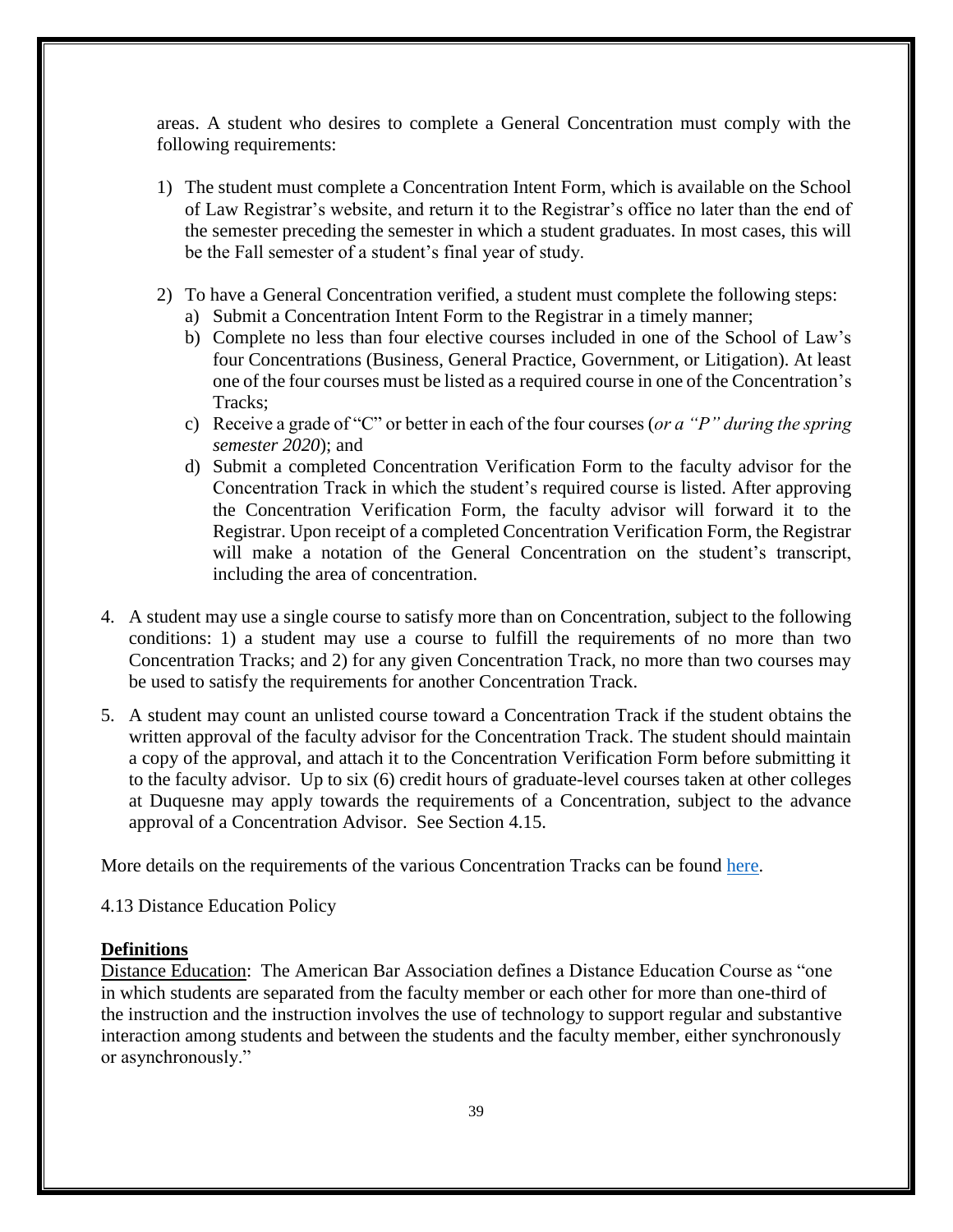The classes in a Distance Education Course may be offered asynchronously, synchronously, a combination of both, or in person, as noted below. One third of the credits required for graduation may be obtained from Distance Education Courses, and ten of those credits may be obtained in the first one-third of the academic program.

Asynchronous. An asynchronous class is one in which the instruction is delivered at one time and the work can be completed at different times. In asynchronous classes, students and teachers use email, discussion boards, listservs, wikis, video or audio posts, and other technologies that allow them to communicate without having to be in the same place at the same time.

Synchronous. A synchronous class is one in which teachers and students are in different physical locations, but conduct two-way communication with virtually no time delay, allowing participants to respond in real time.

Hybrid Online Course: More than one-third of the course activity is done online, either synchronously, asynchronously or both, but there are some required face-to face instructional activities, such as lectures, discussions, labs, or other in-person learning activities.

Fully Online Course: All course activity is done online, either asynchronously, synchronously or both; there are no required face-to-face sessions within the course.

- A. In accordance with the ABA Standards, students may receive up to one third of their credits via Distance Education Courses during their academic career. Up to ten credit hours required for the J.D. degree may be received through Distance Education Courses during the first one-third of a student's program of legal education.
- B. All student work that occurs in an online format (asynchronous or synchronous) may be monitored and reviewed by the School of Law faculty and other School of Law personnel.
- <span id="page-39-0"></span>C. All students enrolled in Distance Education Courses will abide by the Policies and Procedures.
- 4.14 Joint Degree and Micro-Credential Programs
- <span id="page-39-1"></span>4.14.1 Joint Degree Programs
- 1. Any student who has matriculated into a School of Law-approved Joint Degree Program is required to register and complete the first year of study exclusively at the School of Law.
- 2. Evening and part-time day students who are enrolled in a Joint Degree Program may begin their outside graduate study during the summer following the conclusion of their first year at the School of Law, and may not take any further outside graduate courses until they have completed their second year of study at the School of Law.
- 3. Students may not matriculate into a Joint Degree Program without the advance approval of the Academic Status Committee. These requests for approval from the Academic Status Committee must be typed, signed, and delivered to the Office of the Associate Dean of Academic Affairs. Email petitions must be sent from the student's official .duq email account, and the student bears the burden of ensuring receipt.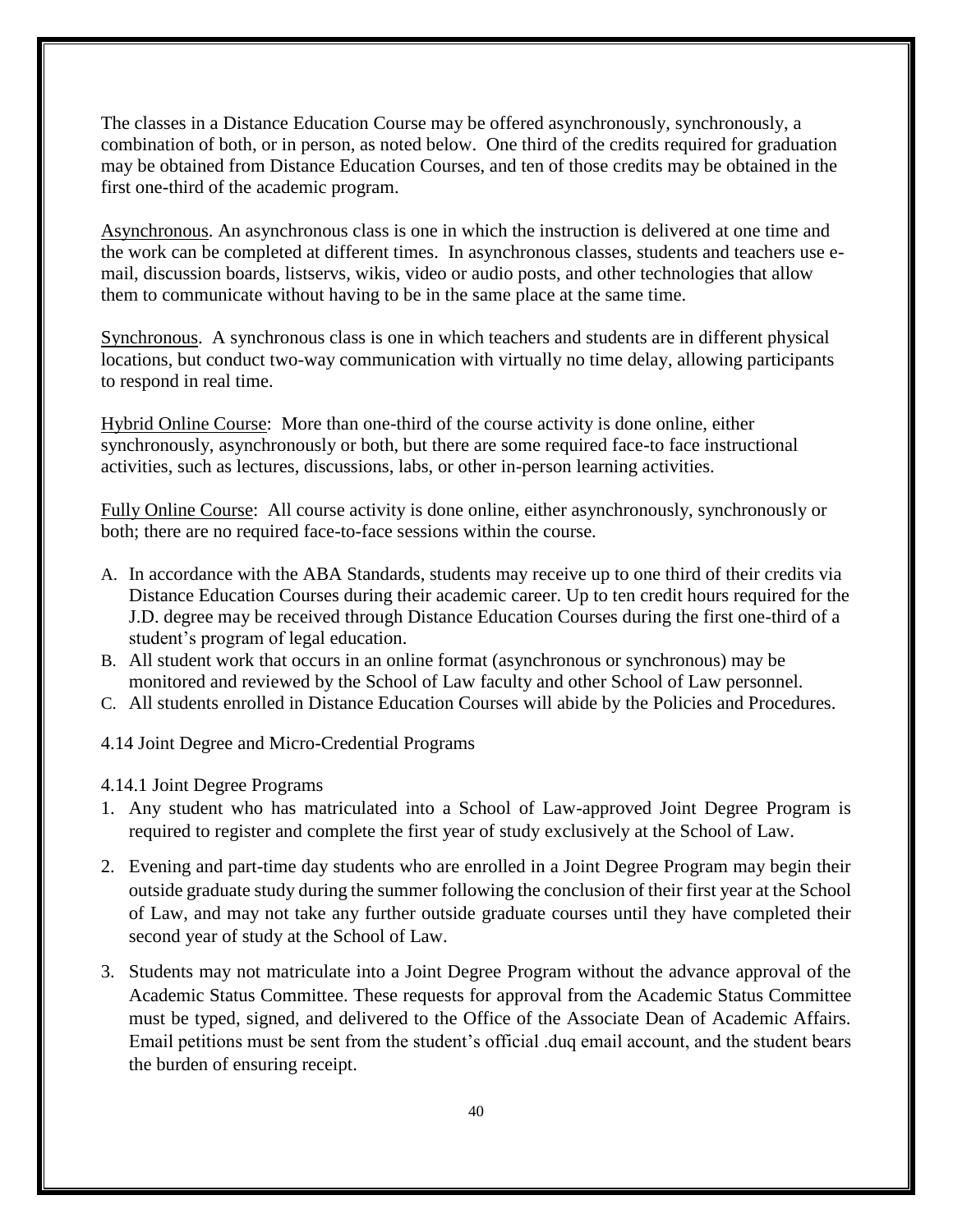- 4. Any student who has substantially completed the requirements for a degree in another school or department of the University with which the School of Law has a Joint Degree Program may not register as a Joint Degree candidate. The requirements and regulations concerning Joint Degree Programs involving the School of Law are available online at duq.edu/academics/schools/law/academic-programs.
- 5. The School of Law Registrar must receive a copy of any Joint Degree Program student's acceptance letter into the non-Juris Doctor program.
- 6. In order to transfer credits for the joint degree to the School of Law, it is the responsibility of the student to request that an official transcript from the University Registrar be mailed to the Registrar's Office in the School of Law.
- 7. In order for a law student to receive credits for a course taught in a college or school other than the School of Law, the Associate Dean for Academic Affairs shall obtain a copy of the course syllabus and written certification from the course instructor that it complies with Standard 310(b). See Section 2.14.7.
- 8. Joint degree students must also inform the School of Law Registrar which courses are to be transferred to the School of Law. The School of Law does not accept any core courses for transfer credits. Joint degree credits are considered non-classroom credits. See Section 4.06. Joint degree candidates in the day division must be registered for a minimum of 10 School of Law credits per semester and those in the evening or part-time division must be registered for a minimum of 8 School of Law credits to maintain residency.
- 4.14.2 Business Essentials for Lawyers Micro-Credential

# **Overview**

 $\overline{a}$ 

In collaboration with the School of Business, the School of Law offers students the ability to earn a micro-credential that is focused on the intersection of business and the practice of law. The Business Essentials for Lawyers Micro-Credential provides law students with a foundational understanding of business. The micro-credential requires 8.5-10 credit hours and may be completed in just two semesters. It consists of the following courses:

# *Four required School of Business courses (7.5)*: 2

- **ACCT 501: Accounting Fundamentals (1.5)**
- **ECON 501: Economics Fundamentals (1.5)**
- **FINC 501: Finance Fundamentals (1.5)**
- **MGMT 605: Behavior in Organizations (3)**

<sup>&</sup>lt;sup>2</sup> All courses offered through the School of Business are offered fully online (asynchronous). Courses at the School of Law may or may not be offered online.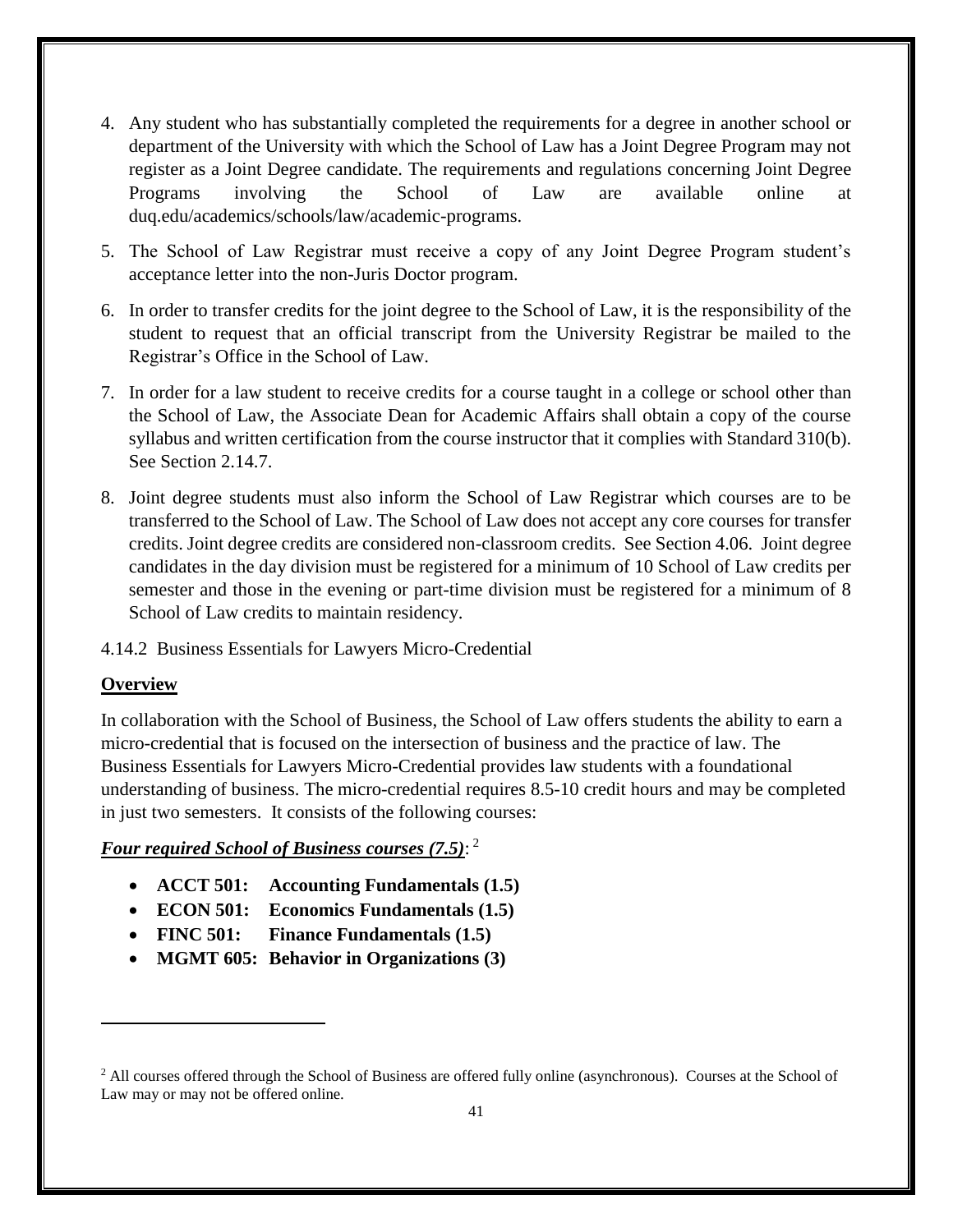# *One School of Law elective course from this list (1-3):*

- **LAWS C619: Accounting for Lawyers (2)**
- **LAWS 564: Financial Toolkit for Lawyers (1.5)**
- **LAWS 528: Venture Capital Law (3)**

### **Admissions Requirements**

This program is only open to students enrolled in the School of Law Juris Doctorate program who have completed the first one-third of their JD coursework. JD students in good standing will be admitted to the micro-credential.

Students need a cumulative 3.0 GPA or better across these 9-10.5 credits to earn the microcredential. For the business coursework to count toward the JD degree, students must have a 3.0 or better in each business course. Grades earned in graduate business courses will not be calculated into the law GPA and will be treated as non-classroom hours. The credits earned will be included in calculating the number of maximum credits per semester and online course credits will count toward the JD students' cap on distance education credits. Law students who complete the microcredential and wish to continue into the JD/MBA joint degree will receive six credits toward the Professional MBA.

# **Tuition**

There is no extra tuition cost to law students, as long as the courses are taken during the fall and spring semesters.

- <span id="page-41-0"></span>4.15 Cross-Listed Courses Offered in Other Graduate Programs at the University
- 1. With the approval of the Academic Status Committee, credits earned at another graduate program at Duquesne University by a student who is not enrolled in a Joint Degree or Micro-Credential Program with that school will be accepted by the School of Law if the criteria below are satisfied. Grades earned in courses accepted for transfer credit will not be included in the computation of a student's grade point average and will not appear on a student's transcript, but transfer credits will be shown.
- 2. All of the following criteria must be met before the School of Law will accept transfer credits.
	- a. The credits must be earned in a graduate level course.
	- b. The grade earned in any course for which transfer credits are sought must be at least a "B." *For the spring semester 2020, a grade that has been converted to a "P" by other departments satisfies this policy.*
	- c. Subject to the advance approval of a Concentration Advisor, credits accepted for transfer in such courses count towards fulfillment of a Concentration.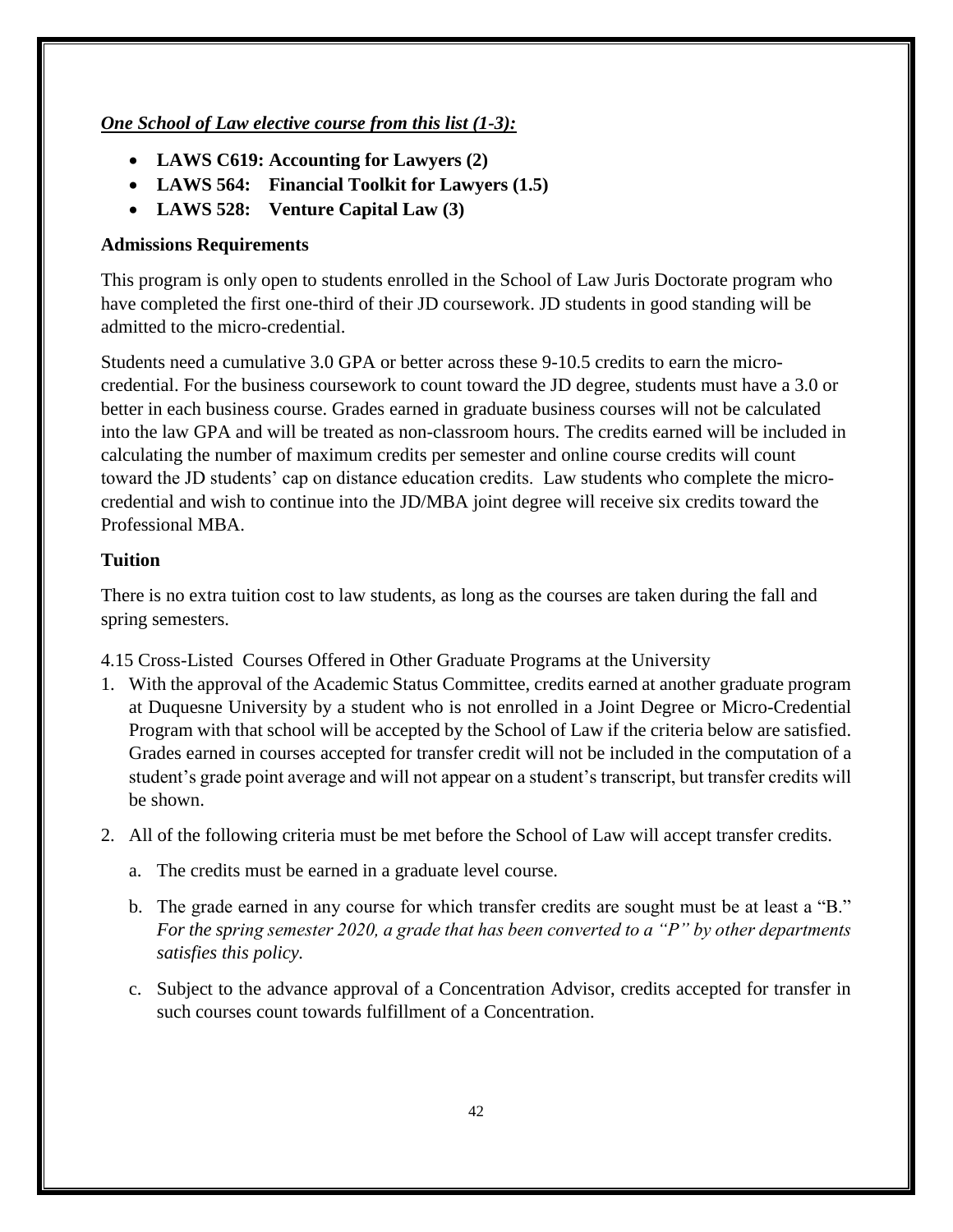- d. No more than six (6) transfer credits will be accepted toward satisfaction of the Juris Doctor degree. Any credits accepted as transfer credits will be treated as non-classroom hours and subject to the limitation applicable to non-classroom credits. See Section 4.06.
- e. A student may not apply for transfer credits during the first year of law school.
- f. Credit hours earned in another graduate program for which a student seeks transfer credits are included in calculating the number of credits for purposes of the maximum credit limitation. See Section 4.04.
- g. No student may use more than seven (7) summer session credit hours, whether earned at the School of Law, another law school, or at another graduate program at the University, to fulfill his or her graduation credit requirement. See Section 4.05.
- h. As part of the approval process for allowing a non-joint-degree School of Law student to enroll in a course in another college at Duquesne University, a copy of the course syllabus and written certification from the course instructor that it complies with Standard 310(b) (i.e., that the course meets one hour per credit per week for at least fifteen (15) weeks, including the examination period, and requires students to perform out-of-class work that reasonably approximates 2 hours per week per credit or otherwise requires sufficient work to reasonably approximate 45 hours per credit over the course of the semester) must be submitted to the Registrar by the end of add/drop. See Section 2.14.7.

# <span id="page-42-0"></span>4.16 Course Credit Transfer Policy for Courses Offered at Other Law Schools

With the approval of the Academic Status Committee, credits earned at another law school will be accepted by the School of Law if the criteria below are satisfied. Grades earned in courses accepted for transfer credit will not be included in the computation of a student's grade point average. If the course is at the University of Pittsburgh Law School, please take special note of paragraph 5.b.

All of the following criteria must be met before the School of Law will accept transfer credits:

- 1. The credits must be earned at either:
	- a. an ABA-accredited law school and undertaken as a J.D. student, or
	- b. at a law school outside the United States if such credits would have been counted towards the J.D. if earned at the School of Law. A law school outside the United States includes a foreign university that grants a first professional degree in law, such as an LL.B., abogado, maitrise, or equivalent foreign degree in law.
- 2. The grade earned in any course for which transfer credits are sought must be, at a minimum, the equivalent of the School of Law's grade of "C" (*or the equivalent of a "P" (C- or above) during the spring semester 2020*).
- 3. Upper-level course credits must be for courses that are not included in the School of Law's curriculum.
- 4. Limitation on number of credit hours that may be accepted.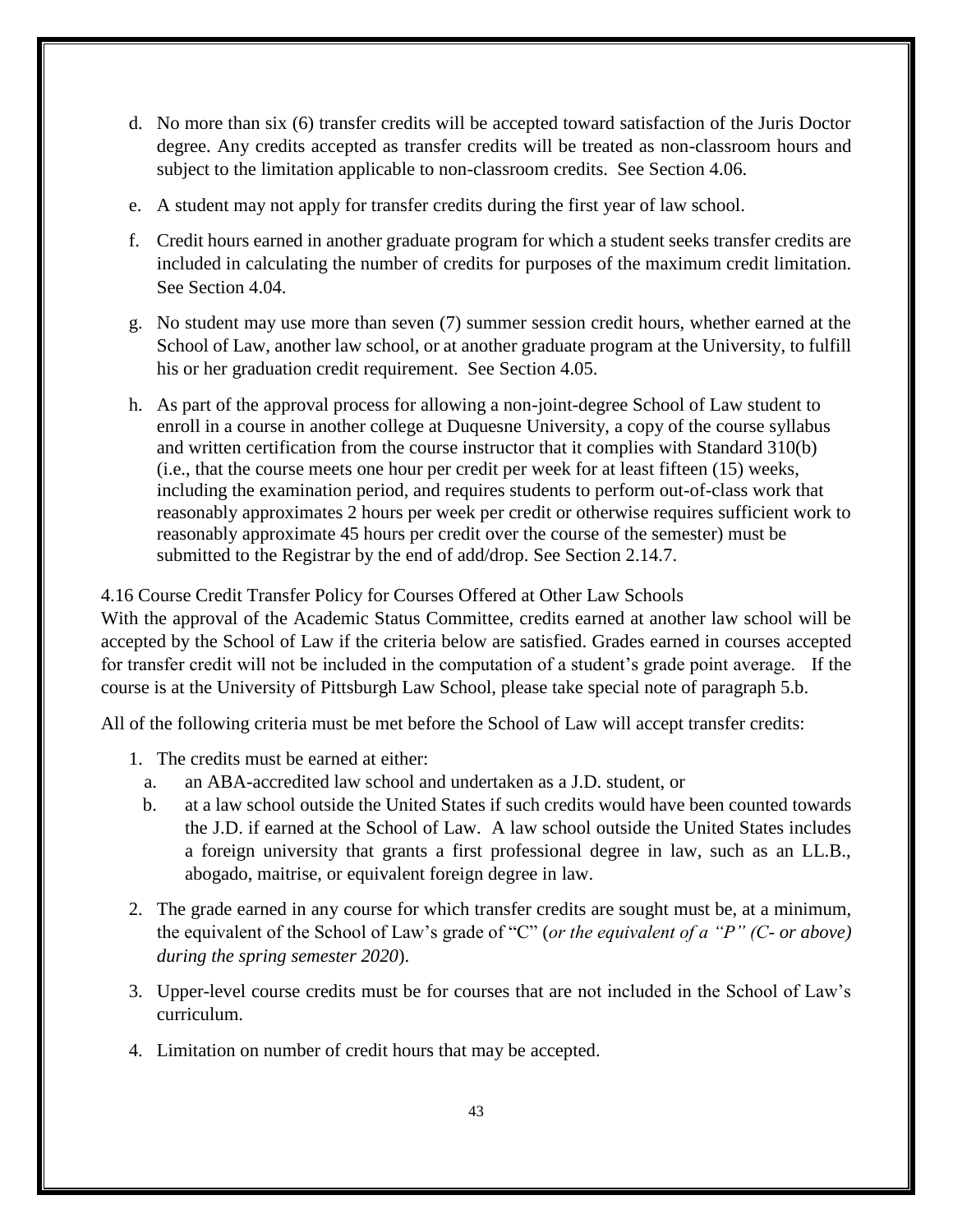- a. In the case of students transferring to the School of Law from another law school (see Section 2.11.2), no more than twenty-nine (29) transfer credits will be accepted toward satisfaction of the Juris Doctor degree; provided, however, that no student may enroll in more than seven (7) summer session elective credits either at the School of Law or at other ABA-accredited law schools.
- b. Transfer credits earned subsequent to matriculation at the School of Law are treated as non-classroom credits and subject to the limitation set forth in Section 4.06; provided, however, no student may enroll in more than seven (7) summer session elective credits either at the School of Law or at other ABA-accredited law schools.

#### 5. Transcripts

- a. Except as provided in this Section, grades earned in courses accepted for transfer credit from other accredited law schools will not appear on a student's transcript, but transfer credits will be shown.
- b. Pittsburgh Council of Higher Education (PCHE) Program.Duquesne University has an articulation agreement with the University of Pittsburgh that facilitates registration and the transfer of credits between the two institutions. The agreement has been approved by the Pittsburgh Council of Higher Education. Grades earned in courses taken at the University of Pittsburgh Law School that are accepted for transfer by the School of Law, under the criteria set forth above, will appear on a student's transcript, and the grade will be included in the computation of a student's grade point average. Students are responsible for informing the University of Pittsburgh Law School Registrar to send their grades to the Duquesne University School of Law Registrar. The grades should be sent as expeditiously as possible in order to be posted in a timely fashion. Students interested in cross-registering for courses at the University of Pittsburgh must complete this [form](https://www.duq.edu/assets/Documents/law/registrar/Forms/Draft%20of%20Petition%20for%20for%20PCHE%20Cross%20Registration%202018.04.05%20Edited.pdf) in the link below and submit it to the Associate Dean for Academic Affairs.
- 6. As part of the approval process for allowing a Law School student to enroll in a course taught at another law school, a copy of the course syllabus and written certification from the course instructor that it complies with Standard 310(b) shall be submitted to the Registrar by the end of add/drop. See Section 2.14.8.

#### <span id="page-43-1"></span><span id="page-43-0"></span>5. SCHOOL OF LAW DISCIPLINARY CODE

#### 5.01 Definition of Rights and Responsibilities

A. The Law School's Code of Student Conduct and Responsibility prohibits conduct that is contrary to accepted principles of academic honesty and student conduct, as defined in 5.01.B. infra.

Membership in the Law School community imposes both an obligation to comply with its rules and the responsibility to assist in their enforcement. To that end, each student should report to the Disciplinary Officer evidence of any alleged violations of this Code of which the student has credible information or knowledge.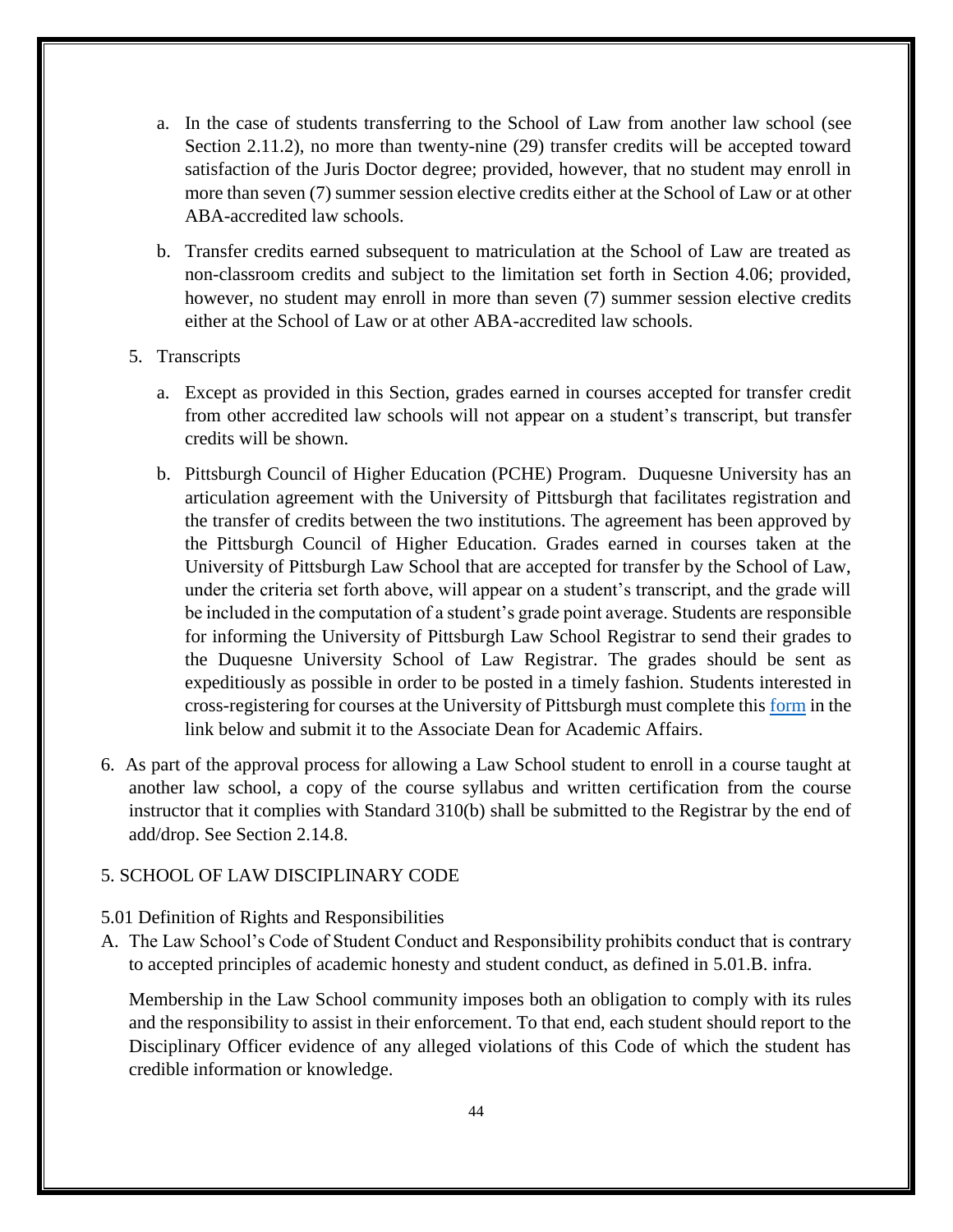For matters outside scope of this Code, students are subject to disciplinary action pursuant to the University Code of Student Rights, Responsibilities and Conduct.

- B. It shall constitute a violation of this Code for any student enrolled in the Law School purposely, knowingly, or recklessly to engage in the following conduct:
	- 1. Giving or taking of unfair advantage in the fulfilling of academic requirements. Such advantage need not be shown to adversely affect other students. Taking unfair advantage includes, but is not limited to:
		- a. Giving or securing information about an examination except as explicitly authorized by the examining professor;
		- b. Consulting or copying from any source during an examination, except as authorized by the examining professor.
	- 2 Interfering with academic instruction, including hiding or mutilating any material in the library.
	- 3. Failing to attribute the ideas or language of another in written work that satisfies curricular requirements or work prepared under the auspices of the Law School.
	- 4. Submitting work for academic credit, or in fulfillment of a requirement, where that work duplicates, in whole or in substantial part, work for which one has received, or is currently seeking, academic credit at the Law School or at another academic institution, without written disclosure to, and prior approval of, the faculty member in any course in which academic credit is being sought.
	- 5. Submitting work for academic credit, or in fulfillment of requirements, where that work has been performed, or is being performed, in whole or in substantial part, in the context of a paid or unpaid employment setting, without written disclosure to, and approval of, the faculty member.
	- 6. Violating any rule, regulation, or order duly promulgated by the faculty, Dean, Assistant or Associate Dean of the Law School.
	- 7. Seriously and unreasonably disrupting the normal and orderly administration of the Law School.
	- 8. Destroying University property.
	- 9. Any action of such a serious nature as to raise questions of the fitness of the student to remain a member of the Law School community. Such action includes, but is not limited to:
		- a. falsification or dishonesty in the presentation of credentials;
		- b. violation of any valid criminal statute, excluding summary offenses;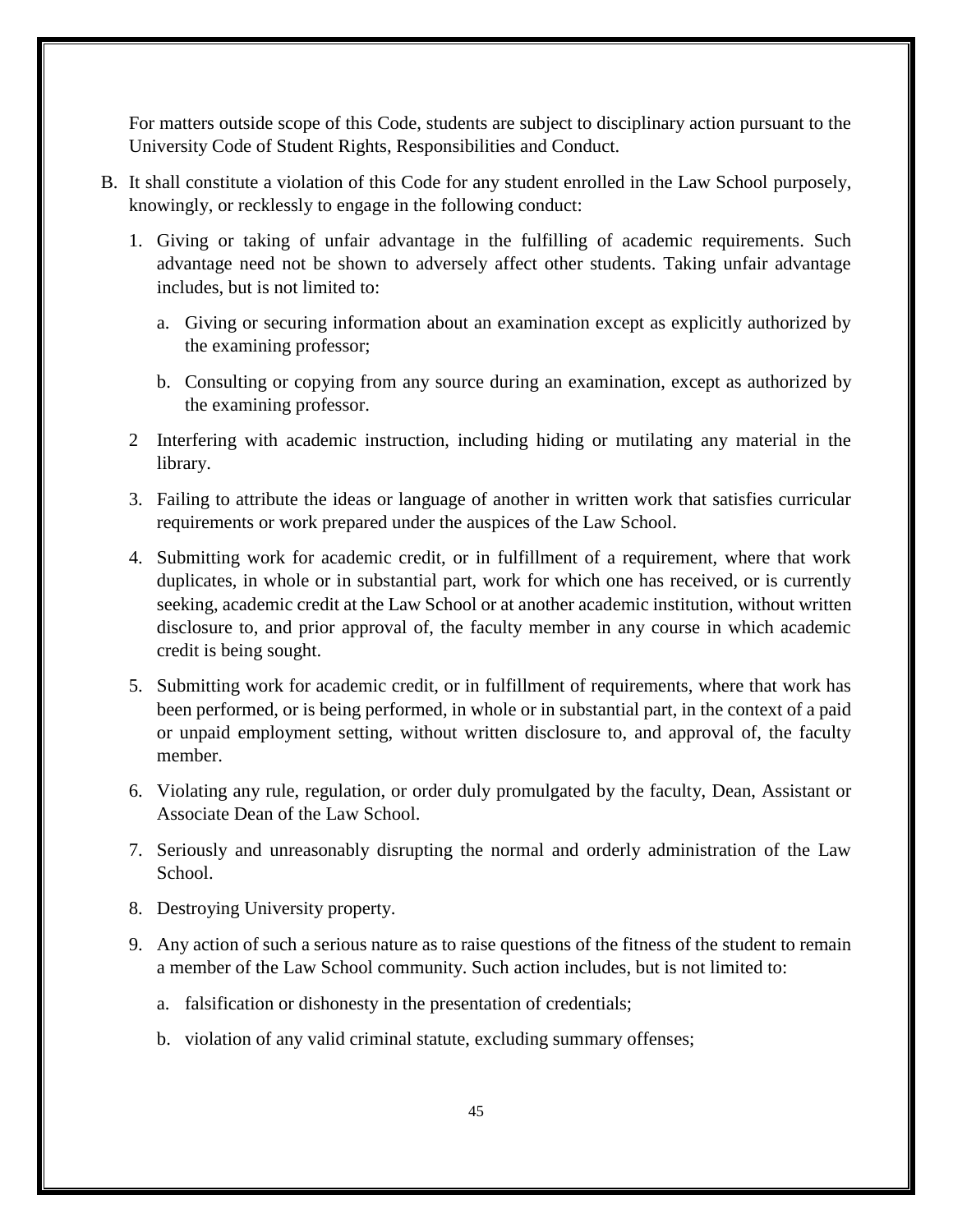- c. any conduct or act that constitutes a violation of the Pennsylvania Rules of Professional Conduct;
- d. failing to disclose information that may bear on the student's character and continuing fitness to practice law, including failing to answer truthfully the questions asked on the Law School's application for admission. The obligation to disclose is a continuing obligation from the date of submission of the student's application to the Law School until the date of graduation.
- C. Nothing in this Code detracts from the authority of members of the faculty to impose academic sanctions for failure to comply with course rules in matters falling outside this Code, or for inadequate student performance.
- <span id="page-45-0"></span>5.02 Jurisdiction
- A. The provisions of this Code shall govern disciplinary action against any student enrolled at the Law School, including students pursuing advanced degrees.
- B. The provisions of this Code may be invoked as to student conduct that takes place on or affects University property or which interferes with, or reflects adversely upon, the academic or other functions of the Law School.
- C. Charges for conduct that constitutes serious criminal conduct or otherwise threatens the health and safety of members of the Law School community should be reported to the Duquesne University Department of Public Safety or the Director of Student Conduct. Incidents involving allegations of sexual violence or sexual misconduct should be reported to the University's Title IX Coordinator or to any of the University's Deputy Title IX Coordinators. Names and contact information for the University's Title IX Coordinator and Deputy Title IX Coordinators is available at www.duq.edu/TitleIX.

### <span id="page-45-1"></span>5.03 Notice

Notification or transmission of material under this Code shall be accomplished through a student's official Duquesne University email account.

### <span id="page-45-2"></span>5.04 Procedure

- A. Offices. There shall be a Disciplinary Officer, who shall be a member of the full-time faculty, elected to a two-year term by the full-time faculty. There shall be a Disciplinary Committee of seven members, appointed by the Dean. Five members shall be appointed from among the fulltime faculty and two from among the student body. The Dean shall appoint a Chair from among the full-time faculty members.
- B. Commencement. Proceedings shall be commenced by the submission to the Disciplinary Officer of a written complaint against a student by any member of the Law School community, including faculty, staff and students.
- C. Notice to the Accused Student. Within 72 hours of the filing of the complaint, the Disciplinary Officer shall furnish the accused student with a copy of the written complaint. At that time, the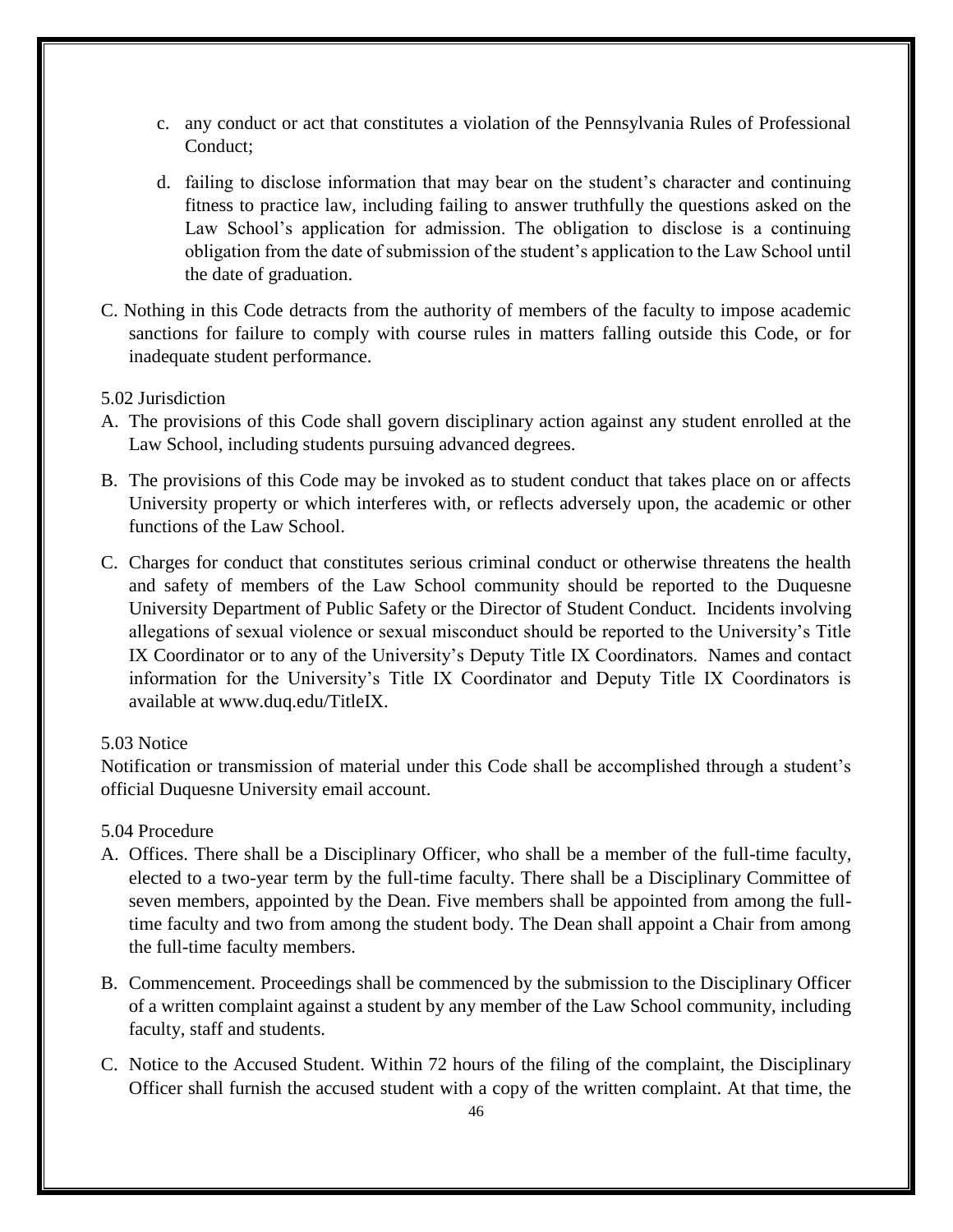accused student shall be advised (a) of the right to retain counsel throughout all proceedings in the Disciplinary Code process, and (b) of the right instead to request the Dean to select a member of the full time law school faculty to provide the student with representation in the disciplinary proceedings.

- D. Dismissal. Within 30 days of the filing of the complaint, the Disciplinary Officer shall complete the investigation of the complaint. If the Disciplinary Officer determines that there is no probable cause for the complaint, or that the alleged violation is de minimis, or that the complaint was not filed in a reasonable time, the complaint shall be dismissed without further proceedings and no record of the complaint shall be retained in the official file of the student who was alleged to have violated this Code. When a complaint is dismissed, the Disciplinary Officer shall inform the person who filed the complaint, the accused student, and the Dean.
- E. Settlement. If the Disciplinary Officer does not dismiss the complaint, the complaint may be disposed of on terms satisfactory to the accused student and the Disciplinary Officer, if approved by the Disciplinary Committee. These terms may include any penalties, or combination of penalties, available under the Code. If the complaint is resolved in this manner, the Disciplinary

Committee shall meet with the accused student and the Disciplinary Officer to ensure that the settlement has been entered into voluntarily and knowingly by the accused student. Upon such a finding, the Disciplinary Committee shall approve the settlement and shall inform the Dean and the person who filed the complaint that the complaint has been resolved and the terms of the agreement.

- F. Scheduling of Hearing. Within 45 days of the filing of the complaint with the Disciplinary Officer, if the complaint has not been dismissed or settled, the Disciplinary Officer shall notify the Chairperson of the Disciplinary Committee to schedule a hearing. Within 24 hours of the receipt of such notification, the Chairperson shall notify the accused student of the decision of the Disciplinary Officer and shall schedule the time and place of the hearing, which shall be held not more than 30 days, nor less than 10 days after the notification by the Disciplinary Officer.
- G. Failure to Contest the Complaint. The accused student shall notify the Disciplinary Officer in writing at least 5 days before the hearing whether the accused student intends to contest the charges or to plead guilty. If the accused student fails to notify the Disciplinary Officer of his or her intent, fails to attend the hearing, or pleads guilty, all allegations contained in the complaint shall be deemed admitted, and the Disciplinary Committee shall impose any penalty authorized by this Code.
- H. Manner of Hearing
	- 1. An accused student may retain legal counsel or other advisor to assist in his or her defense. The Disciplinary Officer shall present the School's case.
	- 2. If the accused student is represented by legal counsel at the hearing, the Disciplinary Officer shall act in a manner similar to a prosecutor in a criminal case.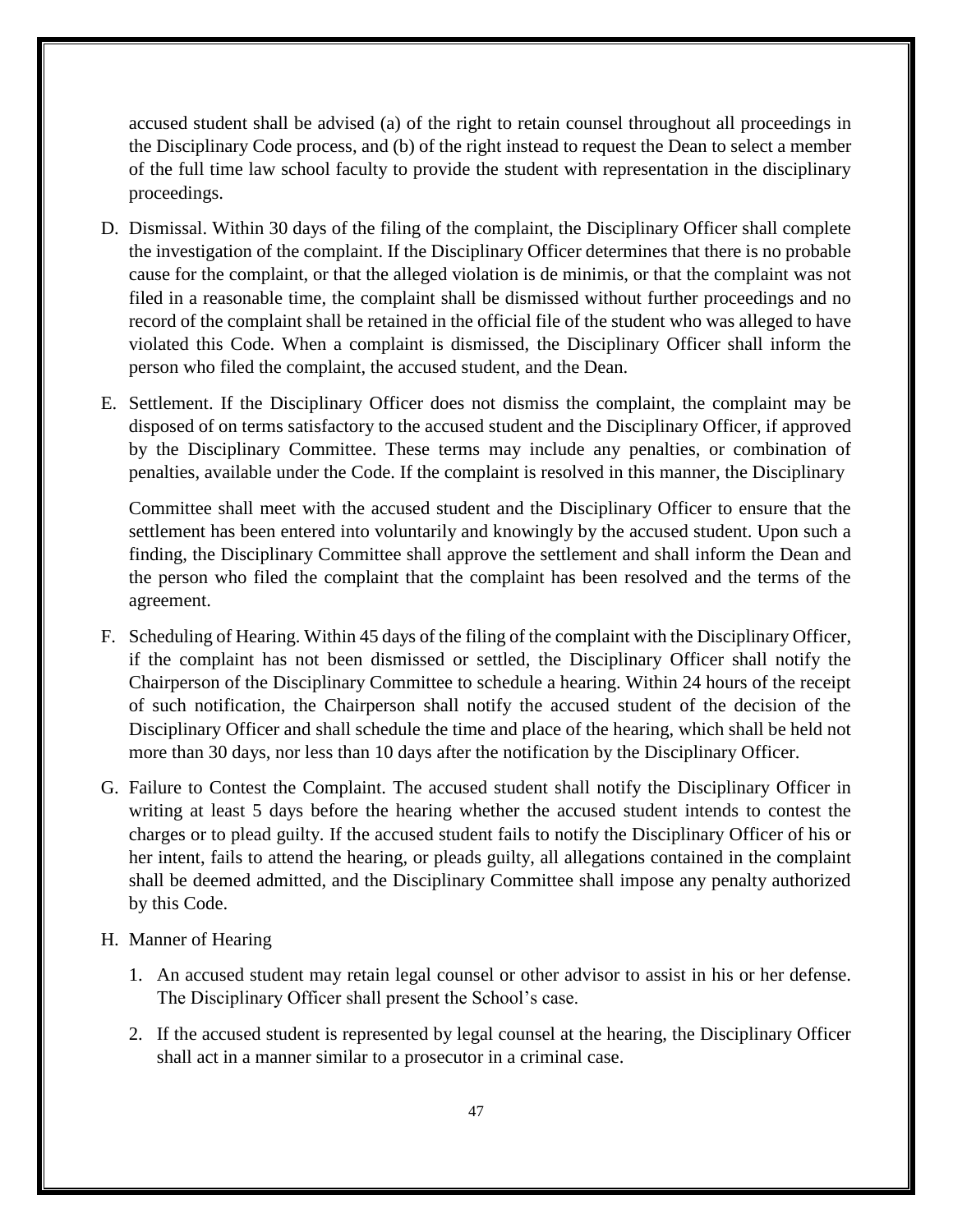- 3. If the accused student is not represented by legal counsel, the Disciplinary Officer shall:
	- a) be present at the hearing and shall present the School's case;
	- b) be entitled to call whatever witnesses are necessary to present the School's case and to question those witnesses and to question any witnesses called by the accused student;
	- c) be entitled to introduce any evidence necessary to the School's case.
- 4. If the accused student is not represented by counsel, the Disciplinary Officer shall not question the accused student at the hearing.
- 5. The accused student, the Disciplinary Officer, or the Disciplinary Committee may call any witness or question any witness, other than the accused student, as to any facts associated with the alleged violation(s) as set forth in the complaint. The accused student may be questioned subject to 5.04 Section H.4. In addition to such questioning, the accused student may reply orally or in writing or both to the complaint. Either the accused student or the Disciplinary Officer or the Disciplinary Committee may introduce any non-testimonial evidence.

Evidence shall not be limited to that admissible under rules of evidence in force in Pennsylvania or at common law or in the Courts of the United States.

- 6. The Chairperson of the Disciplinary Committee shall preside at the Hearing.
- 7. The Chairperson of the Disciplinary Committee, in the exercise of his or her discretion may, before the expiration of such period, extend the time in which any act required to be done under this Code must be accomplished. The accused student, the Disciplinary Officer and the members of the Disciplinary Committee shall be notified of any such extension.
- 8. The parties shall be informed that the hearing shall be recorded.
- 9. The proceedings may be transcribed at the option and expense of the party requesting transcripts.
- 10. A violation of this Code must be proved by a preponderance of the evidence.
- 11. A quorum of 5 members of the Disciplinary Committee shall be necessary to convene a hearing. The decision of a majority of the members of the Disciplinary Committee present shall be sufficient to decide or dismiss a case.
- 12. Any matter brought before the Disciplinary Committee shall be considered adjudicated when:
	- 1) The Disciplinary Committee renders its decision; or
	- 2) The Disciplinary Committee accepts a plea from the accused student.
- 13. The Chair of the Disciplinary Committee shall notify the accused student and the Disciplinary Officer of the Disciplinary Committee's determination and the penalties imposed, if any.
- I. Determination by Disciplinary Committee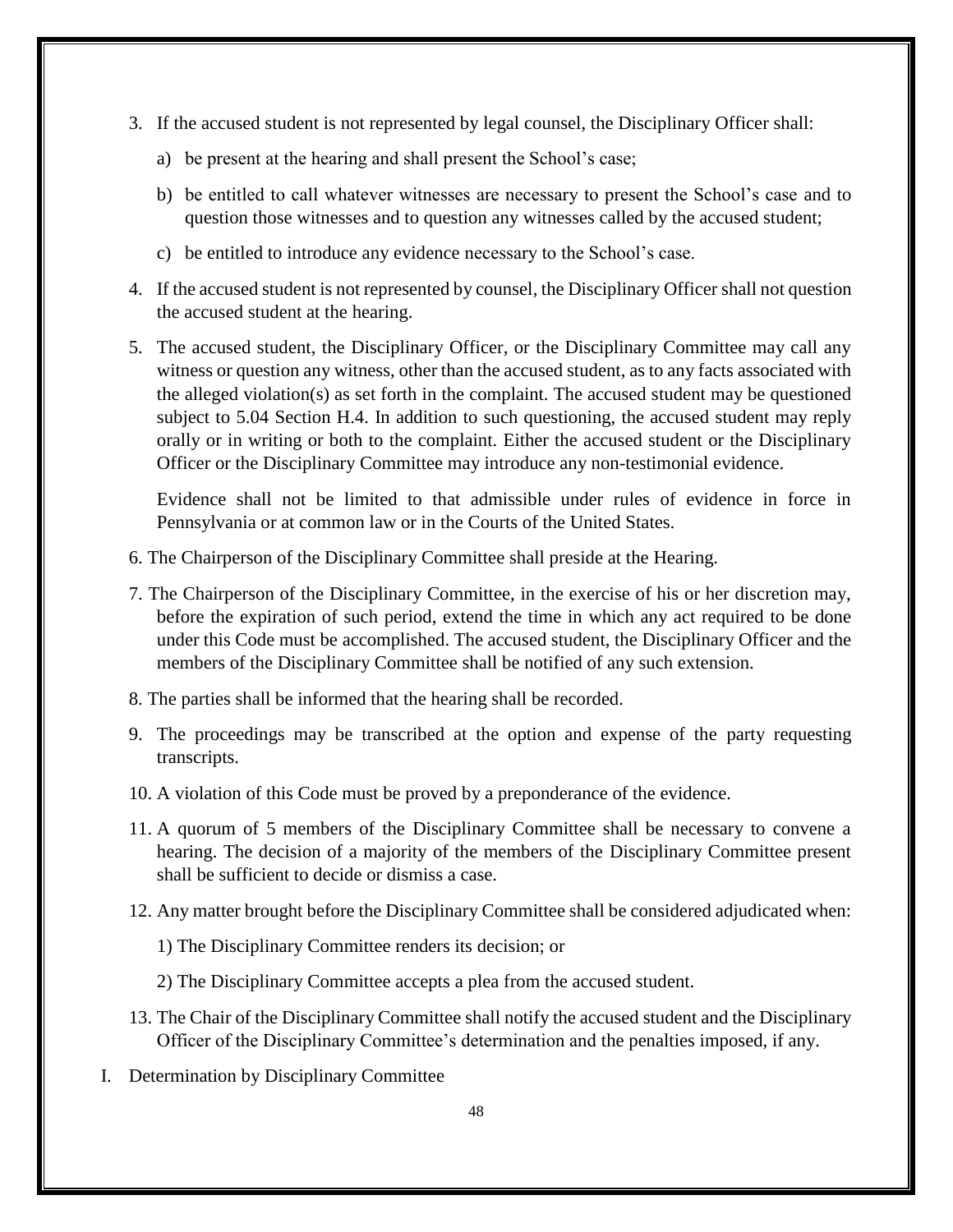Immediately at the close of the hearing, the Disciplinary Committee shall either (1) dismiss the complaint or (2) adjudicate the accused student guilty and impose any penalty, or combination of penalties, available under this Code. The decision of the Disciplinary Committee may be appealed to the Dean by the accused student per Article V. Section D (See Section 5.05).

J. In the case of conflicts or other instances of unavailability, substitutes for participants, where needed, shall be selected in reasonable conformity to processes set forth in this Code. In the case of unavailability of the Dean, the Associate Dean for Academic Affairs shall be substituted.

### <span id="page-48-0"></span>5.05 Penalties

- A. Penalties may be imposed from the following list and shall be imposed without regard to the effect any penalty may have on the student's graduation from the School or the date thereof:
	- Restitution:
	- Private Reprimand;
	- Public Reprimand;
	- Failing Grade or Grades, in the case of any conduct relating to a specific course or courses;
	- Permanent withholding of any grade or any credit for a course;
	- Re-examination in a course;
	- Suspension, for such period or periods as the Disciplinary Committee deems appropriate;
	- Permanent Expulsion, which shall include the denial of a degree and revocation of any credits for courses taken at the School of Law. Permanent Expulsion shall require the vote of five members of the Disciplinary Committee, four of whom must be faculty.
	- Any combination of any or all of the listed penalties.
- B. The Disciplinary Committee may impose any other reasonable condition on a student or on a student's conduct, and may further prescribe those penalties that shall be imposed in the event of a failure to comply with any such condition.
- C. All penalties imposed under this Code shall take effect 5 business days after the decision of the Disciplinary Committee, unless the Disciplinary Committee shall specifically provide otherwise.
- D. Within 5 days of receiving notice of the decision of the Disciplinary Committee, the accused student may file an appeal of the penalty with the Dean. Such appeal operates to stay imposition of the penalty. The Dean shall review the circumstances of the case and may either affirm the penalty or impose any lesser penalty authorized by this Code, which shall take effect 5 business days after the Dean's decision. The student shall be notified by the Dean within 24 hours of the ultimate disposition of the case, including the penalty imposed, if any.

# <span id="page-48-1"></span>5.06 Records

A. Every disciplinary action taken against any student shall be reported to the Office of the Provost and a complete written record maintained in the office of the Dean. If the Disciplinary Committee shall find that a student has committed an offense under this Code, or a student shall plead guilty to having committed an offense under this Code, or there shall have been a settlement that includes an admission of a violation of this Code, such fact and the language of the Code section violated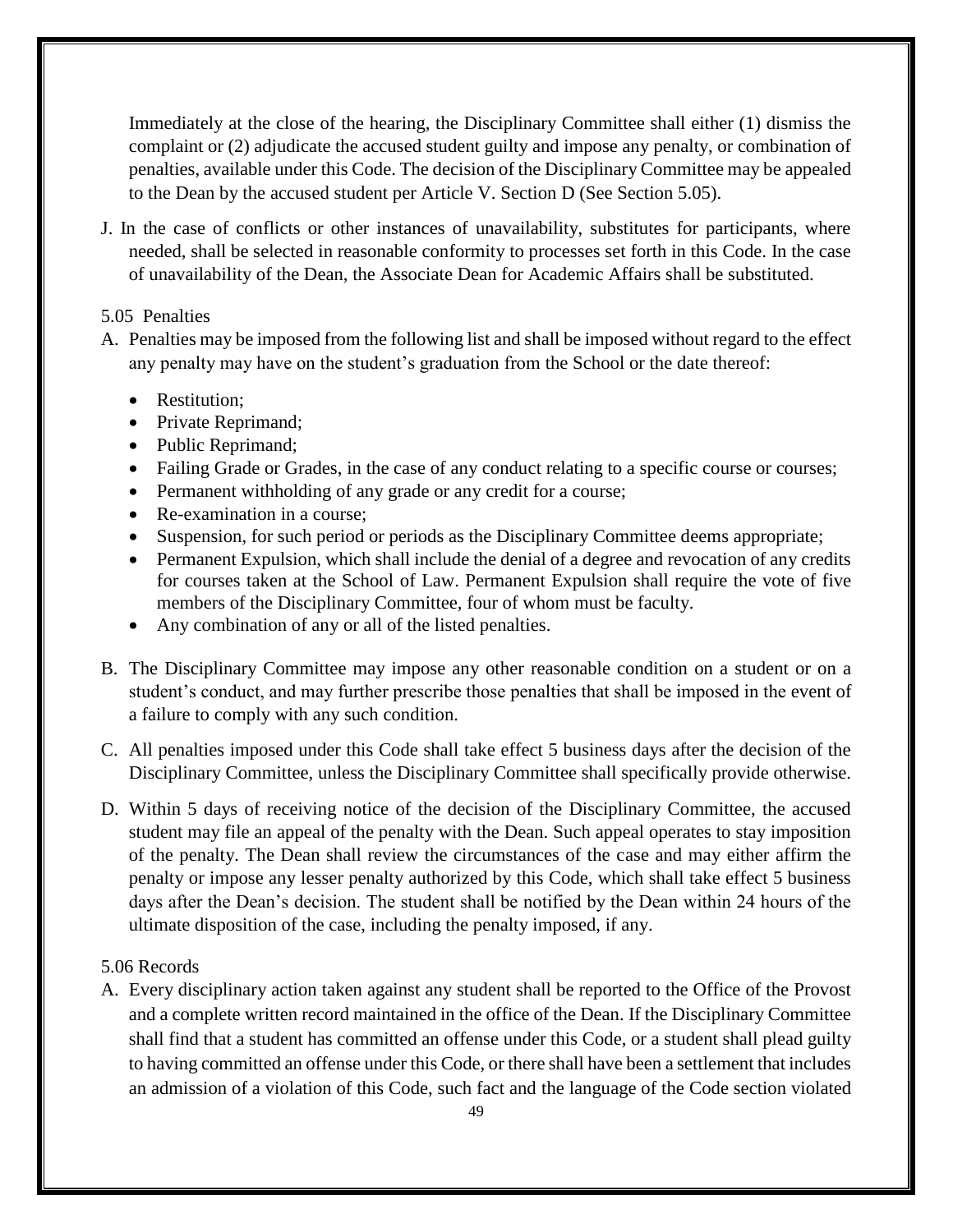shall be noted in the official file of the student unless the Disciplinary Committee recommends to the Dean that a student's file not contain such a notation because the conduct of the student did not involve purposeful or knowing dishonesty. The Dean may, in his or her sole discretion, accept or reject the recommendation of the Disciplinary Committee.

B. The Dean shall issue a public notice, to be posted in the Law School building, informing the student body of the adjudication of the Disciplinary Committee, the acceptance of a guilty plea or settlement, or the dismissal of disciplinary charges, omitting the name of the student. The form of such notice shall be as follows:

Disciplinary Notice

a. A Complaint was filed on [date] alleging that a student had violated [provision] of the Law School Disciplinary Code. [Provision] provides that "It shall constitute a violation… ."

b. The student entered into a settlement admitting a violation of [provision] of the Law School Disciplinary Code and accepting as a penalty [description of penalty].

[or]

b. After a hearing, the Disciplinary Committee dismissed the charges.

[or]

b. The Disciplinary Committee adjudged that the student had violated [provision] of the Law School Disciplinary Code. [Provision] provides that "It shall constitute a violation . . ." The Disciplinary Committee ordered that the student [description of penalty].

[or]

b. The student pleaded guilty to violating [provision] of the Law School Disciplinary Code. [Provision] provides that "It shall constitute a violation…" The [Disciplinary Committee] ordered that the student [description of penalty].

Date Dean Dean Dean Dean

- C. There shall be a sealed file of written complaints, to which only the Disciplinary Officer and the Dean shall have access.
- D. A report of every disciplinary action shall be sent to the Office of the Provost.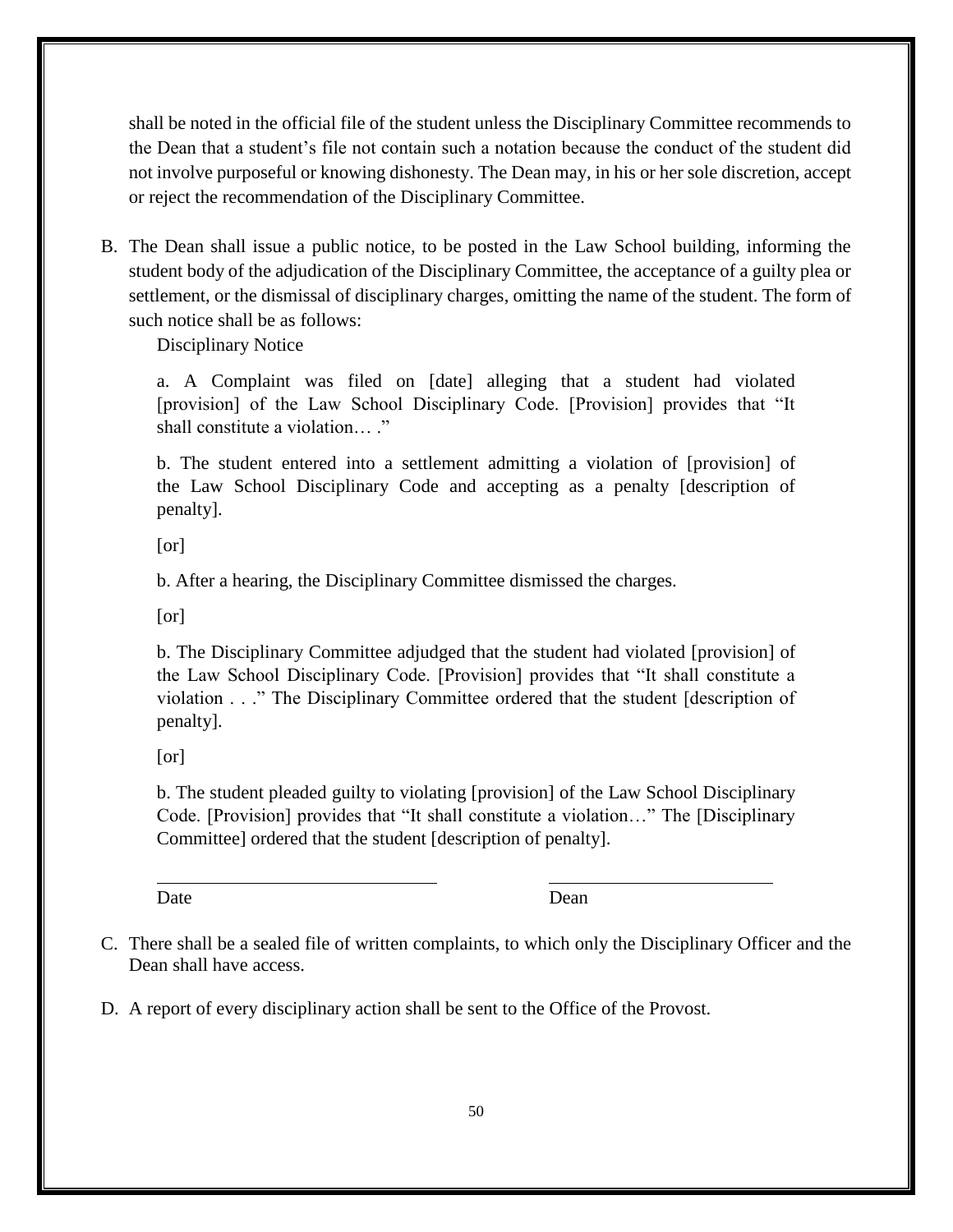### <span id="page-50-1"></span><span id="page-50-0"></span>6. ADMINISTRATIVE POLICIES

#### 6.01 Payment

- 1. First-year students should be prepared, once registered, to pay all charges for tuition, fees, and room and board, if applicable. Upper-division students must pay all charges for tuition, fees, and room and board, if applicable, as per the terms of the invoice issued by the University for each semester. A student who is in debt to the University at the end of any semester is not eligible to sit for examinations, attend any classes during the succeeding semester, register for the next academic year, or receive an official transcript until his/her indebtedness has been satisfied.
- 2. Duquesne University School of Law does not permit any student to graduate or participate in the graduation ceremony if the student's tuition, fees, or room and board debt has not been paid in full.
- 3. For those students who are financially unable to pay the full semester's charges in advance, the University offers a student financing program. Students desiring payment of their tuition and other charges for the semester by installments should contact Duquesne University's Student Financial Aid Office or Student Account Office in the University Administration Building. Loan programs for law students are not administered by the School of Law. Students who wish to apply for student loans should contact the University Financial Aid Office. The Financial Aid and Student Accounts Offices are located in the University Administration Building.

#### <span id="page-50-2"></span>6.02 Refunds/Withdrawals

1. Tuition refunds are based upon the date of a student's withdrawal from school. The date of withdrawal is the date on which the Academic Status Committee receives the student's typed and signed notice of withdrawal. All notices of withdrawal should be delivered to the office of the Associate Dean of Academic Affairs or the School of Law Registrar. Permission to withdraw will not be granted to any student who has not fulfilled all of his/her financial obligations to the University. Any scholarship recipient, including a recipient of a School of Law Academic Scholarship, who withdraws from the School of Law, is not entitled to any part of his/her award. A student who withdraws from the School of Law no later than four weeks after the beginning of the semester will receive a partial refund of tuition. Fees and acceptance deposits are not refundable. Tuition refunds will be made according to the following schedule:

| Date of Withdrawal                          | <b>Refund</b> |  |
|---------------------------------------------|---------------|--|
| Before school begins through add/drop       | 100\%         |  |
| Second week of classes                      | 80%           |  |
| Third week of classes                       | 40%           |  |
| Fourth week of classes                      | 20%           |  |
| After the end of the fourth week of classes | $-()$         |  |

<span id="page-50-3"></span>**6.02.1 See Section 2.09.3 for refunds when a student is academically dismissed while enrolled in a summer session course.**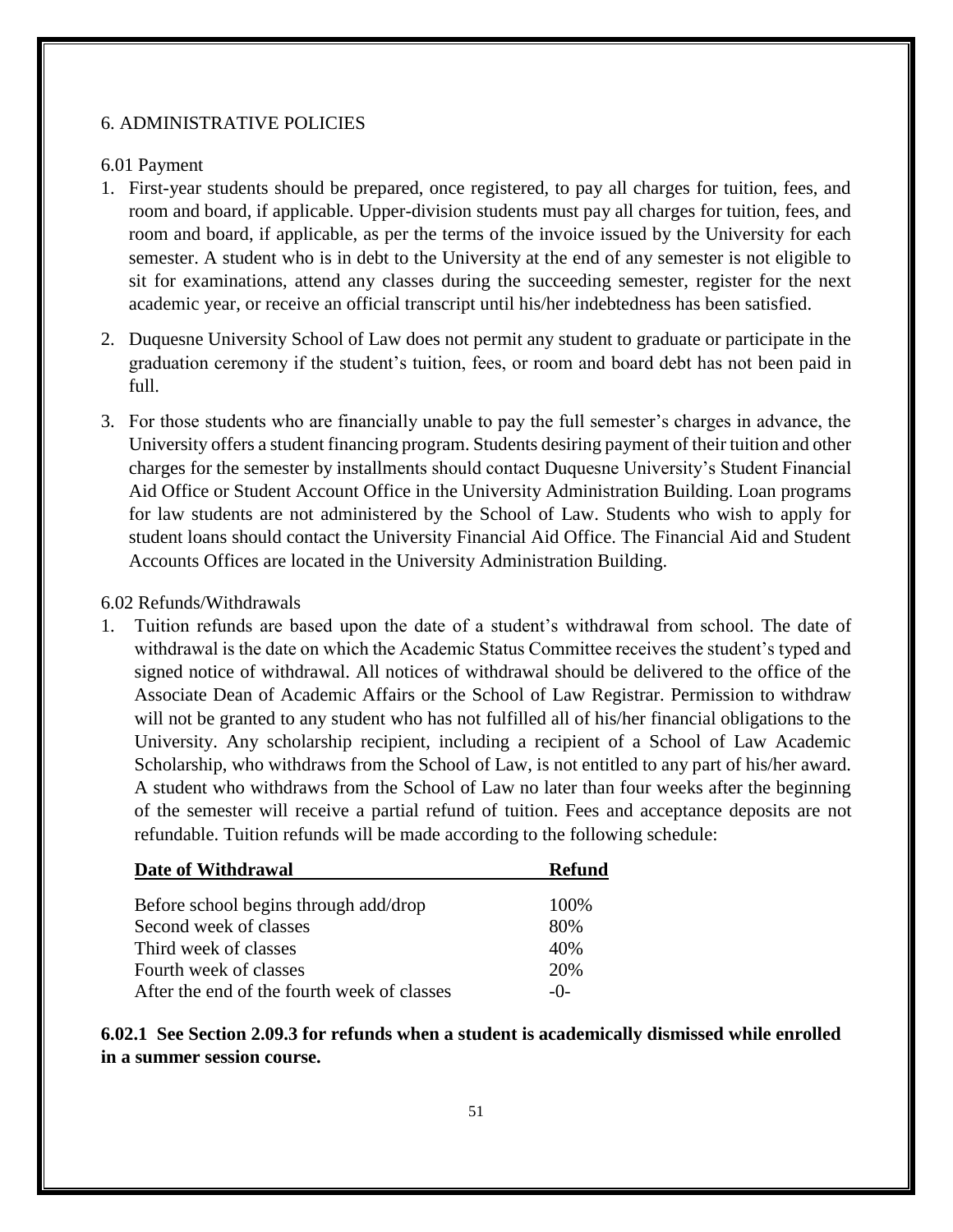# <span id="page-51-0"></span>**6.02.2 Return of Title IV Funds Policy**

The Financial Aid Office is required by federal statute to recalculate federal financial aid eligibility for students who withdraw, drop out, are dismissed, or take a leave of absence prior to completing 60% of a payment period or term. The federal Title IV financial aid programs must be recalculated in these situations.

If a student leaves the institution prior to completing 60% of a payment period or term, the financial aid office recalculates eligibility for Title IV funds. Recalculation is based on the percentage of earned aid using the following Federal Return of Title IV funds formula: Percentage of payment period or term completed equals the number of days completed up to the withdrawal date divided by the total days in the payment period or term. (Any break of five days or more is not counted as part of the days in the term.) This percentage is also the percentage of earned aid.

Funds are returned to the appropriate federal program based on the percentage of unearned aid using the following formula: Aid to be returned equals (100% of the aid that could be disbursed minus the percentage of earned aid) multiplied by the total amount of aid that could have been disbursed during the payment period or term.

If a student earned less aid than was disbursed, the institution would be required to return a portion of the funds and the student would be required to return a portion of the funds. When Title IV funds are returned, the student borrower may owe a debit balance to the institution.

If a student earned more aid than was disbursed to him/her, the institution would owe the student a post-withdrawal disbursement which must be paid within 120 days of the student's withdrawal.

The institution must return the amount of the Title IV funds for which it is responsible no later than 45 days after the date of the determination of the date of the student's withdrawal. Refunds are allocated in the following order:

- Unsubsidized Direct Stafford Loans
- Subsidized Direct Stafford Loans
- Federal Perkins Loans
- Federal Direct PLUS Loans (Graduate Students)
- Federal Direct PLUS Loans (Parents)
- Federal Pell Grants for which a Return of funds is required
- Federal Supplemental Opportunity Grants for which a Return of funds is required
- Federal TEACH Grant for which a Return of funds is required
- Iraq and Afghanistan Service Grant for which a Return of funds is required

### <span id="page-51-1"></span>6.03 Student Complaints

As an ABA-accredited law school, Duquesne University School of Law is subject to the ABA Standards for Approval of Law Schools. The ABA Standards may be found [here.](https://www.americanbar.org/groups/legal_education/resources/standards/) Pursuant to ABA Standard 510, any student at the School of Law who wishes to bring a formal complaint to the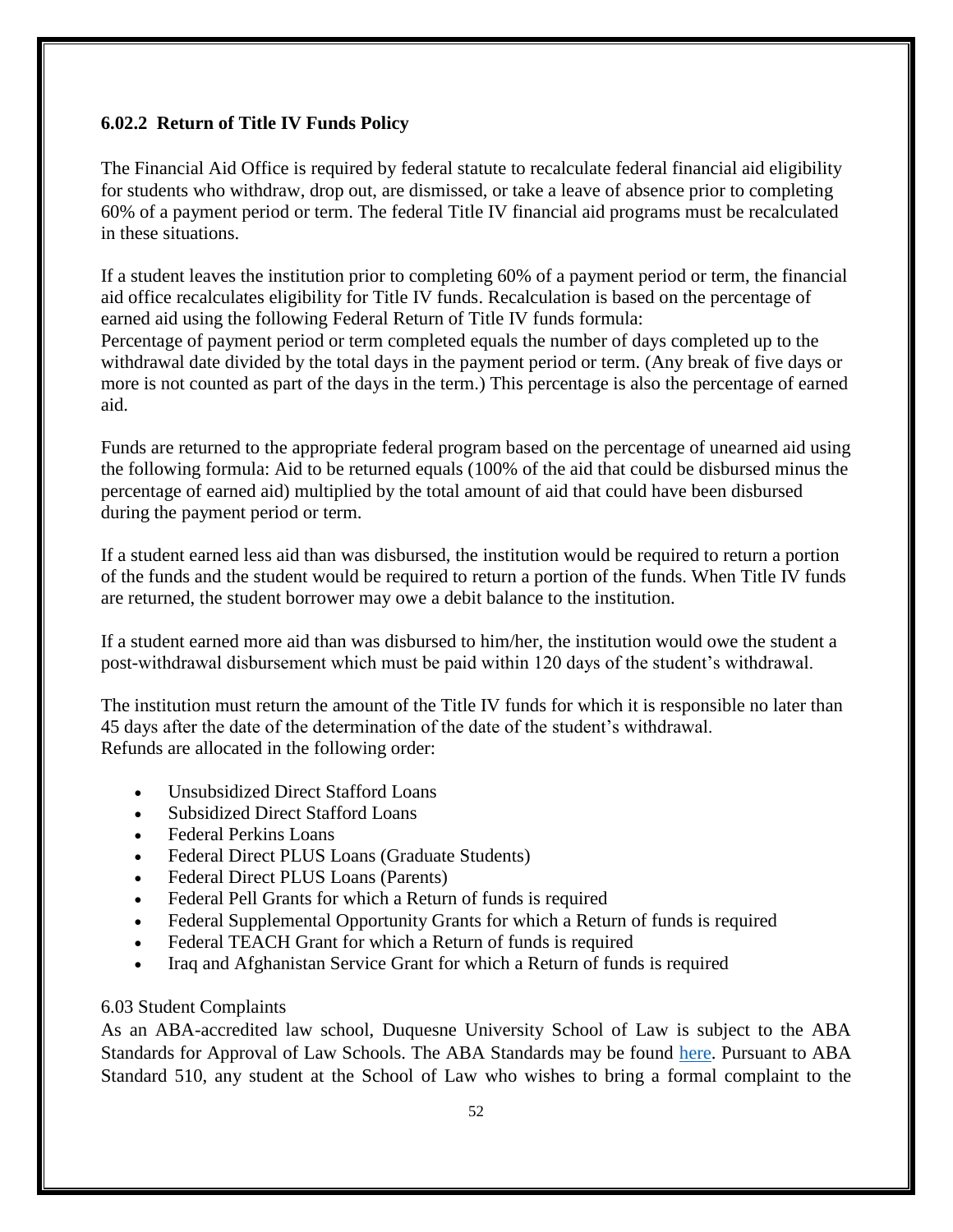administration of the School of Law "of a significant problem that directly implicates the school's program of legal education and its compliance with the ABA Standards" shall do the following:

- 1. Submit the complaint in writing to the Associate Dean of Academic Affairs, or the Associate Dean of Students (the complaint may be made by email, U.S. mail, hand delivery, or fax);
- 2 Cite the appropriate ABA Standard at issue, and describe in detail the behavior, program, process, or other matter that is the subject of the complaint, and should explain how the matter implicates the School of Law's program of legal education and its compliance with a specific, identified ABA Standard(s); and
- 3. Provide the name, official School of Law email address, and a street address of the complaining student, for further communication about the complaint. When an administrator receives a student complaint that complies with the foregoing requirements, the following procedures shall be followed:
	- a. The administrator to whom the complaint is submitted will acknowledge the complaint within three business days of receipt of the written complaint. Acknowledgment may be made by email, U.S. mail, or by personal delivery, at the option of the administrator.
	- b. Within two weeks of acknowledgment of the complaint, the administrator, or the administrator's designee, shall either meet with the complaining student, or respond to the substance of the complaint in writing. In this meeting or in this writing, the student should either receive a substantive response to the complaint, or information about what steps are being taken by the School of Law to address the complaint or further investigate the complaint. If further investigation is needed, when the investigation is completed, the student shall be provided either a substantive response to the complaint or information about what steps are being taken by the School of Law to address the complaint within two weeks after completion of the investigation.
	- c. Appeals regarding decisions on complaints may be taken to the Dean of the School of Law. Any decision made on appeal by the Dean shall be final.
	- d. A copy of the complaint and a summary of the process and resolution of the complaint shall be kept in the office of the Dean for a period of eight years from the date of final resolution of the complaint.

### <span id="page-52-0"></span>6.04 Official Student Email Policy

Your Duquesne University personal email account is the official method of communication for Duquesne administrative matters. You are required to periodically check your account for time critical notices such as billing notifications, insurance requirements or other important alerts or administrative notices requiring a timely response. Notice will be considered received one day following the date the notice is posted to your email account. Failure to check your email account does not excuse or exempt you from any actions required of you by the University.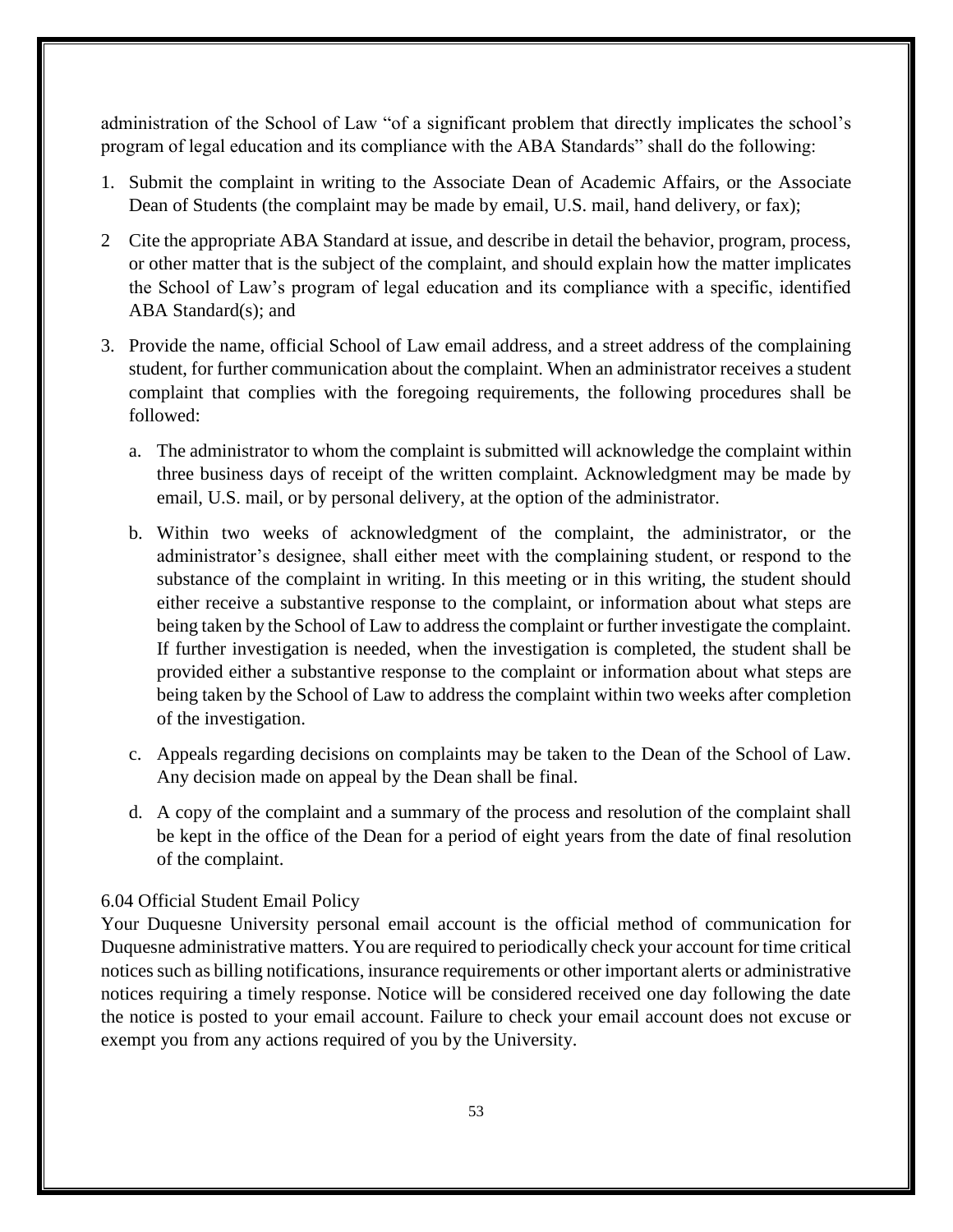<span id="page-53-0"></span>6.05 Other Announcements

- 1. Advance assignments, class cancellations, classroom changes, student organization information, career services information, and all other School of Law notices appear on the informational monitors located throughout the School of Law or the designated Course Management System.
- 2. Once students have registered for courses, they may review their semester booklists on Self Service Banner in DORI. Duquesne University's Barnes & Noble Bookstore, located in the Power Center on Forbes Avenue, has a link in Self-Service Banner.
- 3. All students should regularly check the informational television monitors, online, their .duq email accounts, and their Course Management System for advance reading assignments, class cancellations, School of Law notices, Career Services notices, student organization information, and general information.
- 4. Announcements concerning School of Law closings due to inclement weather or other special circumstances are available at 412.396.1700 and online at duq.edu/law.

#### <span id="page-53-1"></span>6.06 Academic Advice

Students experiencing academic difficulties in any course are strongly encouraged to schedule an appointment with their professor(s) and/or the Director of Academic Excellence Program as soon as possible. Regarding matters of course selection and sequencing, the School of Law Registrar will provide written information to students in advance of the registration period, and will assign faculty advisors to all students shortly after the beginning of the spring semester. The faculty advisors list is posted online at duq.edu/law/registrar. Students who are interested in pursuing any of the School of Law's practice concentrations should consult with concentration faculty advisors regarding course selection.

#### <span id="page-53-2"></span>6.07 Class Attendance

1. Regular and punctual attendance at all classes is mandatory, and the following policy shall apply to all courses in the School of Law. Faculty members are not required to announce attendance rules at the start of the semester in which a course begins, unless implementing a stricter attendance standard than that set forth in this Section. A student who misses more than 20% of scheduled classes for a course in any semester without good cause, as determined by the faculty member, will receive a grade of "F" in that course and receive no credit, regardless of whether the course grade is based on one or more quizzes, exams, papers, or projects. A student's late arrival or lack of preparation for class may be counted by the faculty member as an absence.

2. A student who is notified that he or she will fail an elective course due to excessive absences may petition the Academic Status Committee (c/o of the Associate Dean for Academic Affairs) for relief; however, the sole relief that may be granted, in the discretion of the Committee, is to convert the "F" to a withdrawal from the course. This relief will be granted only if good cause is provided by the student to the Committee in advance of its consideration of the student's petition, and only if the course instructor acquiesces. Further, no student will be entitled to a withdrawal if it would result in the student being enrolled in fewer credits for the semester than required for residency purposes. The right to petition does not apply to excessive absences in required courses, because no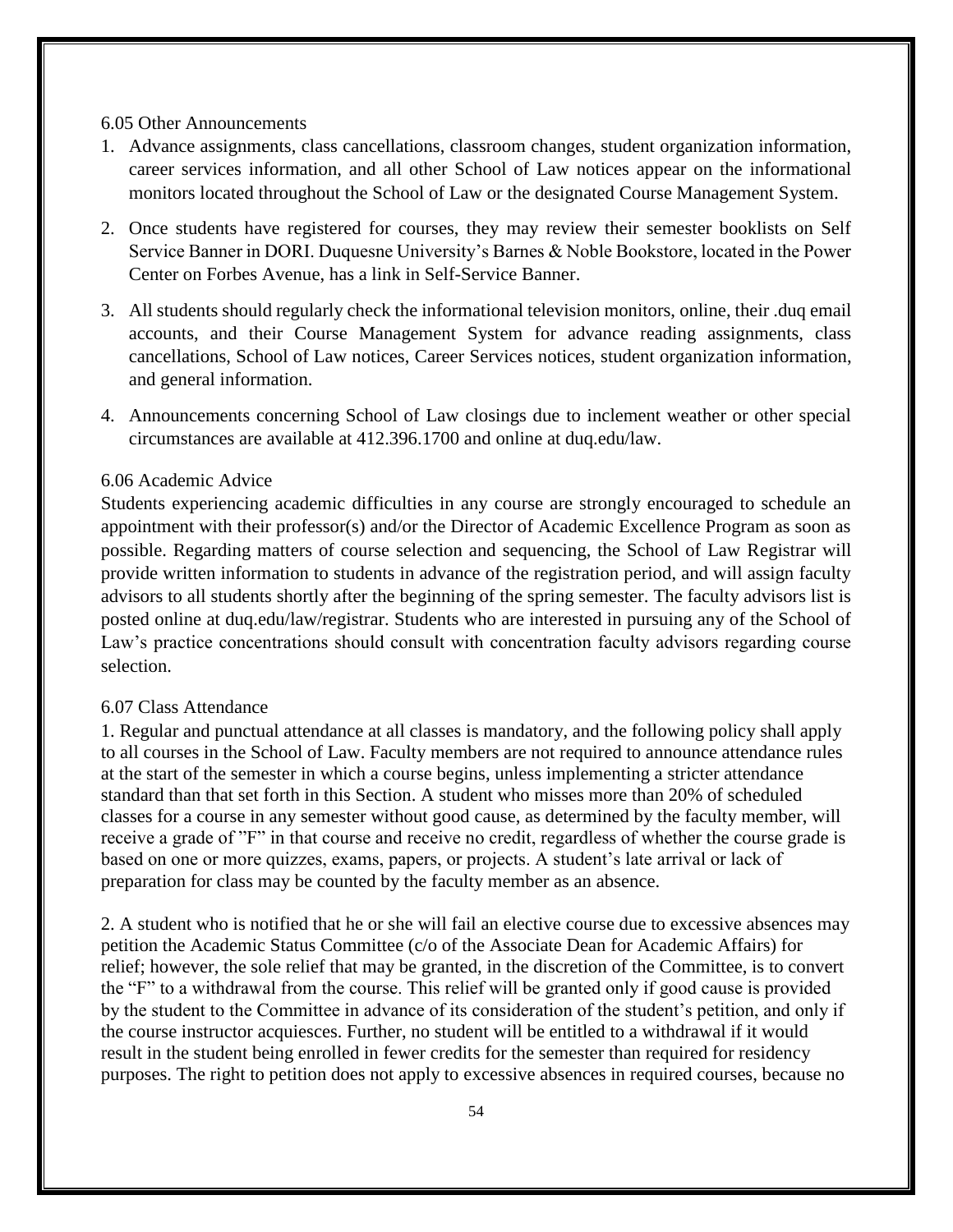student may withdraw from a required course. Email petitions must be sent from the student's official .duq email account, and the student bears the burden of ensuring receipt.

3. For the purposes of illustration only, a student may miss no more than three classes in courses that are scheduled to meet 13 times per semester, no more than five classes in courses that are scheduled to meet 26 times per semester, and no more than eight classes in courses that are scheduled to meet 39 times per semester.

4. For distance education courses, the percentage of classes a student is required to attend is the same for remote attendance as it is for in-person attendance. For synchronous courses, a faculty member may gauge attendance based on attendance and participation at synchronous meetings, including participation in polls, responsiveness to questions, late arrival, or early departure. For asynchronous courses, attendance will be gauged based on interaction with the materials, responses to prompts, and completion of assignments.

5. Any absences for an extended period of time, due to illness or other exigent circumstances, must be reported to the Associate Dean for Students and the School of Law Registrar.

#### <span id="page-54-0"></span>6.08 Outside Employment

The full-time day division is designed to provide training and education for those students who wish to devote full time to the study of law. The School of Law strongly suggests that first-year day division students not engage in any outside employment during their first year at the School of Law, and strongly suggests that upper-level full-time, day division students not engage in more than 20 hours per week of outside employment.

<span id="page-54-1"></span>6.09 Special Needs and Religious Observance Accommodations

- 1. Any student with special needs who desires accommodations for examinations or other classrelated needs must contact the Duquesne University Office of Disability Services at 412.396.6657 to begin the process of documenting the condition that warrants accommodations. Students are encouraged to begin this process as soon as possible. Once a condition is formally documented, Disability Services will determine the accommodations that are appropriate for the student, and will notify the School of Law's Associate Dean of Students. Students must complete this process in order to be afforded accommodations at the School of Law. Duquesne University's policy with regard to accommodations for disabled students is available [online.](https://www.duq.edu/life-at-duquesne/student-services/disability-services)
- 2. Students whose religious practices preclude them from taking exams on certain days of the week are strongly encouraged to check the exam schedule as early as possible during each semester and to contact the School of Law Registrar's office to request a revised exam schedule, if needed. Students should not contact their professors about any exam scheduling issues.
- 3. Written examinations are held at the completion of all courses unless the faculty has determined otherwise. Each semester, all students are issued an examination number by the School of Law Registrar's Office in order to ensure that grading will be anonymous. Failure to take an examination or to submit any papers required at the scheduled time in any course shall constitute a failure of such course.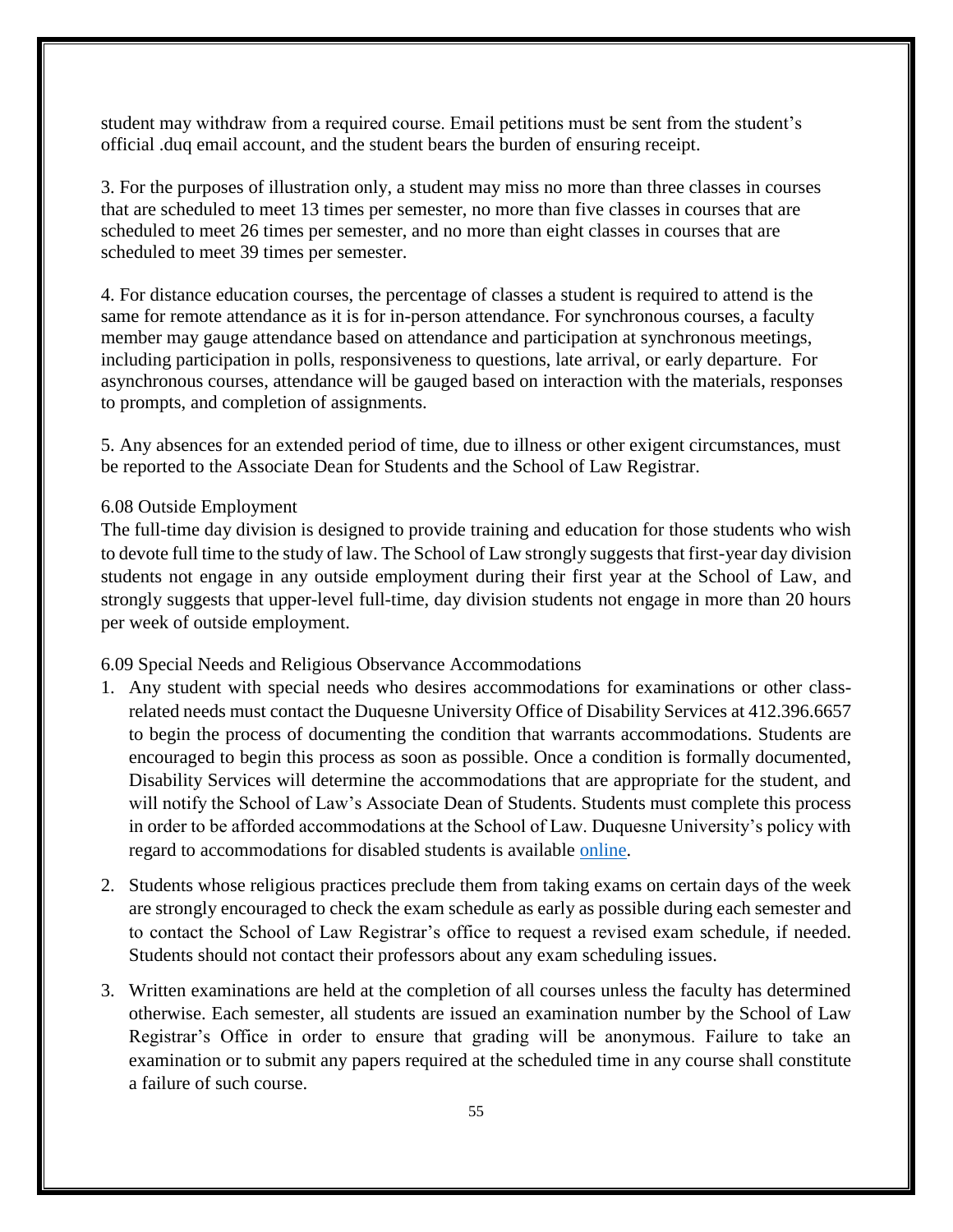4. For the purpose of maintaining anonymity, students are not permitted to contact individual professors regarding requests for make-up examinations, rescheduling of examinations, or any other matter regarding examinations until after grades are posted for those examinations.

#### <span id="page-55-0"></span>6.10 Non-Matriculating Students

Students in other graduate programs at the University and foreign exchange students ("nonmatriculating graduate students") may register for any elective course offered by the School of Law, except that the following elective courses may be taken only with the express written permission of the professor teaching the course: Advanced Legal Writing courses, courses linked to the Trial Advocacy and Appellate Advocacy Programs, Clinical and Externship courses, and elective courses for which the non-matriculating graduate student has not taken and passed a listed prerequisite. Nonmatriculating graduate students may register for the second semester of a two-semester course only after successful completion of the first semester.

The examinations of non-matriculating students will be specifically identified and graded outside of any curve established by the School of Law. Furthermore, at the professor's discretion, nonmatriculating graduate students may be graded by use of the same exam as J.D. candidates or by an alternative exam and may be offered other accommodations, such as open book examinations or additional time. Non-matriculating graduate students are not entitled to extra time for exams; however, any exchange student who feels disadvantaged because English is their Second Language may petition the Academic Status Committee (c/o of the Associate Dean for Academic Affairs) for extra time. The petition must include the student's TOEFL or IELTS score. Nothing in this section precludes a student from seeking accommodations from Disability Services. Email petitions must be sent from the student's official .duq email account, and the student bears the burden of ensuring receipt.

### <span id="page-55-1"></span>7. LL.M. FOR FOREIGN LAWYERS GRADUATION REQUIREMENTS

#### <span id="page-55-2"></span>7.01 Program Overview

The Master of Laws for Foreign Lawyers degree program offers foreign lawyers and foreign students studying law or in a law-related field the opportunity to study U.S. law with U.S. law students. Candidates may choose from two tracks: the General Track and the Bar Track. Both tracks allow students the opportunity to study, and improve, their legal research, writing, and analytical skills in the context of U.S. law. The General Track is designed to familiarize foreign lawyers and students with the general principles of U.S. law and to prepare them for the demands of practicing law in a global economy. Graduates of the General Track will acquire the necessary skills to understand the cross-border implications of U.S. law. They will return to their home country prepared to work with their colleagues and with U.S. attorneys with respect to issues that implicate U.S. law. The Bar Track is designed for students interested in preparing to take the bar exam in California or in New York; students who wish to take the U.S. bar exam in another jurisdiction should apply for the J.D. program.

#### <span id="page-55-3"></span>7.02 Admissions

### <span id="page-55-4"></span>**7.02.1 Selection of Track**

Candidates must indicate on their application whether they are applying for the General Track or for the Bar Track. Once admitted, a student may not transfer from the General Track to the Bar Track, even though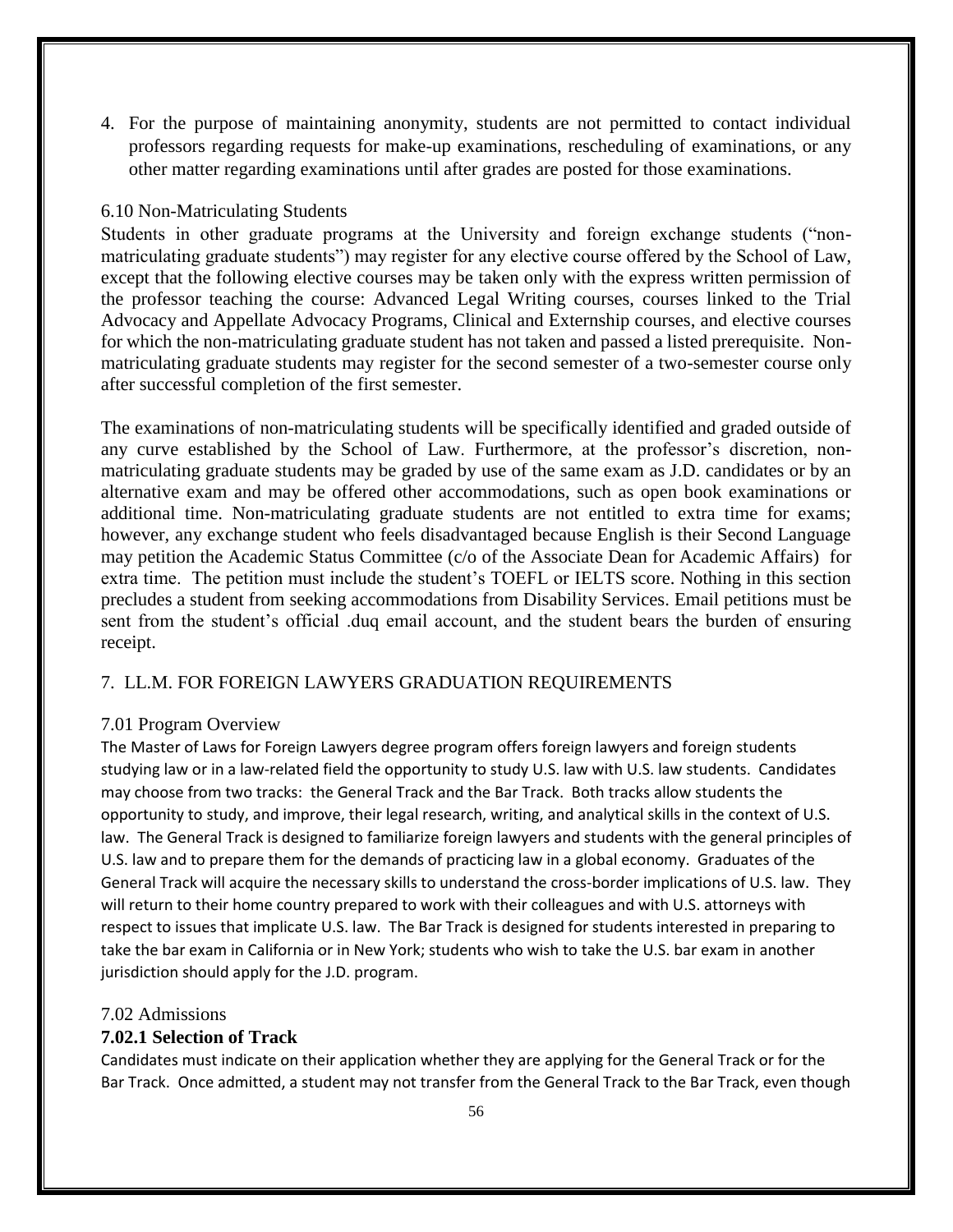the student satisfies the requirements for admission to the Bar Track. Students admitted to the Bar Track may, in certain circumstances, transfer to the General Track; however, a student who transfers to the General Track will not be certified to sit for the California or New York Bar.

# <span id="page-56-0"></span>**7.02.2 Admissions Criteria – General Track**

# <span id="page-56-1"></span>**7.02.2.1 Educational Requirements:**

The following candidates may apply for the General Track:

- Foreign Lawyers and Candidates for a Foreign Law Degree.
- Candidates who have already fulfilled the educational requirements for admission to the practice of law in a foreign country, including a law degree from an institution recognized by the competent accrediting agency of the government of the foreign country.
- Candidates studying law at a foreign institution that has in effect a joint LL.B./LL.M. degree agreement with Duquesne University School of Law and who have completed three years of their LL.B. degree program at their home institution and will complete their fourth year of study of law at Duquesne University School of Law by earning an LL.M. for Foreign Lawyers as part of this joint degree program.
- Candidates Holding or Pursuing a Foreign Law-Related Degree.
- Candidates who have already fulfilled the educational requirements for admission to the practice of law in a foreign country, including a law-related degree from an institution recognized by the competent accrediting agency of the government of the foreign country.
- Candidates pursuing a law-related degree at a foreign institution that has in effect a joint LL.B./LL.M. degree agreement with Duquesne University School of Law and who have completed three years of their LL.B. degree program at their home institution, and will complete their fourth year of study for their degree at the Duquesne University School of Law by earning an LL.M. for Foreign Lawyers as part of this joint degree program.

# <span id="page-56-2"></span>**7.02.2.2 English Language Requirements**

Applicants for the General Track must satisfy the following requirements:

- o English Proficiency Test Scores
- o TOEFL Score of 90 or an IELTS examination score of 7. Applicants to the General Track LL.M. Program, who have a TOEFL examination score of 90 or above or an IELTS examination score of 7 or above:
- o Must successfully complete a telephone interview in order to establish the necessary fluency.
- o Must, once they arrive at Duquesne, undergo testing by the Duquesne University ESL Department, the results of which will determine whether the applicant is required to take any additional English language courses while pursuing the LL.M. Failure to undergo the required ESL testing or to take any required, additional English-language courses will result in revocation of an applicant's admission to the LL.M. Program.
- $\circ$  In the case of foreign lawyers and candidates for a foreign law degree, attendance at Duquesne Law School's Summer Bridge Program for Foreign Law Students during the summer immediately preceding matriculation is strongly encouraged.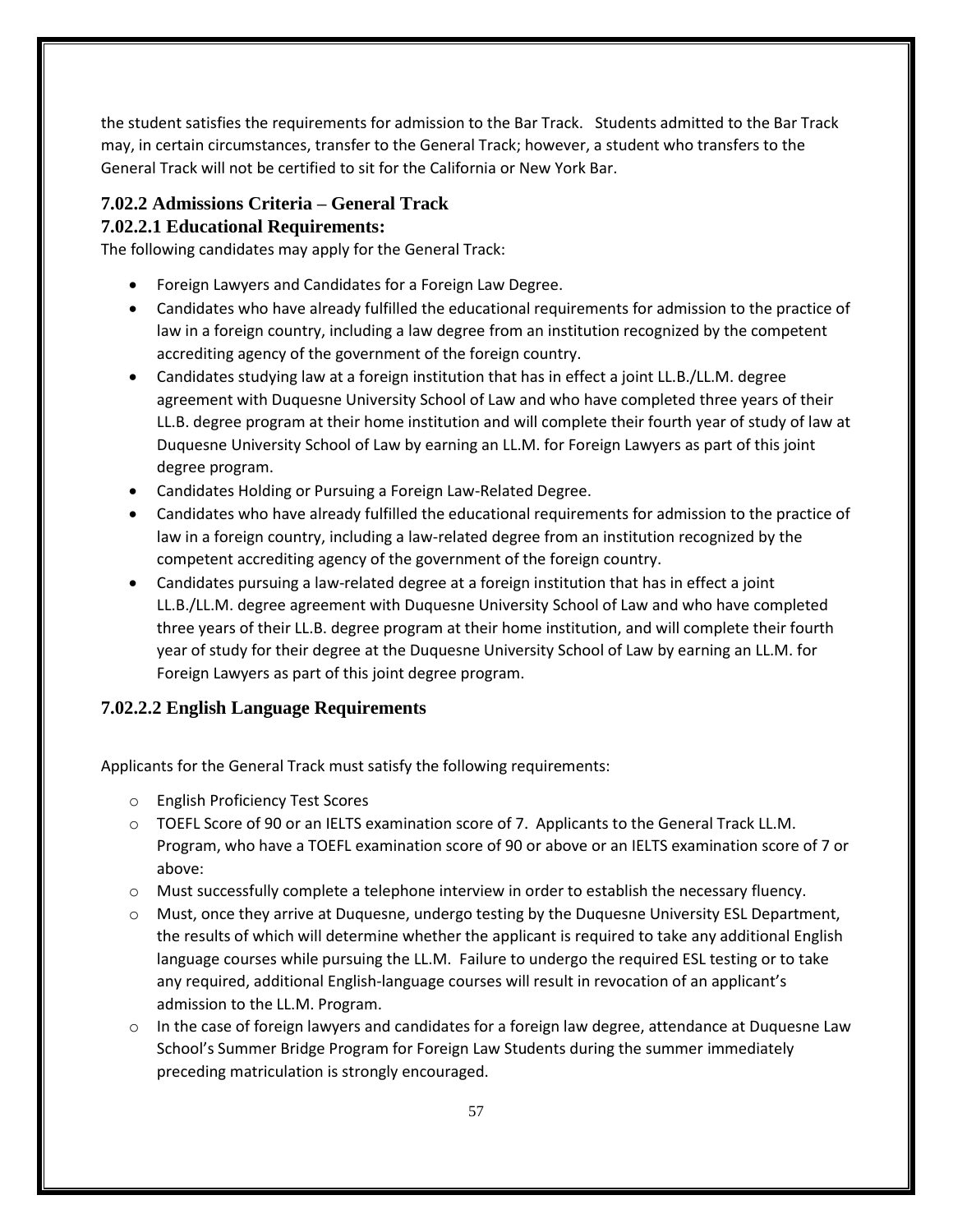- $\circ$  For candidates holding or pursuing a foreign law-related degree, attendance at Duquesne Law School's Summer Bridge Program for Foreign Law Students during the summer immediately preceding matriculation is required. Failure to attend shall result in revocation of an applicant's admission to the LL.M. Program.
- o TOEFL Score of 85 to 89 or IELTS score of 6.5. Applicants to the General Track LL.M. Program, who have a TOEFL score of 85 to 89 or an IELTS score of 6.5 may be admitted at the discretion of the Dean's office and the Assistant Dean of Admissions (the Assistant Dean), after consulting with the ESL department, which shall include a review of the applicant's TOEFL or IELTS scores as a whole and in the four key sub-categories, and after conducting a telephone interview with the candidate. If admitted, applicants who have a TOEFL score of 85 to 89 or an IELTS score of 6.5:
- o Must undergo testing by the Duquesne University ESL Department once they arrive at Duquesne. The results of those tests will determine whether the applicant is required to take any additional English language courses while pursuing the LL.M.
- o Must attend Duquesne Law School's Summer Bridge Program for Foreign Law Students during the summer immediately preceding matriculation.

Failure to undergo the required ESL testing or to take any additional, required English-language courses or to attend Duquesne Law School's Summer Bridge Program for Foreign Law Students will result in revocation of an applicant's admission to the LL.M. Program.

TOEFL score of 80 to 84 or an IELTS score of 6.0 to 6.49. Applicants to the General Track LL.M. Program who have a TOEFL score of 80 to 84 or an IELTS score of 6.0 to 6.49, may be admitted in the discretion of the Dean's office and the Assistant Dean of Admissions (the Assistant Dean) ONLY, in consultation with the ESL department, which shall include a review of the candidate's TOEFL or IELTS scores as a whole and in the four key sub-categories, and after conducting a telephone interview with the candidate. If admitted, applicants who have a TOEFL score of 80 to 84 or an IELTS score of 6.0 to 6.49.

Must, once they arrive at Duquesne, undergo testing by the Duquesne University ESL Department, the results of which will determine whether the applicant is required to take any additional English language courses while pursuing the LL.M.

Must attend Duquesne Law School's Summer Bridge Program for Foreign Law Students during the summer immediately preceding matriculation.

Failure to undergo the required ESL testing or to take any required additional English-language courses or to attend Duquesne Law School's Summer Bridge Program for Foreign Law Students will result in revocation of an applicant's admission to the LL.M. Program.

# <span id="page-57-0"></span>**7.02.3 Admissions Criteria – Bar Track**

# <span id="page-57-1"></span>**7.02.3.1 Educational Requirements**

The following candidates may apply for the Bar Track:

Foreign Lawyers and Candidates for a Foreign Law Degree.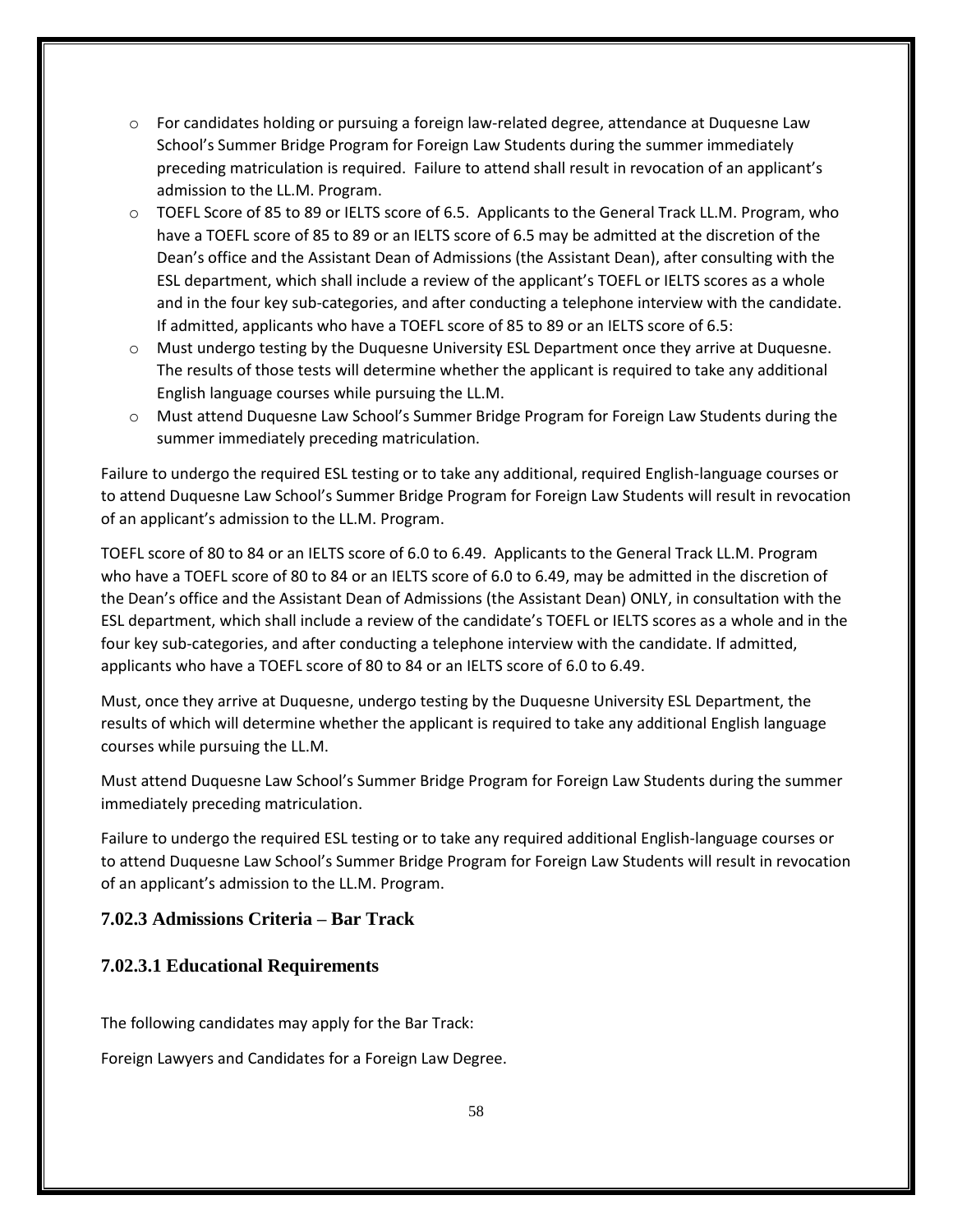- $\circ$  Candidates who have already fulfilled the educational requirements for admission to the practice of law in a foreign country, including a law degree from an institution recognized by the competent accrediting agency of the government of the foreign country.
- $\circ$  Candidates studying law at a foreign institution that has in effect a joint LL.B./LL.M. degree agreement with Duquesne University School of Law and who have completed three years of their LL.B. degree program at their home institution and will complete their fourth year of study of law at Duquesne University School of Law by earning an LL.M. for Foreign Lawyers as part of this joint degree program.

# <span id="page-58-0"></span>**7.02.3.2 English Language Requirements**

Applicants for the Bar Track must satisfy the following requirements:

o English Proficiency Test Scores: All applicants to the Bar Track LL.M. Program must have a TOEFL Score of 90 or above or an IELTS examination score of 7 or above.

# <span id="page-58-1"></span>**7.02.3.2 Other Admissions Requirements**

All applicants to the Bar Track:

- o Must successfully complete a telephone interview in order to establish the necessary fluency.
- o Must, once they arrive at Duquesne, undergo testing by the Duquesne University ESL Department, the results of which will determine whether the applicant is required to take any additional English language courses while pursuing the LL.M.
- o Must attend Duquesne Law School's Summer Bridge Program for Foreign Law Students during the summer immediately preceding matriculation.

Failure to undergo the required ESL testing or to take any required additional English-language courses or to attend Duquesne Law School's Summer Bridge Program for Foreign Law Students will result in revocation of an applicant's admission to the LL.M. Program.

# <span id="page-58-3"></span><span id="page-58-2"></span>7.03 General Track LL.M. Curriculum **7.03.1 Credits Required**

General Track LL.M. candidates are required to receive passing grades in classes totaling twenty-four credits in order to graduate with the LL.M. degree.

Courses taken in Duquesne Law School's Summer Bridge Program for Foreign Law Students shall not count towards the required twenty-four credits.

General Track LL.M. candidates must complete the General Curriculum within 24 months from the date of matriculation.

# <span id="page-58-4"></span>**7.03.2 Core and Elective Courses**

The General Track LL.M. Degree requires the completion of a certain number of required courses (the "Core Courses"), as well as the completion of electives.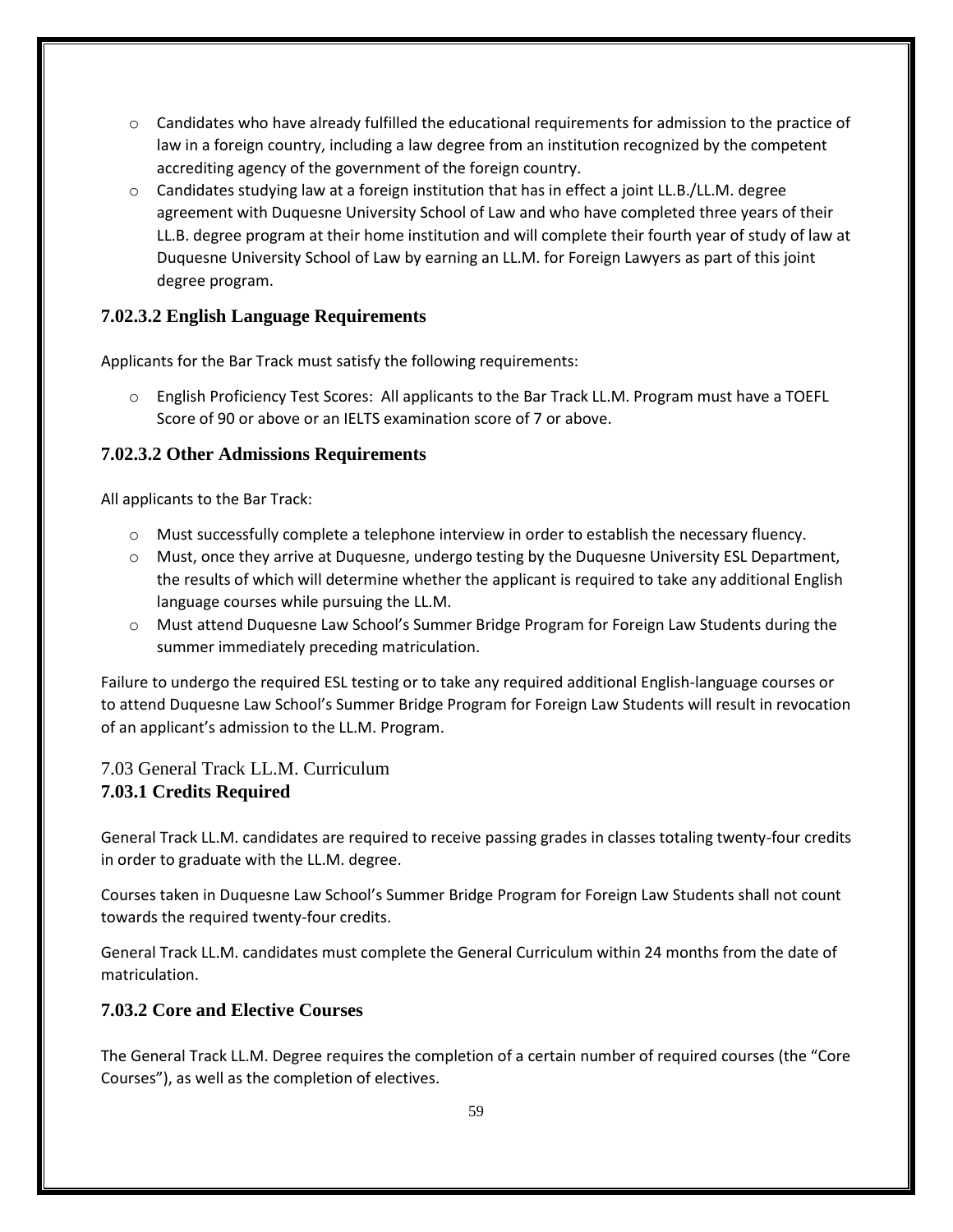General Track LL.M. candidates are required to attend Duquesne Law School's Summer Bridge Program for Foreign Law Students during the summer immediately preceding matriculation if they failed to receive at least a TOEFL score of 90 or an IELTS examination score of 7; however, General Track LL.M. candidates holding or pursuing a foreign law-related degree must attend Duquesne Law School's Summer Bridge Program for Foreign Law Students regardless of their TOEFL or IELTS score.

The Core Courses are listed in Attachment A.

In addition to the Core Courses, General Track LL.M. candidates may take any Elective or JD-required course offered by the Law School, except for the required first-year Legal Research and Writing courses, Core Competencies, Applied Competencies, Advanced Legal Reasoning, and Elective courses for which they have not taken and passed a listed pre-requisite course. Furthermore, without the express written permission of the professor teaching the course, LL.M. candidates may not take any of the following courses: Advanced Legal Writing courses; courses linked to the Trial Advocacy and Appellate Advocacy Programs; and Clinical and Externship courses.

# <span id="page-59-0"></span>**7.03.3 Grading**

The examinations of General Track LL.M. candidates will be specifically identified and graded outside of any curve established by the Law School.

LL.M. candidates will be graded in all courses on a pass/fail basis.

At the professor's discretion, LL.M. candidates may be graded by use of the same exam as J.D. candidates or by an alternative exam; however, General Track LL.M. candidates who are non-native English speakers will be offered the following accommodations:

They may use a common-language (i.e., not legal) translating dictionary from their native language into English during any examination.

They may request 50% more time than J.D. candidates if the professor elects to have the LL.M. candidates sit for the same exam as the J.D. students.

At the professor's discretion, other accommodations may be offered (e.g., open book examinations).

### <span id="page-59-1"></span>**7.03.4 Bar Certification and Transfers**

LL.M. candidates on the General Track may not sit for a bar examination, and the Law School Registrar will not certify any LL.M. graduate from the General Track as eligible to sit for any bar examination.

LL.M. students on the General Track are not permitted to transfer to the Bar Track.

<span id="page-59-3"></span><span id="page-59-2"></span>7.04 Bar Track Curriculum **7.04.1 Credits Required** 

LL.M. candidates in the Bar Track must receive passing grades in classes totaling twenty-five credit hours within twelve months of matriculation in order to graduate with the LL.M. degree.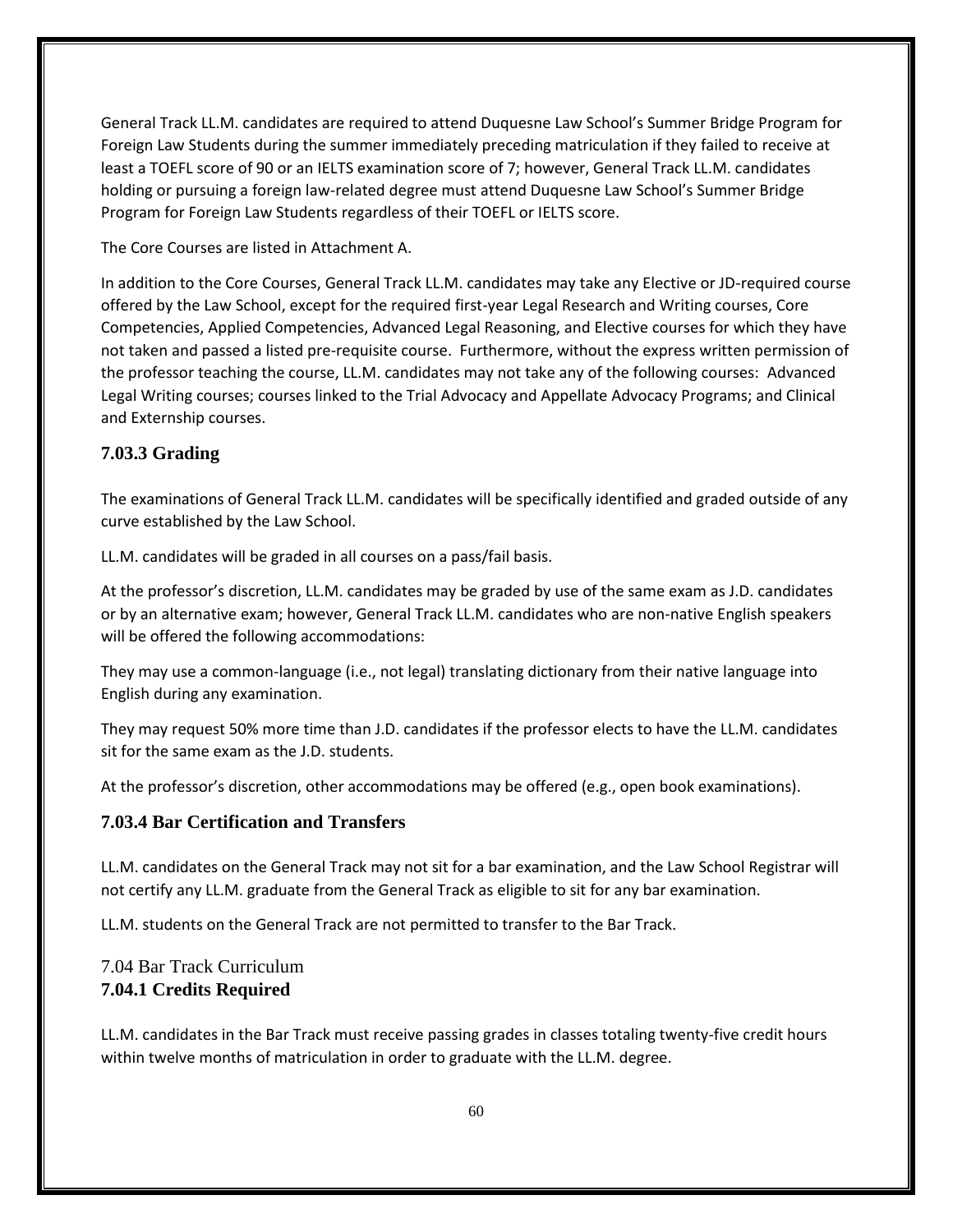Courses taken in Duquesne Law School's Summer Bridge Program for Foreign Law Students shall not count towards the required twenty-five credits.

# <span id="page-60-0"></span>**7.04.2 Core and Electives**

1. The Bar Track LL.M. Degree requires the completion of a certain number of required courses (the "Core Courses"), as well as the completion of electives.

2. The core courses are listed on Attachment B.

In addition to the Core Courses, candidates may take up to two electives in any course offered by the Law School, except for the first-year Legal Research and Writing course (required of first-year J.D. candidates), Advanced Legal Reasoning, and any course for which they have not successfully passed a prerequisite course. In addition, without the express written permission of the professor teaching the course, LL.M. students may not take the following courses: Advanced Legal Writing courses; courses linked to the Trial Advocacy and Appellate Advocacy Programs; and Clinical and Externship courses.

Bar Track LL.M. candidates are required to attend Duquesne University School of Law's Summer Bridge Program for Foreign Law Students or Intensive Orientation Program (IOP) in the summer months immediately preceding matriculation.

# <span id="page-60-1"></span>**7.04.3 Grading**

LL.M. candidates on the Bar Track must take the same exam as, and will be subject to the same standards as, those applicable to J.D. candidates.

Bar Track LL.M. candidates will be graded on the same grading scale as J.D. candidates in every course. The grading scale is: A+, A, A-, B+, B, B-, C+, C, C-, D+, D, F.

Unlike General Track LL.M. candidates, Bar Track LL.M. candidates shall not be entitled to accommodations based on their proficiency in the English language. Please note that Duquesne University School of Law strictly adheres to a policy of non-discrimination and will make reasonable accommodations for students as required by law. For more information, please refer to Duquesne's policies on non-discrimination and accommodations.

LL.M. students on the Bar Track must maintain a grade point average of at least 2.00 to remain on the Bar Track. Any Bar Track LL.M. student who fails to maintain the required grade point average shall be automatically dismissed from the program. Any Bar Track student who receives a grade of less than C in any course at the end of the first semester will be strongly encouraged to transfer to the General Track program by their academic advisor at the end of their first semester.

Any Bar Track LLM student who receives an "F" in a course cannot graduate unless the "F" grade is repeated and a grade of "D" or better replaces the "F" grade. The original course and grade remain on the transcript; but will be excluded from the quality points. If a Bar Track LLM student transfers to the General Curriculum, he or she must repeat the "F" grade and receive a grade of "D" or better for the "F" grade to be converted to a Pass. Every other letter grade will be converted to a P/F grade. Please note any changes to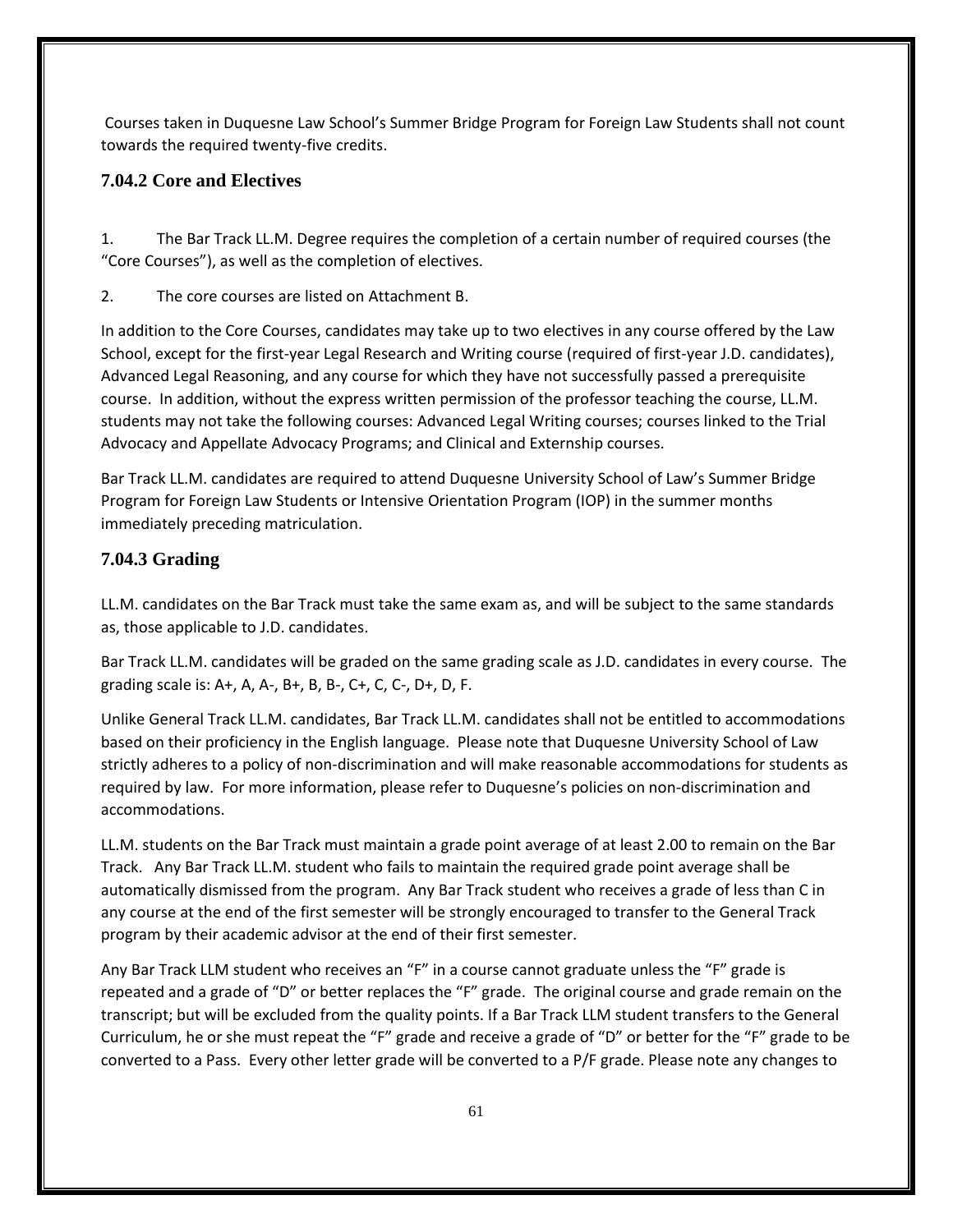your curriculum track may result in delaying your graduation date and additional tuition charges added to re-take the course. Finally, it may extend your stay in the United States.

#### <span id="page-61-0"></span>**7.04.4 Bar Certification and Transfers**

Bar Track LL.M. students who successfully complete the necessary requirements may be certified by the Law School Registrar to sit for the New York or California bar.

In certain limited circumstances foreign lawyers who have practiced law for at least five of the last eight years and meet other requirements may sit for the Pennsylvania Bar exam. Candidates for the Bar Track students who satisfy these requirements and are interested in sitting for the Pennsylvania Bar exam should speak to the Dean's office prior to admission. Duquesne Law School will work with qualified applicants to structure their educational experience to that they will satisfy these requirements. See [http://www.pabarexam.org/bar\\_admission\\_rules/205.htm](http://www.pabarexam.org/bar_admission_rules/205.htm) for more information.

All requirements related to applying to sit for any bar examination shall be the sole responsibility of the LL.M. candidate, including without limitation, ensuring that their original degree-granting institution meets the requirements of the licensing agency in the state where the applicant intends to sit.

Applicants must consult the licensing agency in the jurisdiction where they intend to sit for the bar examination prior to matriculating at the Law School.

Students on the Bar Track may transfer to the general curriculum by providing the Law School Registrar written notice of intent to transfer during add/drop (the first week of each semester) and completing any other paperwork required by the Registrar's office. In all other situations, students who wish to transfer from the Bar Track to the General Track must petition the Academic Status Committee of the Law School (c/o of the Associate Dean for Academic Affairs), and permission to transfer may be denied in the discretion of the Committee. If a student on the Bar Track transfers to the General Track, any credits successfully completed on the Bar Track shall count towards the 24-credits required for the General Track. Email petitions must be sent from the student's official .duq email account, and the student bears the burden of ensuring receipt.

#### <span id="page-61-1"></span>7.05 Other Information of Interest to Bar Track LL.M. Candidates

The Bar Pass Curriculum is tailored to candidates who intend to sit for a bar examination in one of the United States. The LL.M. for Foreign Lawyers Bar Tack Curriculum provides foreign-trained lawyers with the foundations for practicing law in the United States. Students in this program gain grounding in the basic principles of American law in a curriculum designed to meet the requirements for foreign-trained lawyers to sit for the bar examinations in New York or California.

New York: Applicants must complete period of law study equivalent in duration and substance to that specified in New York rules in law school recognized by competent accrediting agency of the government of such foreign country. All applicants must have their transcripts evaluated by the Board of Law Examiners to determine if further study is required in the form of a qualifying LL.M. degree from an ABA-approved law school in the United States. Rules related to applications and eligibility to sit for the New York bar examination are available at:<http://www.nybarexam.org/Eligible/Eligibility.htm>

California: Foreign law school graduates must request individual evaluation to determine legal education equivalency. Graduates from foreign law schools may qualify to take the California bar exam if they obtain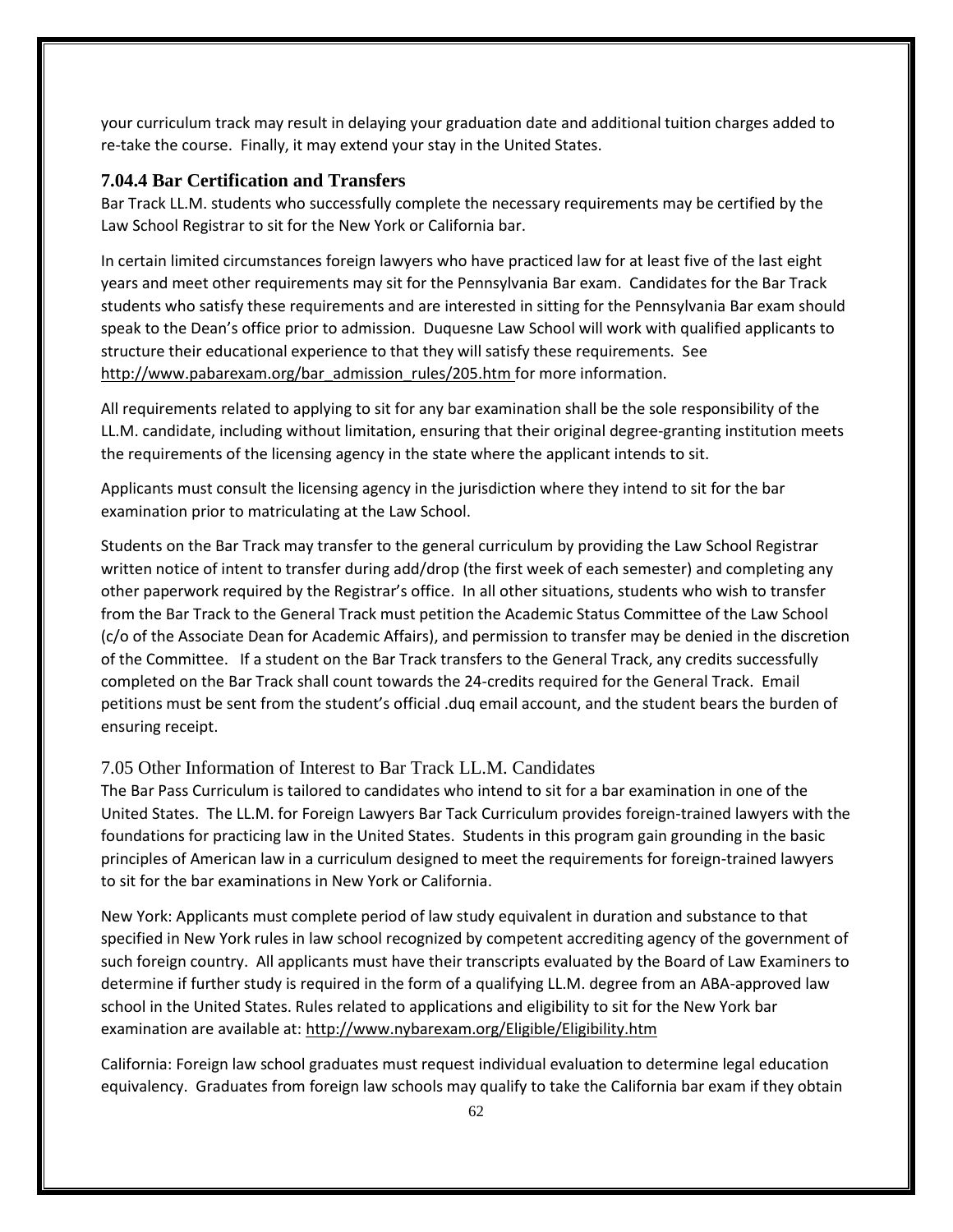an LL.M. degree or complete an additional one year of law study at an ABA-approved or Californiaaccredited law school that includes a certain number of credits in bar examination subject matter. Foreigneducated law students who did not graduate are not eligible to take the exam and are required to either graduate with a J.D. degree at an ABA-approved or California-accredited law school or complete four years of law study at a law school registered in California and pass the First-Year Law Students Exam. Foreign law school graduates who are admitted to the active practice of law in good standing in their countries do not have to complete any additional law study to qualify to take the bar exam. Rules related to application and eligibility to sit for the California bar examination are available at: <http://admissions.calbar.ca.gov/Requirements.aspx>

The above descriptions of the requirements to sit for the bar examinations in New York and California are for descriptive purposes only, and do not contain the full list of requirements, which are subject to change from time to time and at any time by the administrative agencies in each jurisdiction. In all cases, it is expressly understood that the LL.M. applicant, student, or graduate bears responsibility for learning and complying with the requirements to sit for a bar examination. Duquesne University School of Law makes no representation and provides no assurances that any LL.M. applicant, student, or graduate is eligible to sit for a bar examination.

<span id="page-62-0"></span>7.06 Costs

Tuition is set by the Administration, without regard for the J.D. tuition.

### <span id="page-62-1"></span>7.07 Degree

Successful General Track Candidates shall receive a Master of Laws. Successful Candidates on the Bar Track shall receive the Master of Laws "with Honors."

<span id="page-62-2"></span>7.08 Applicability of School of Law Policies and Procedures The Policies of the School of Law shall apply to LL.M. candidates to the extent not inconsistent with the provisions of this section (Section 7).

<span id="page-62-3"></span>7.09 Attachment A: General Curriculum for LL.M. Program for Foreign-Trained Lawyers Completed in One Academic Year

Total Credits Required: 24 credits

| <b>Core Courses</b>                                                                                           |                                                                                                                         |
|---------------------------------------------------------------------------------------------------------------|-------------------------------------------------------------------------------------------------------------------------|
| Introduction to the American Legal System (2)<br>credits) (Submission of a significant paper is<br>required.) | Legal Research, Writing and Analysis (including<br>case briefing) (3 Credits total, taken as 1 Cr Fall; 2<br>CR Spring) |
| Minimum of two courses from the following list:                                                               |                                                                                                                         |
| Contracts I                                                                                                   | Contracts II                                                                                                            |
| Torts I                                                                                                       | Torts II                                                                                                                |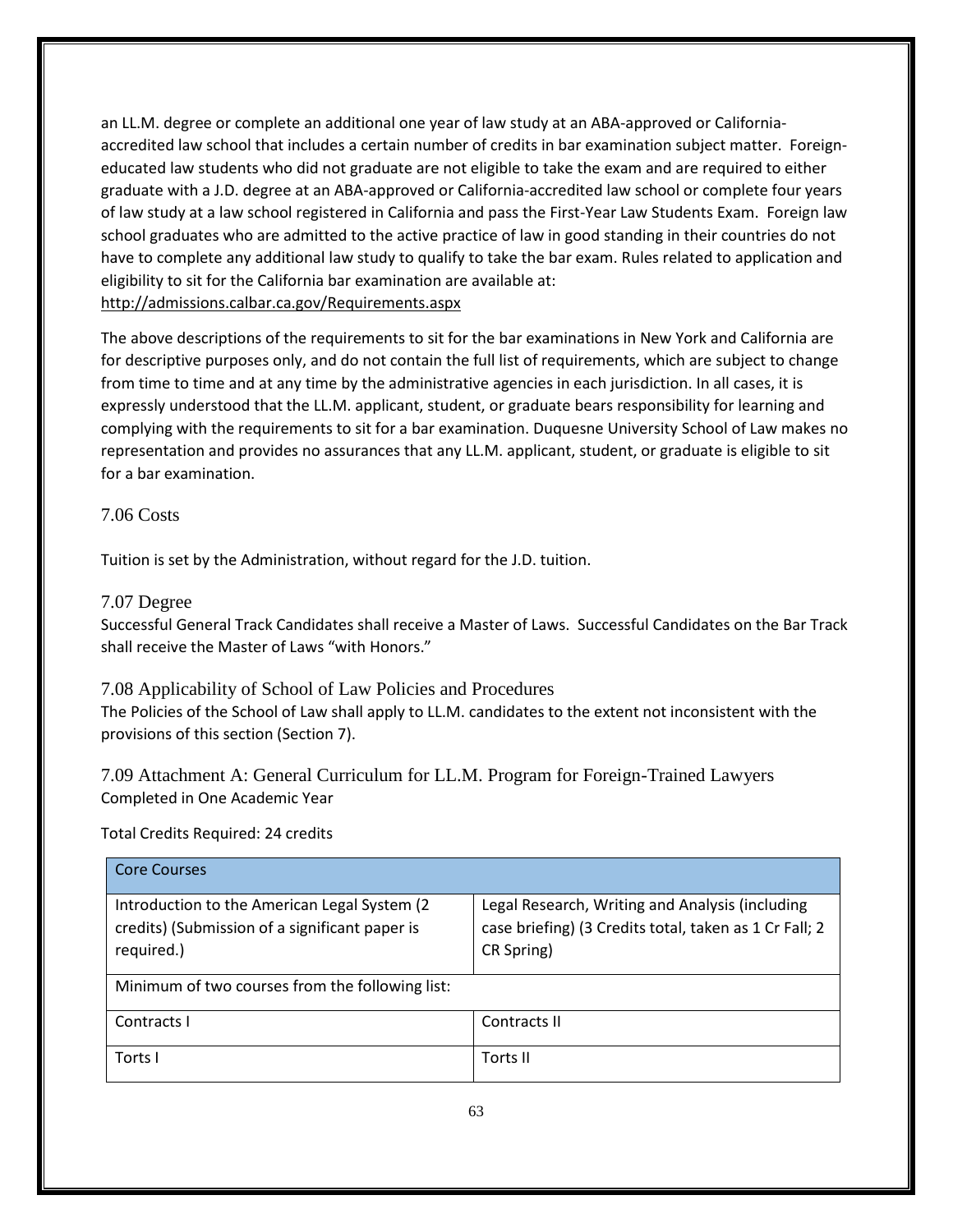| Civil Procedure I    | Civil Procedure II        |
|----------------------|---------------------------|
| Property I           | Property II               |
| Criminal Law         | <b>Criminal Procedure</b> |
| Constitutional Law I | Constitutional Law II     |

Note: Prerequisite to part II of any two-part course is successful completion of part I of the course.

Elective Courses

The remainder of the credits may come from any Elective or JD-required course offered by the School of Law, except for the required first-year Legal Research and Writing courses, Core Competencies, Applied Competencies, Advanced Legal Reasoning, and courses for which they have not taken and passed a listed pre-requisite course. Furthermore, without the express written permission of the professor teaching the course, LL.M. candidates may not take any of the following courses: Advanced Legal Writing courses; courses linked to the Trial Advocacy and Appellate Advocacy Programs; and Clinical and Externship courses.

<span id="page-63-0"></span>7.10 Attachment B:

Bar Track Curriculum for LL.M. for Foreign-Trained Lawyers Program

I. Total credits required: 25 credit hours must be successfully completed within one calendar year of matriculation in order to earn the LL.M. degree.

II. The Bar Track Curriculum for the LL.M. for Foreign-Trained Lawyers Program requires that students take and pass the following Core Courses in the semester listed in the chart below:

| <b>Fall Semester</b>                      | <b>Credit Hours</b> |
|-------------------------------------------|---------------------|
| Legal Research, Writing & Analysis I      | 1                   |
| Introduction to the American Legal System | 2                   |
| Professional Responsibility (Ethics)      | 3                   |
| Core Competencies for Legal Practice I    | $\overline{2}$      |
| <b>Constitutional Law I</b>               | 3                   |
| Property I<br>or                          | 3                   |
| Contracts I                               | $\overline{2}$      |
| <b>Spring Semester</b>                    | <b>Credit Hours</b> |
| Legal Research, Writing & Analysis II     | 2                   |
| Core Competencies for Legal Practice II   | 2                   |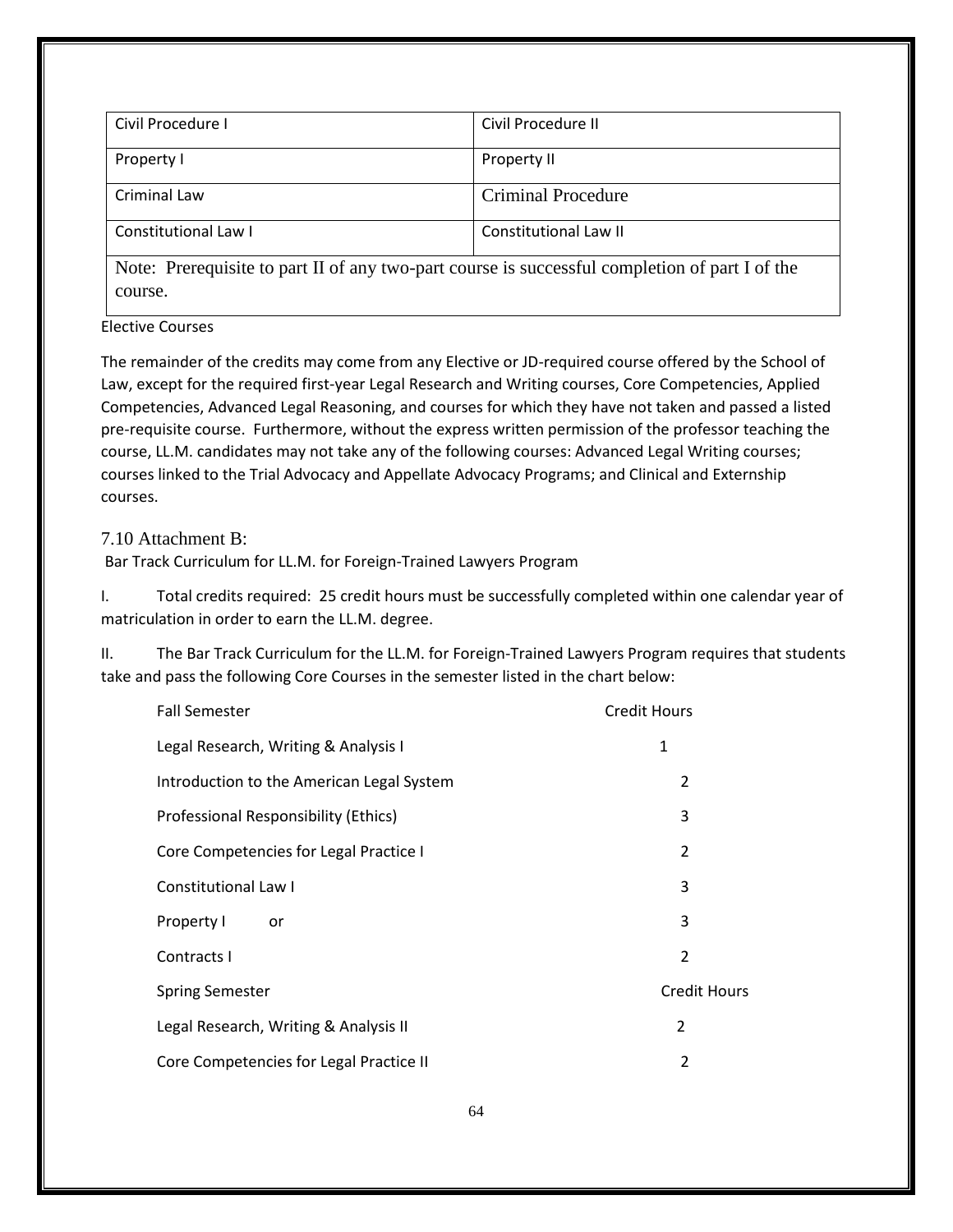| Constitutional Law II |    |  |
|-----------------------|----|--|
| Property II           | or |  |
| Contracts II          |    |  |

III. Elective Courses

A. In addition to the Core Courses, candidates may take up to two electives in any course offered by the School of Law, except for the first-year Legal Research and Writing course (required of first-year J.D. candidates), Advanced Legal Reasoning, and any course for which they have not successfully passed a prerequisite course. In addition, without the express written permission of the professor teaching the course, LL.M. students may not take the following courses: Advanced Legal Writing courses; courses linked to the Trial Advocacy and Appellate Advocacy Programs; and Clinical and Externship courses.

B. It is strongly recommended, but not required, that students on the Bar Track Curriculum should take electives in subjects that are tested on the bar examination. These subjects include: Criminal Law; Criminal Procedure; Civil Procedure; Sales (Uniform Commercial Code Articles 2 and 2A); and Corporations I and II.

IV. Notes:

A. The Bar Track Curriculum requires completion of 25 credit hours within one year of matriculation.

B. The 25-hour requirement can be satisfied by completing only the Core Courses, which add up to 12 – 13 credit hours per semester.

C. Subject to the restrictions set forth above in Section III (Section 7.10 Attachment B, Section III), students may take up to two elective courses while resident at the School of Law; however, no student may take more than 17 credit hours in any semester.

D. The spring semester course, Legal Research, Writing & Analysis II, requires the preparation and submission of a significant paper.

### <span id="page-64-0"></span>8: DUQUESNE UNIVERSITY AND SCHOOL OF LAW STATEMENT OF POLICIES

#### <span id="page-64-1"></span>8.01 Reserved Powers

Duquesne University and the Duquesne University School of Law recognize that the educational process, from admission through graduation, requires continuing review and appropriate approval by appropriate University and School of Law officials. As such, the provisions of these Policies and Procedures are to be considered directive in character. The University and the School of Law, therefore, reserve the right, at any time, to change any and all requirements, schedules (including changing course instructors), regulations, and policies contained herein, including, but not limited to the requirements for graduation, fees, tuition, room and board costs, and to determine whether an individual has satisfactorily met the requirements for admission or graduation.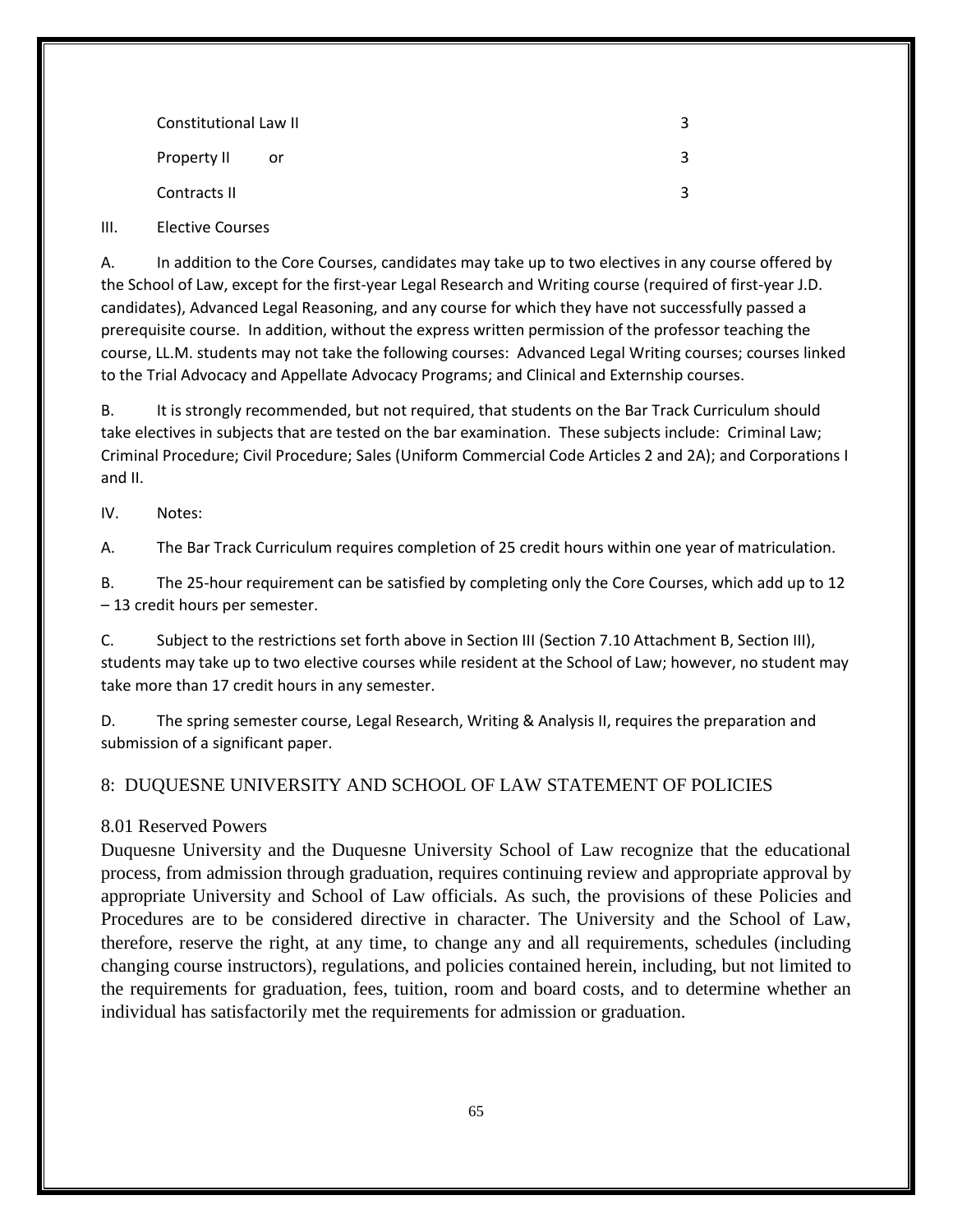#### <span id="page-65-0"></span>8.02 University Policies

University policies applicable to graduate students apply as well to law students. To the extent that a University policy conflicts with a School of Law policy, the University policy shall control.

#### <span id="page-65-1"></span>8.03 Classroom Video Recording Policy

By enrolling in any program or course offered by the School of Law, or by attending any academic or co-curricular offering conducted under the auspices of the School of Law, a student thereby consents to the audio and video recording of that program, a course meeting, or other offering, if such consent is required by local, state, or federal law. Notice of recording of any program, course meeting, or offering will be provided to all persons attending the program, course meeting, or offering. The making and use of such recordings is subject to the University's requirements under the Americans with Disabilities Act and other similar federal or state requirements. Recordings may be made for other academic purposes, such as making recordings available to students who are unable to attend a program, course meetings, or offering. Permission to access a recording will be determined by the faculty member teaching the course or other official of the School of Law. Any person granted permission to view a recording may not retain a copy of the recording, disseminate the recording to others, or transcribe the recording other than for purposes of course study by that person. Retaining a copy, or disseminating a copy of the recording or a transcript, will be considered a violation of the Disciplinary Code of the School of Law.

### **Video recordings created under this policy are for the use and benefit of the**

**Professor, the student(s) that he/she designates, and those students granted access to the video recordings as an accommodation. No other use will be made of the recordings without the professor's express permission. Use of the recordings for any other purpose may be actionable under the Disciplinary Code.**

#### <span id="page-65-2"></span>8.04 Notice of Right to Privacy

Under the Family Educational Rights and Privacy Act, access to student records by non-University personnel is restricted unless granted by the student, or dependency of the student is demonstrated by a parent or guardian.

#### <span id="page-65-3"></span>8.05 Privacy Rights of Students

The School of Law maintains an academic record and file for any student who has registered for any regular session. In addition, a financial aid file and/or a career services file are maintained for each student who has applied for or otherwise sought the assistance of those offices. The School of Law respects the privacy rights of its students and their families and also endeavors to insure the accuracy of all information contained in any file.

#### <span id="page-65-4"></span>8.06 Notice of Nondiscrimination/Anti-Harassment Policy

Duquesne University School of Law is motivated by its Catholic identity and values equality of opportunity, human, dignity, racial, cultural and ethnic diversity, both as an educational institution and as an employer. Accordingly, the School of Law prohibits and does not engage in discrimination or harassment on the basis of a person's race, color, gender, sex, sexual orientation, age, religion, national origin, marital status, genetic history, Veteran status, or disability. Duquesne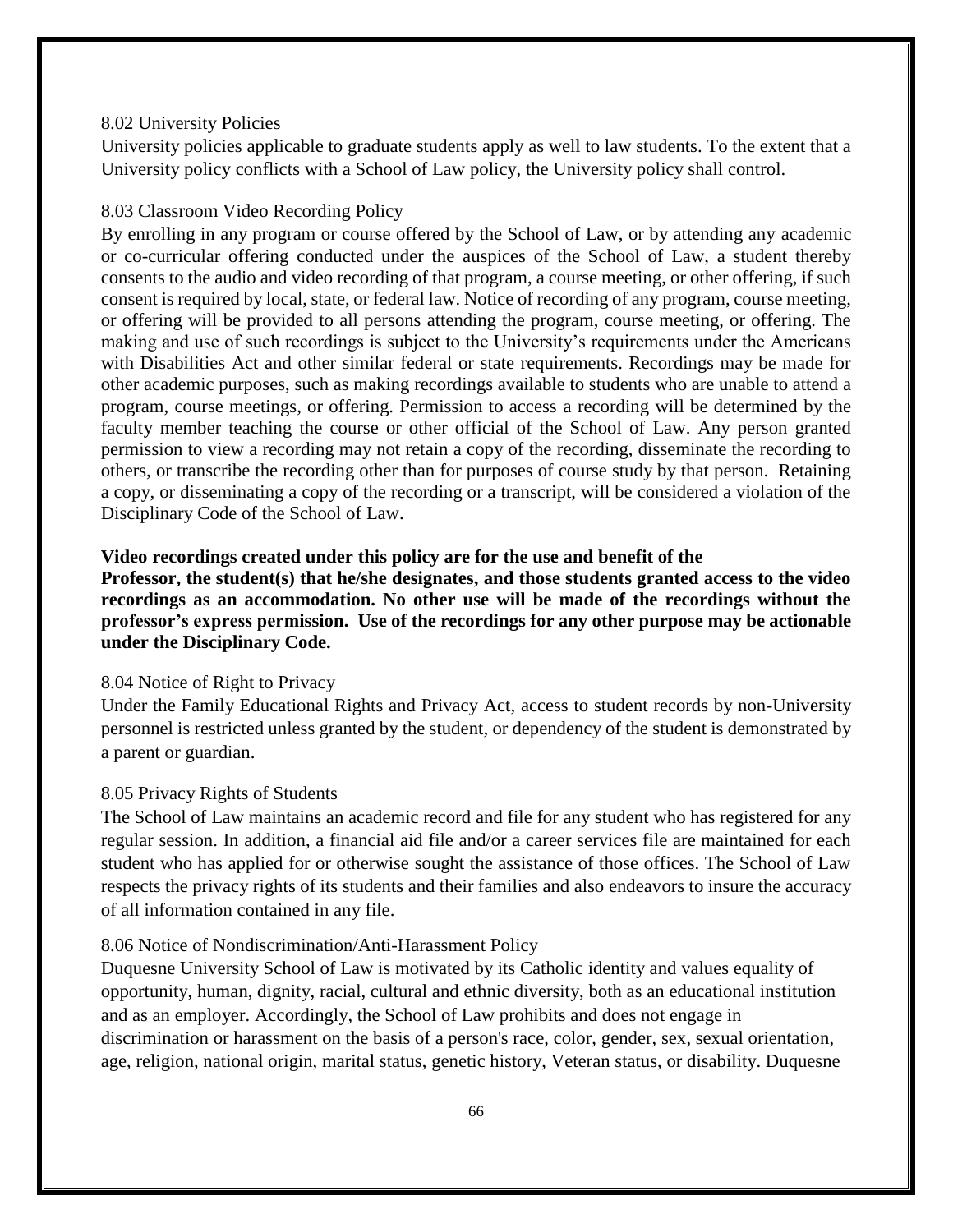University School of Law will continue to take affirmative steps to support and advance these values consistent with the University's mission statement.

Harassment is defined as unwelcome verbal or physical conduct, that is based on one or more of the categories described above, and that creates an intimidating, hostile, or abusive employment or educational environment or that has the purpose or effect of unreasonably interfering with an individual's employment or academic performance. Such conduct may include epithets, slurs or negative stereotyping; threatening, intimidating or hostile acts; denigrating jokes; and written or graphic material that denigrates or shows hostility or aversion toward an individual or group.

As a law school accredited by the American Bar Association (ABA) and a member of the Association of American Law Schools (AALS), Duquesne University School of Law School complies with ABA Standard 205 and AALS Bylaw 6-3. The Law School is committed to providing equality of opportunity in legal education for all persons, including faculty and employees, with respect to hiring, continuation, promotion and tenure, applicants for admission, enrolled students, and graduates, without discrimination or segregation on the ground of race, color, ethnicity, religion, national origin, sex, gender (including identity and expression), sexual orientation, age, military status, or disability.

If you have questions about these policies or would like to report a violation of a policy, please contact: Sean F. Weaver Director, Anti-Discrimination Compliance Assistant Director, Risk Management 412.396.2073 [weavers2@duq.edu](mailto:weavers2@duq.edu)

Alica M. Simpson Title IX Coordinator And Director of Sexual Misconduct Prevention and Response 412.396.2560 simpsona8@duq.edu

Anne Mullarkey Sawa Director of Student Conduct 412.396.6642 [mullarke@duq.edu](mailto:mullarke@duq.edu)

Within the School of Law: Ella Kwisnek Associate Dean for Students 412.396.1474 [kwisnek@duq.edu](mailto:kwisnek@duq.edu)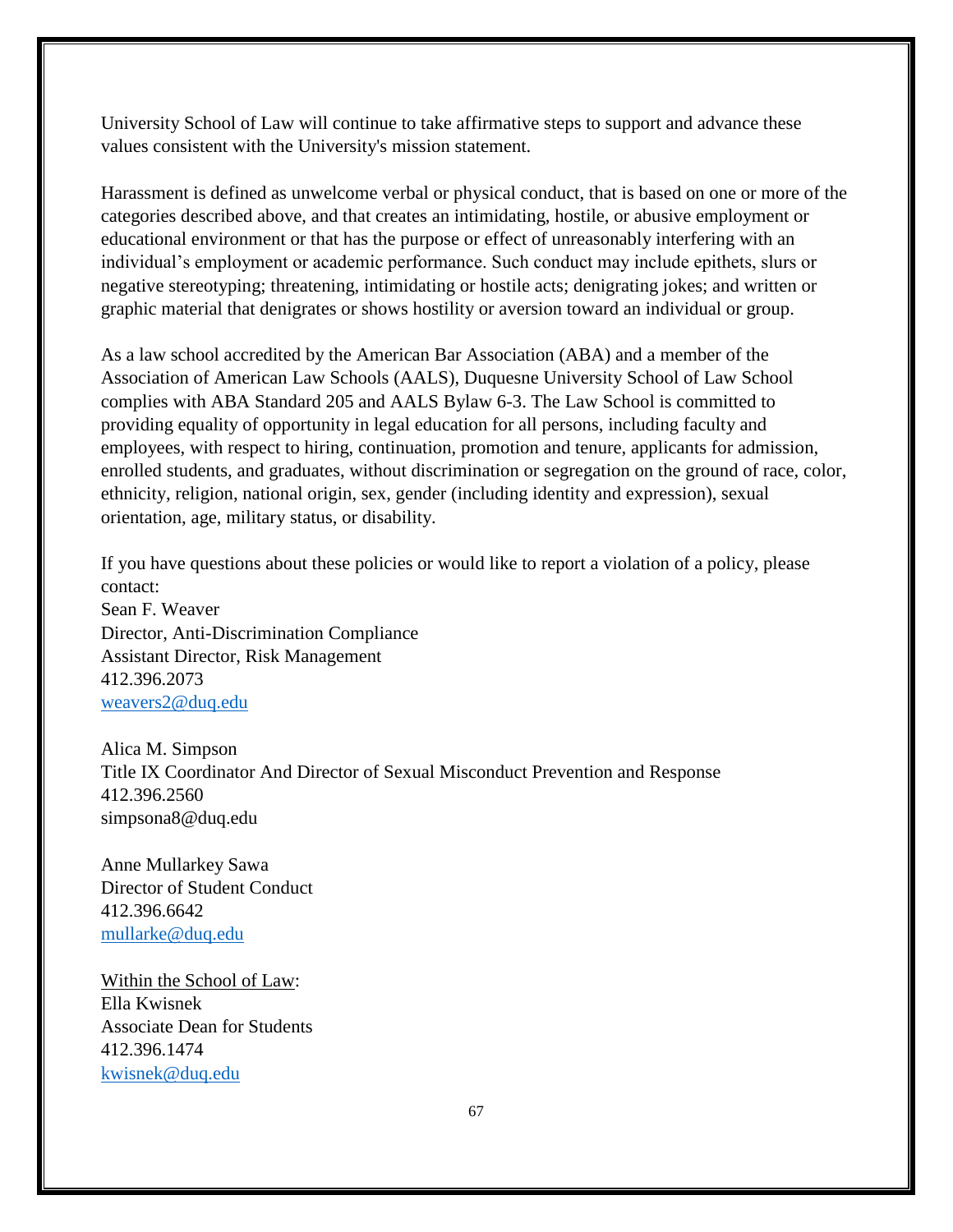Tara Willke Associate Dean for Academic Affairs 412.396.4637 [willket@duq.edu](mailto:willket@duq.edu)

#### **Title IX Sexual Harassment & Sexual Misconduct**

Any person may make a non-confidential report of sex discrimination, including sexual harassment (whether or not the person reporting is the person alleged to be the victim of conduct that could constitute sex discrimination or sexual harassment), in person, by mail, by telephone, or by electronic mail, using the contact information listed for the Title IX Coordinator, or by any other means that results in the Title IX Coordinator receiving the person's verbal or written report. Such a report may be made at any time (including during non-business hours) by using the telephone number or electronic mail address, or by mail to the office address, listed for the Title IX Coordinator below. Contact information for Title IX Deputies is also included below:

# **Title IX Coordinator and Director of Sexual Misconduct Prevention and Response**

Alicia M. Simpson **412.396.2560** simpsona8@duq.edu Office: Union #339 Address: Duquesne University Union #339 600 Forbes Avenue Pittsburgh, PA, 15282

# **Deputy Title IX and Sexual Misconduct Prevention and Response Coordinators**  Sherene Brantley (Athletics) **412.396.5243 –** Business Hours Ryan Dawson (Human Resources) **412.396.5881** - Business Hours Annie Mullarkey Sawa (Student Conduct) **412.396.6642** - Business Hours Kate DeLuca (Nursing) **412.396.6551** - Business Hours

Andrew Logan-Graf (Disability Services) **412.396.6658** – Business Hours

#### **Non-Discrimination and Title IX**

Duquesne University does not discriminate on the basis of sex in the education program or activity that it operates. Duquesne University is required by Title IX and its implementing regulations not to discriminate in such a manner. The requirement not to discriminate in the education program or activity extends to admission and employment. Inquiries about the application of Title IX to Duquesne University may be referred to the Title IX Coordinator, to the Assistant Secretary for Civil Rights at the United States Department of Education Office for Civil Rights, or both.

### **Additional information, including relevant policy information is included on the Title IX website at duq.edu/titleix**